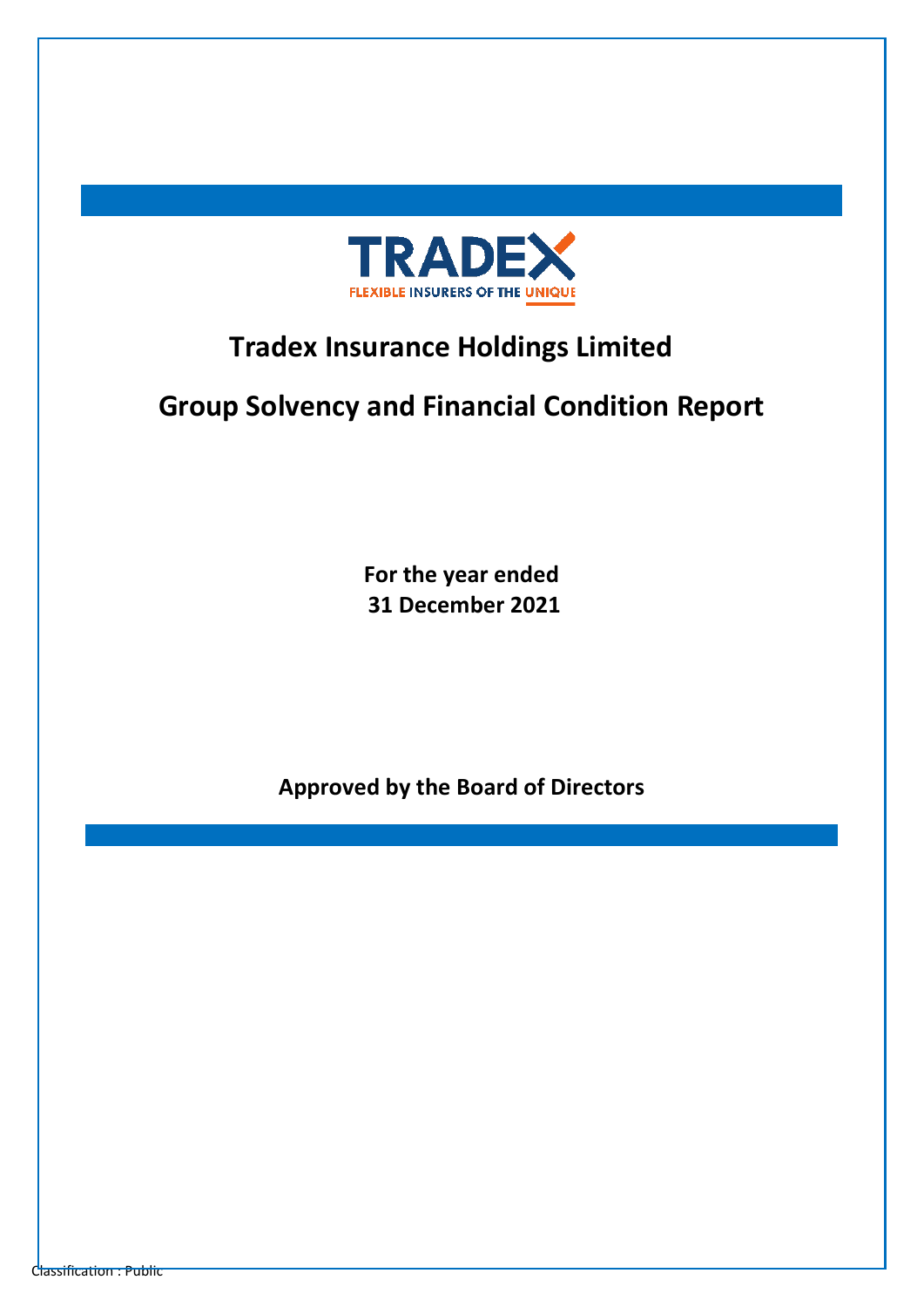## **CONTENTS**

#### **[SUMMARY](#page-2-0) 1**

| A)   | <b>BUSINESS AND PERFORMANCE</b>                                                              | 3  |
|------|----------------------------------------------------------------------------------------------|----|
| A.1. | <b>Background and Structure</b>                                                              | 3  |
| A.2. | <b>Underwriting Performance</b>                                                              | 4  |
| A.3. | <b>Investment Performance</b>                                                                | 5  |
| A.4. | <b>Other Activities</b>                                                                      | 5  |
| A.5. | Any Other Information                                                                        | 5  |
| B)   | <b>SYSTEM OF GOVERNANCE</b>                                                                  | 6  |
| B.1. | General information on the system of governance                                              | 6  |
| B.2. | Fit and Proper Requirements                                                                  | 11 |
| B.3. | Risk Management System                                                                       | 12 |
| B.4. | Internal Control System                                                                      | 15 |
| B.5. | <b>Internal Audit Function</b>                                                               | 16 |
| B.6. | <b>Actuarial Function</b>                                                                    | 16 |
| B.7. | Outsourcing                                                                                  | 17 |
| B.8. | Any Other Information                                                                        | 17 |
| C)   | <b>RISK PROFILE</b>                                                                          | 18 |
| C.1. | <b>Underwriting Risk</b>                                                                     | 18 |
| C.2. | Market Risk                                                                                  | 19 |
| C.3. | Credit Risk                                                                                  | 19 |
| C.4. | <b>Liquidity Risk</b>                                                                        | 20 |
| C.5. | <b>Operational Risk</b>                                                                      | 21 |
| C.6. | <b>Other Material Risks</b>                                                                  | 21 |
| C.7. | Any Other Information                                                                        | 21 |
| D)   | <b>VALUATION FOR SOLVENCY PURPOSES</b>                                                       | 22 |
| D.1. | Assets                                                                                       | 22 |
| D.2. | <b>Technical Provisions</b>                                                                  | 23 |
| D.3. | <b>Other Liabilities</b>                                                                     | 27 |
| D.4. | Alternative methods for valuation                                                            | 27 |
| D.5. | Any Other Information                                                                        | 27 |
| E)   | <b>CAPITAL MANAGEMENT</b>                                                                    | 28 |
| E.1. | Own Funds                                                                                    | 28 |
| E.2. | Solvency Capital Requirement (SCR) and Minimum Capital Requirement (MCR)                     | 30 |
| E.3. | Non Compliance with Minimum Capital Requirement (MCR) and Solvency Capital Requirement (SCR) | 30 |
| E.4. | Any Other Information                                                                        | 30 |
| F)   | <b>TEMPLATES</b>                                                                             | 31 |
| G)   | <b>RESPONSIBILITY STATEMENT</b>                                                              | 32 |
|      |                                                                                              |    |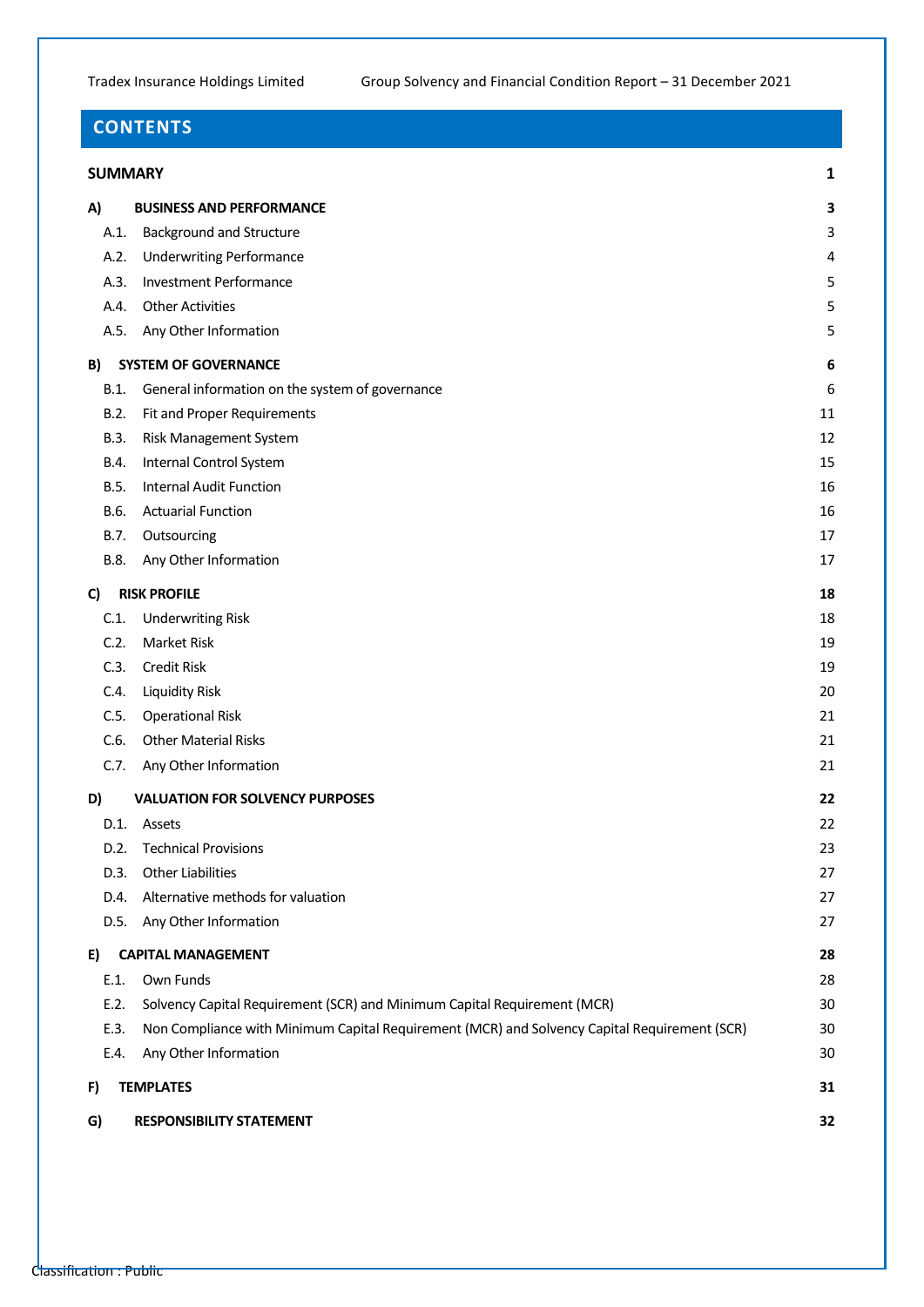### <span id="page-2-0"></span>**SUMMARY**

The Directors are pleased to present the Group Solvency & Financial Condition Report ("Group SFCR") for the year ended 31 December 2021. This Group SFCR, produced on 30 April 2022, covers Tradex insurance Holdings Limited ("TIH") and its subsidiary Tradex insurance Company Limited ("TIC").

The purpose of this report is to satisfy the public disclosure requirements under the Prudential Regulation Authority ("PRA") rules and the Solvency II Regulations. The elements of the disclosure relate to business performance, governance, risk profile, solvency and capital management.

There are no material differences between the Group SFCR and TIC SFCR as TIC is the only active entity in the Group. The TIC SFCR can be found at https://www.tradexinsurance.com/SFCR-report-2021-company-fnal.pdf.

The Group is classified as a "small insurer" for SFCR external audit purposes as defined in PRA Policy Statement PS25/18. Its score based on the results for the year-ended 31 December 2021 was below the limit for audit, set by the PRA. As a result, the Group Board made the decision not to request an external audit of its SFCR for the year-ended 31 December 2021.

On 23 December 2021 the shareholders of TIH entered into an agreement to dispose of their interests in the Group. This transaction is subject to regulatory approval.

Amounts are presented in thousands of pounds, sterling (£000), unless otherwise stated.

#### REVIEW OF THE BUSINESS AND PERFORMANCE

The Group's underwriting performance follows that of TIC, the only insurance entity in the Group.

2021 was planned as a year of consolidation with conservative budgets being set in the expectation of more difficult trading conditions as the immediate impact of Covid-19 pandemic lockdowns was replaced by businesses and households learning to live with a very different set of circumstances. The year ended with a potentially significant change for Tradex as the shareholders accepted an offer to acquire the whole of the share capital. If this acquisition receives regulatory approval, then it will substantially change the size and future prospects of TIC.

TIC reviews its underwriting portfolio on a regular basis and has continued the trend noted in previous reports of increasing the proportion of Motor Trade business whilst reducing the amount of Black Cab and Taxi ("BC&T") business (including taxi fleets). This realignment continued during the last year in part as a result of the continuing impact of Covid-19 pandemic on taxi business. There was reduced demand for TIC's Courier and Commercial Vehicle products although not by as much as anticipated in the 2021 budget. Motor Trade and Fleet business both saw good levels of growth, and this helped to partly offset the loss of business from BC&T. TIC's 2021 budget for Gross Written Premium ("GWP") was exceeded by £2.4m despite a shortfall in BC&T of around £2m. In addition to the general recessionary impact on the BC&T market, a number of competitors are writing business at what TIC feels to be uneconomic rates in the long term and a decision was made not to compete against such low pricing levels.

#### GOVERNANCE

The Group relies on TIC's system of governance to fulfil its regulatory and other obligations.

The governance structure of TIC has not changed materially in the year to 31 December 2021 and up to the date of this report.

TIC has continued to follow a "three lines of defence" approach to the control of risk. Further details are provided in section B.3 below.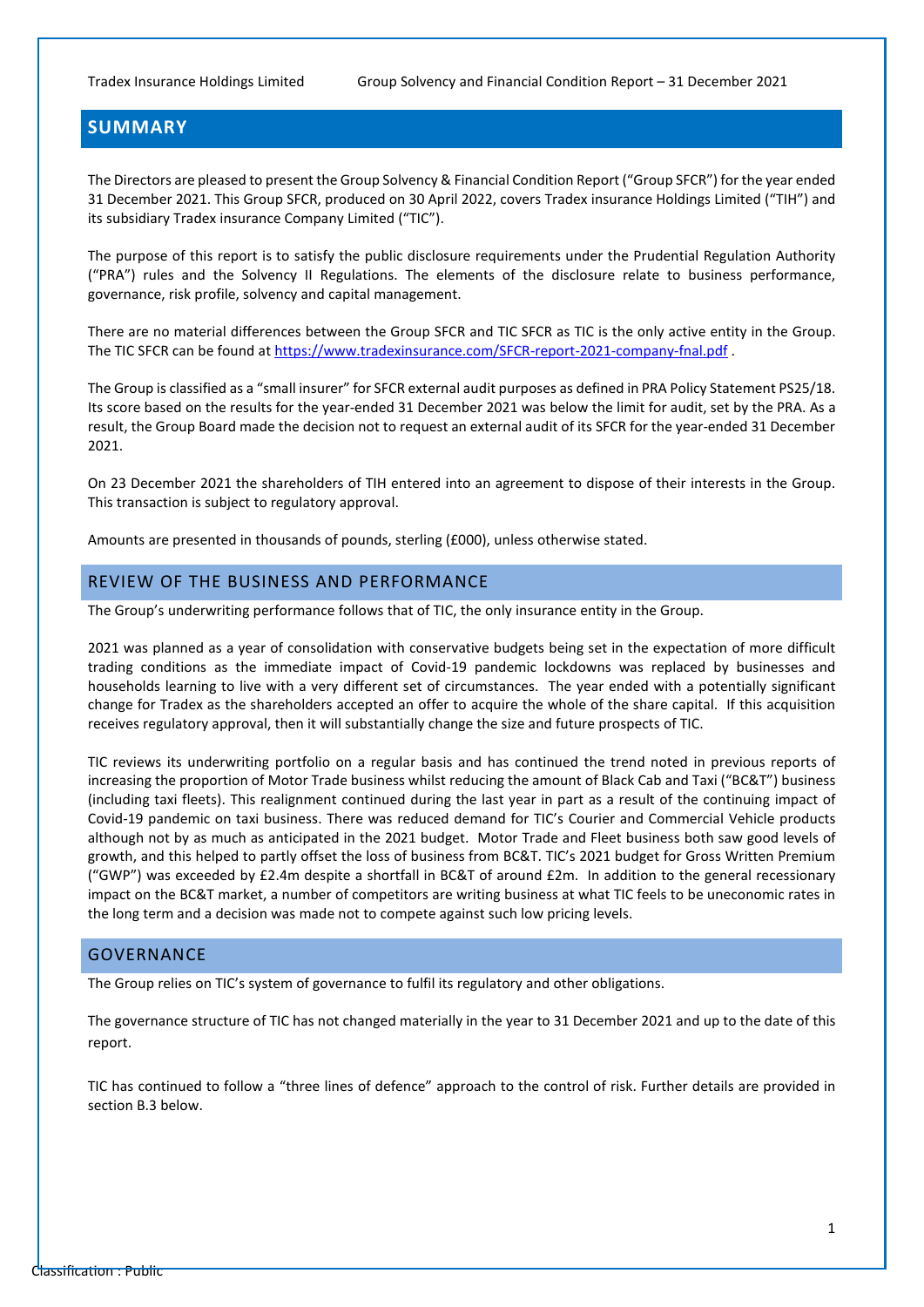#### RISK PROFILE

The Group's risk profile is the same as that of TIC.

The charts below provide a breakdown of the SCR post-diversification between modules as of 31 December 2021 and 31 December 2020.



In Q1 2018, TIC entered into a fully collateralised Loss Portfolio Transfer Agreement ("LPTA") by which it transferred the risk of deterioration in respect of 2017 and all earlier underwriting years to a reinsurer in exchange for the payment of a premium. The implementation of the LPTA mitigates the impact on capital from potential prior year reserve deterioration for underwriting years 2017 and prior up to a set limit.

Underwriting risk now accounts for circa 56% of the capital requirements and has increased from 2020 as the net reserves have increased year on year as more underwriting years are written outside the LPTA cover.

TIC continues to make use of extensive reinsurance arrangements provided by highly rated reinsurers.

#### VALUATION FOR SOLVENCY PURPOSES

There has been no change during the period under review to the valuation bases used for the assets and liabilities on a Solvency II basis for the Group.

The starting point for valuation of assets and liabilities on a Solvency II basis for the Group is the UK GAAP balances used in the preparation of the Financial Statements. Specific adjustments are made to the UK GAAP values where the Solvency II requirements differ from UK GAAP which follows the guidance issued by the PRA.

#### CAPITAL MANAGEMENT

Continued profitability in 2021 resulted in an increase in available capital resources on a Solvency II basis.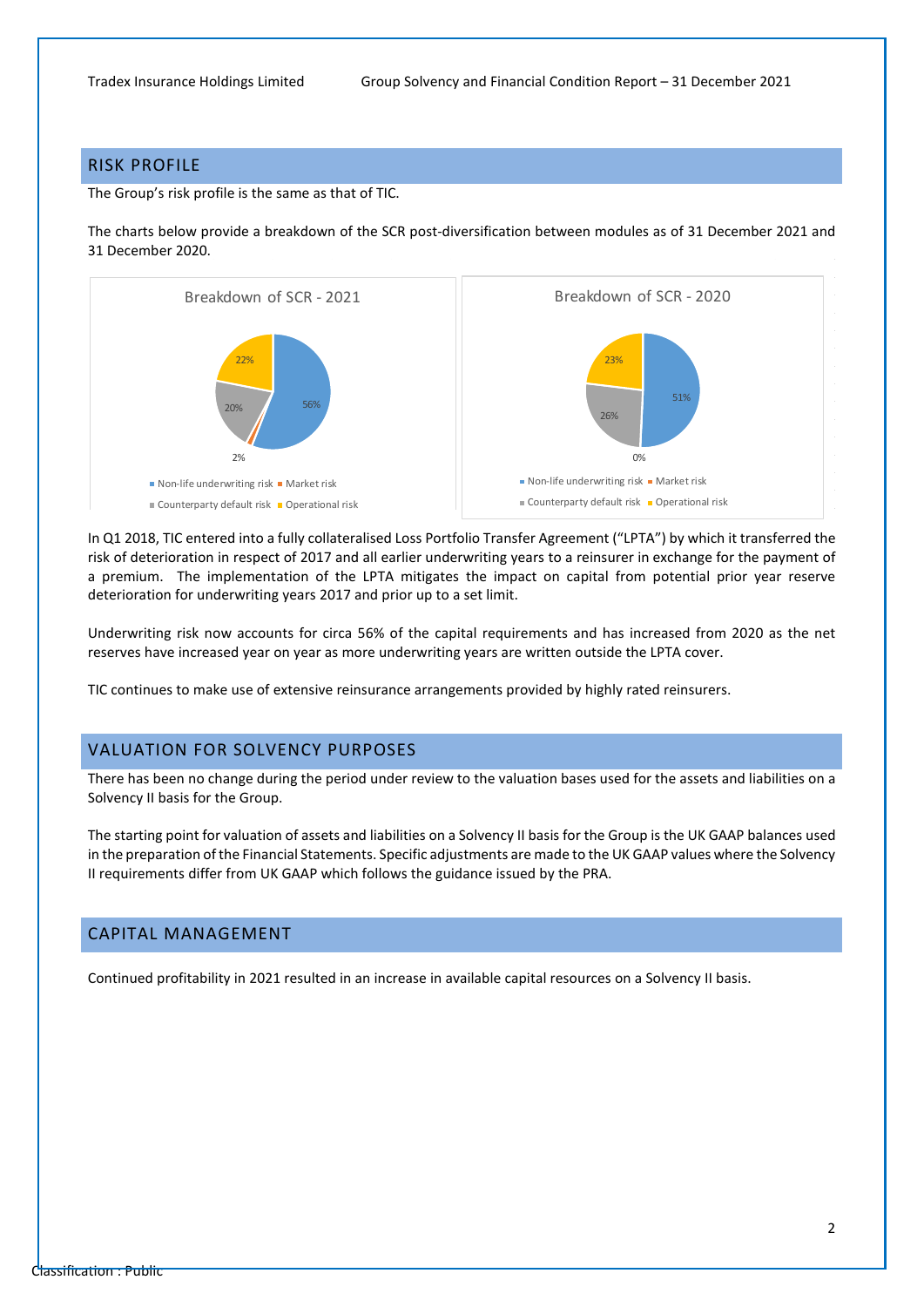### <span id="page-4-0"></span>**A) BUSINESS AND PERFORMANCE**

### <span id="page-4-1"></span>**A.1.** BACKGROUND AND STRUCTURE

The principal activity of the Group is that of underwriting UK motor insurance. TIC, a subsidiary of Tradex Insurance Holdings, underwrites substantial motor trade and taxi accounts, along with other mainly commercial motor lines of business. It also underwrites small liability and property accounts linked to the motor lines of business.

The structure of the Group at 31 December 2021 is shown below:



TIH is a non-regulated holding company domiciled in the United Kingdom. The only activity within TIH is in relation to managing its investment in TIC.

Tradex Insurance Company Limited is authorised by the PRA and regulated by the Financial Conduct Authority ("FCA") and the PRA.

This report covers the Group.

The Group's Business Address and registered office is

7 Eastern Road Romford London RM1 3NH

#### **A.1.1.** REGULATORS

The Group regulators can be contacted as follows:

Prudential Regulatory Authority Bank of England 20 Moorgate London EC2R 8AH Tel: 0207 601 4878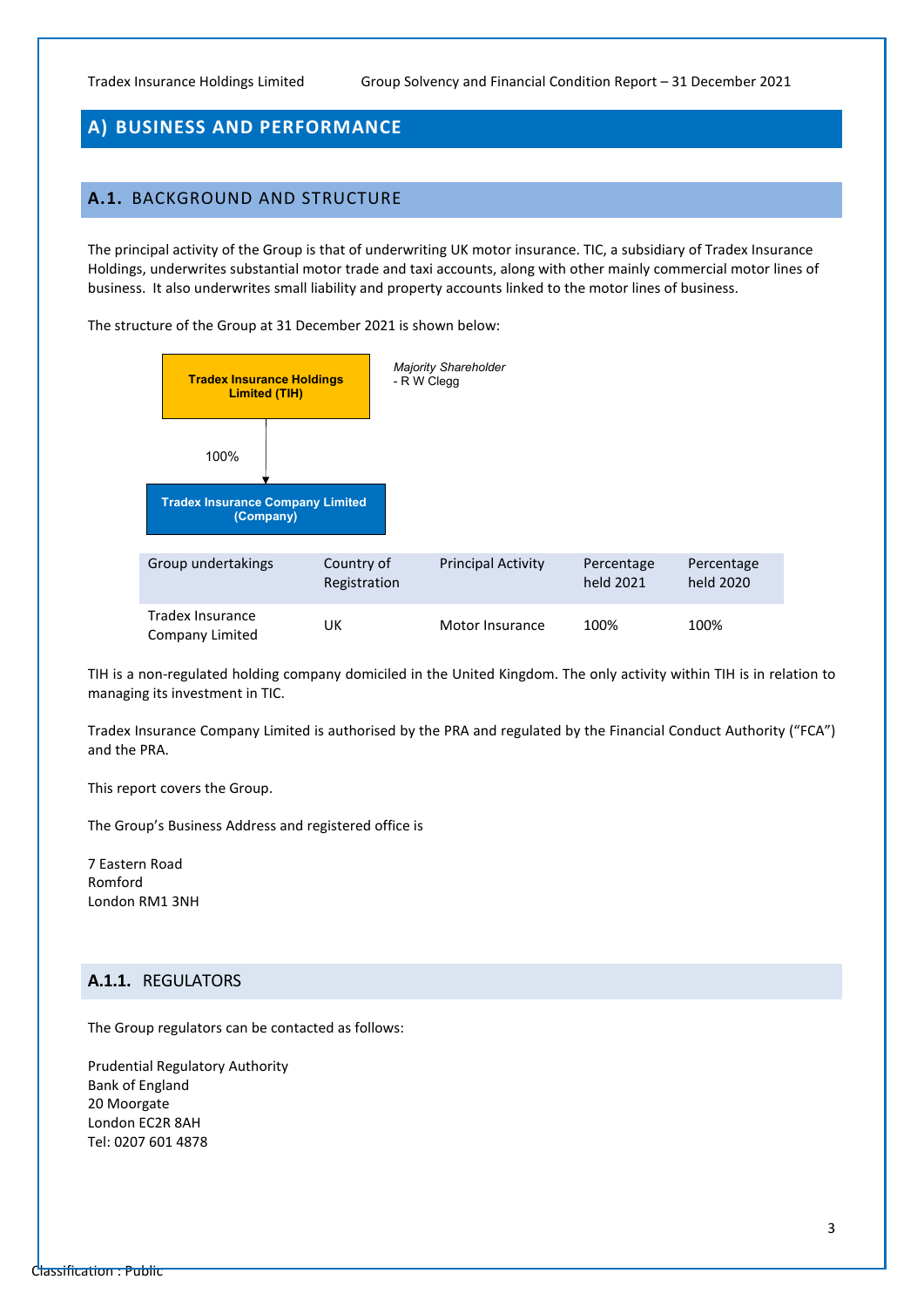The Financial Conduct Authority 12 Endeavour Square London E20 1JN

### **A.1.2.** AUDITORS

The Financial Statements are audited by BDO LLP. The contact details are:

55 Baker Street, London W1U 7EU Tel: 020 7486 5888

#### **A.1.3.** SHAREHOLDERS

The major shareholdings in TIH ordinary shares as at 31 December 2021 are summarised below:

| Shareholder                    | % held |
|--------------------------------|--------|
| Royston W Clegg                | 69.5%  |
| Clegg Gifford & Coltd          | 18.2%  |
| Shirley A Bellamy              | 7.1%   |
| Tradex Executive Pension Fund* | 3.3%   |
|                                |        |

\* The beneficiaries of the Tradex Executive Pension Fund are Royston W Clegg and Shirley A Bellamy.

### <span id="page-5-0"></span>**A.2.** UNDERWRITING PERFORMANCE

The underwriting performance information given in this section is on the basis of UK GAAP (FRS 102 and 103).

All of the business risks and underwriting returns are within one business segment (i.e., general insurance business). The operations are materially within the United Kingdom. The split by line of business classes is disclosed below:

|                 | 31-Dec-21      | 31-Dec-21           | 31-Dec-20      | 31-Dec-20           |
|-----------------|----------------|---------------------|----------------|---------------------|
|                 | <b>Gross</b>   | <b>Net</b>          | <b>Gross</b>   | <b>Net</b>          |
|                 | <b>Premium</b> | <b>Underwriting</b> | Premium        | <b>Underwriting</b> |
|                 | <b>Written</b> | <b>Result</b>       | <b>Written</b> | <b>Result</b>       |
|                 | £000           | £000                | £000           | £000                |
| Motor Liability | 66,857         | 1,657               | 70,445         | 2,309               |
| Liability       | 726            | 194                 | 745            | 485                 |
| Premises        | 1,051          | 699                 | 996            | 440                 |
|                 | 68,634         | 2,550               | 72,186         | 3,234               |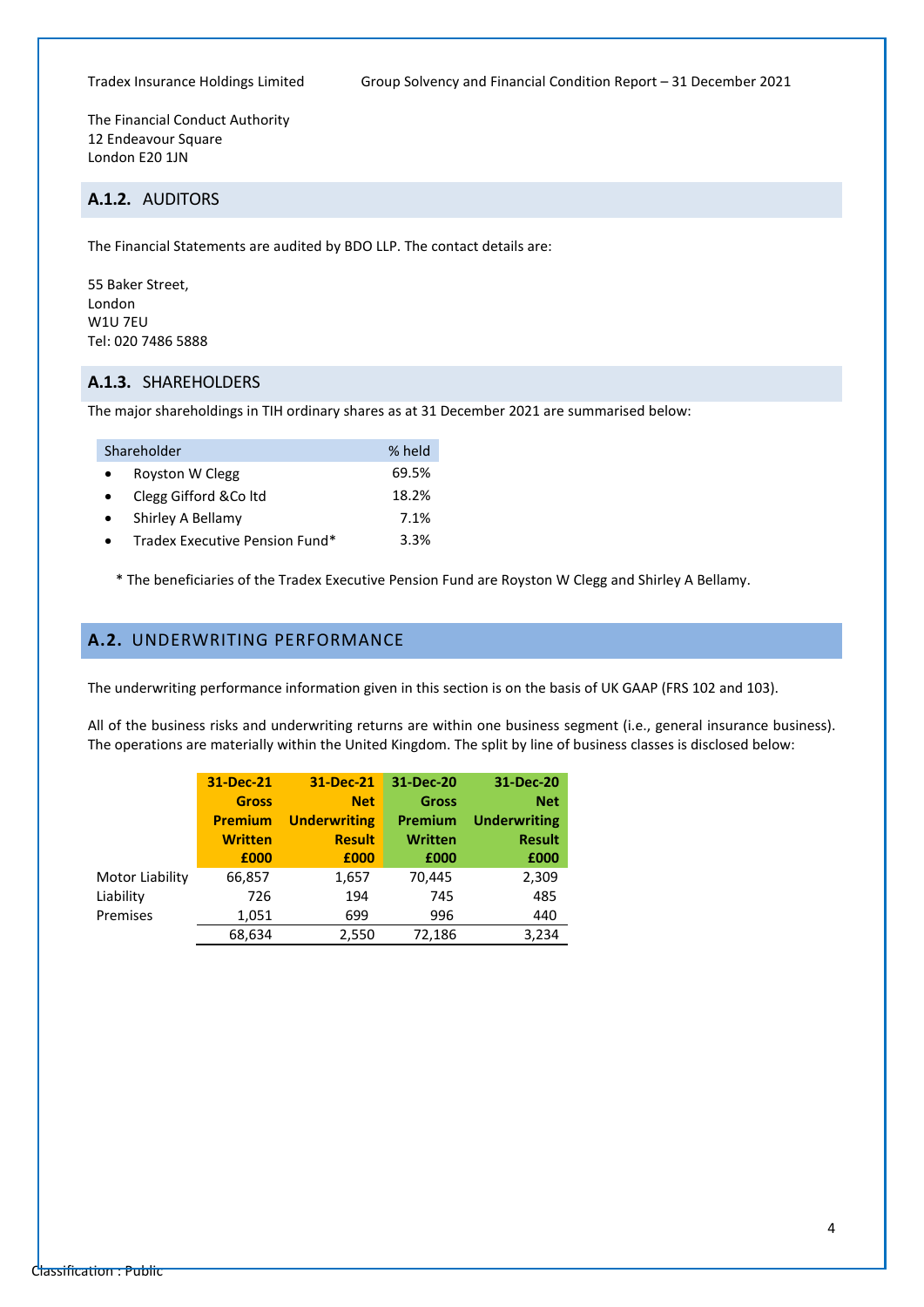### <span id="page-6-0"></span>**A.3.** INVESTMENT PERFORMANCE

|                      | 2021          | 2021          | 2020   | 2020          |
|----------------------|---------------|---------------|--------|---------------|
|                      | <b>Actual</b> | <b>Actual</b> | Actual | <b>Actual</b> |
|                      | <b>Value</b>  | <b>Income</b> | Value  | <b>Income</b> |
|                      | £000          | £000          | £000   | £000          |
| Loans                | 4,138         | 169           | 4,875  | 342           |
| <b>UK Govt Gilts</b> | 10,044        |               |        |               |
| Cash & Deposits      | 15,735        | 27            | 13,816 | 7             |
|                      | 29,918        | 196           | 18,691 | 349           |

The Group's investments at each year end and related income are as follows:

The investment in short-term UK Government Gilts was made in Dec 2021 and is intended to be held to maturity. Investment management expenses amounted to £10k for the year ended 31 December 2021 (2020- £nil).

### <span id="page-6-1"></span>**A.4.** OTHER ACTIVITIES

<span id="page-6-2"></span>There have been no other significant activities undertaken by the Group other than its insurance and related activities.

#### **A.5.** ANY OTHER INFORMATION

On 23 December 2021 the Shareholders of TIH entered into an agreement to dispose of their interests in the Group. This transaction is subject to regulatory approval.

#### Climate Change

Climate Change impacts TIC, the only active entity in the Group. The TIC Board regularly reviews potential impacts of climate change and have appointed a member of the Board to take specific responsibility for such matters. TIC's direct exposure to climate related risks is limited at present as all policies are written for a maximum period of 12 months. Flood risk is monitored closely and taken into account when assessing potential risks before they are written or renewed. TIC has further mitigated the risk of holding carbon intensive assets by holding the majority of its invested funds in cash, short-term cash deposits and UK Government Gilts.

TIC is defined as a low energy user under the UK Government's energy and carbon reporting framework. TIC took no flights in 2021. However, if flights are taken in the future, TIC would purchase a carbon offset arrangement, as has been the case since 2019. TIC has initiated hybrid working arrangements since returning to the office after the easing of the Government Covid 19 pandemic restrictions. This is continuing to significantly reduce travel to the office and the associated carbon emissions.

The Board will continue to monitor the potential impacts of climate change but there are not expected to be any material detriments in the short to medium term planning horizon.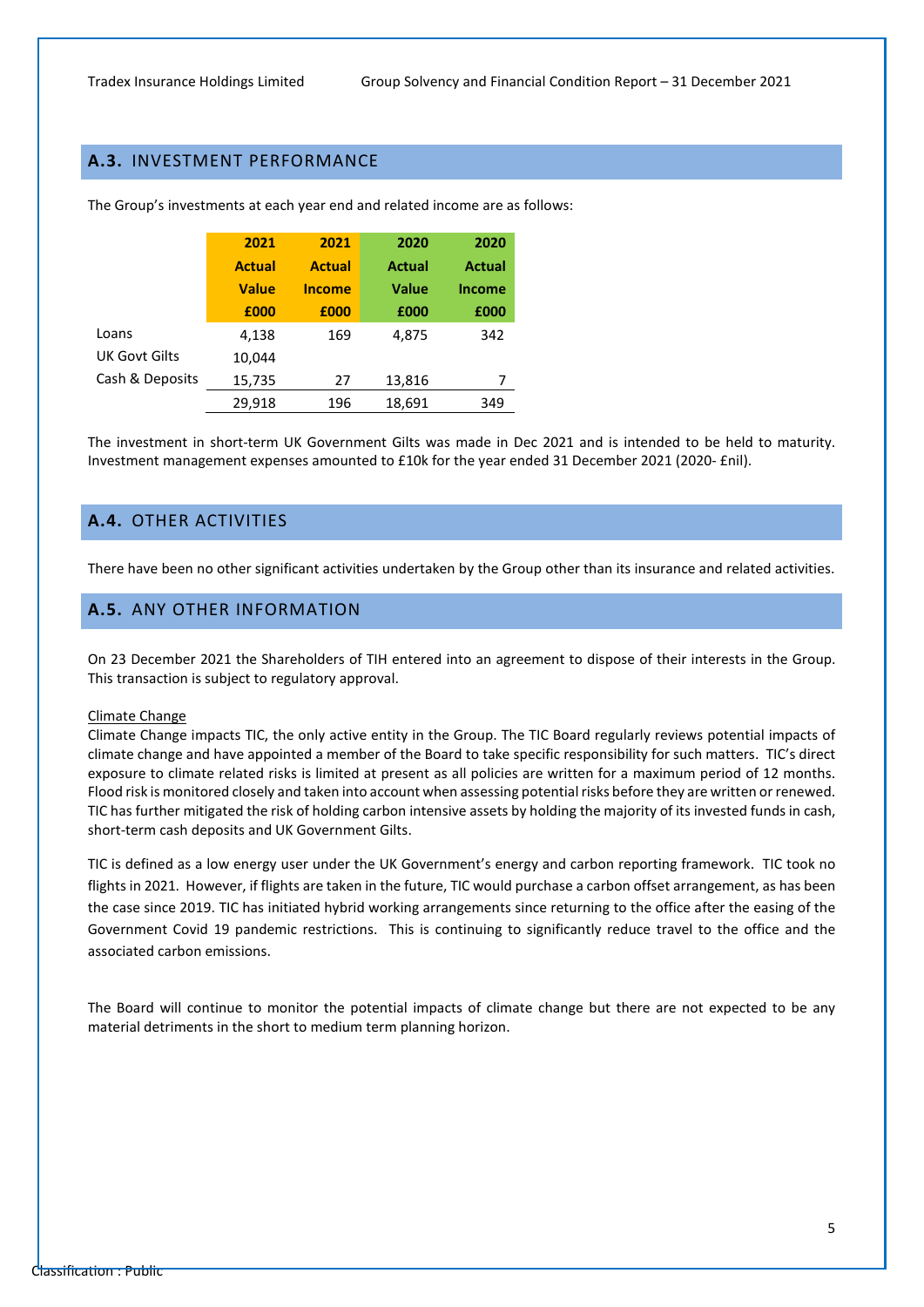### <span id="page-7-0"></span>**B) SYSTEM OF GOVERNANCE**

#### <span id="page-7-1"></span>**B.1.** GENERAL INFORMATION ON THE SYSTEM OF GOVERNANCE

Overview of the Board and sub-committees



In addition, the following committees form part of the system of governance:

- Executive Committee
- Underwriting Committee

The TIH Board's main activity is to monitor its investment in TIC. It has no staff. The Group relies on TIC's system of governance to fulfil its regulatory obligations.

The TIC Board remains responsible for the performance and strategy of TIC. The Board selectively delegates authority and certain functions to committees, but still retains overall responsibility for TIC.

It is the responsibility of the Board of TIH and TIC to:

- Ensure that the Group/Company operates within an established framework of effective governance, internal controls, risk management and compliance;
- Ensure that the solvency capital requirements and minimum capital requirements are maintained at all times;

In addition, the Company's Board has responsibility to

- Determine TIC strategy and approve the business plan;
- Assist approved persons to discharge their responsibilities in respect of the area of business for which they are responsible.

TIC Board and its Committees are comprised of a combination of executive and non- executive directors and meet regularly, depending on the responsibilities of each committee. Terms of Reference describe the purpose, responsibilities, membership and authority delegated from the Board for each Committee. Relevant attendees are invited to Committees as determined by the Chair of committee, for example the Chief Executive Officer, Chief Financial Officer, Underwriting Director, Chief Information Officer, representatives of Internal Audit and External Audit, Chief Actuary, Risk Officer and Head of Compliance. The Risk Officer and the Chief Information Officer attend each Board meeting and the Risk Officer, Chief Information Officer and Head of Compliance attend the Executive Committee meetings.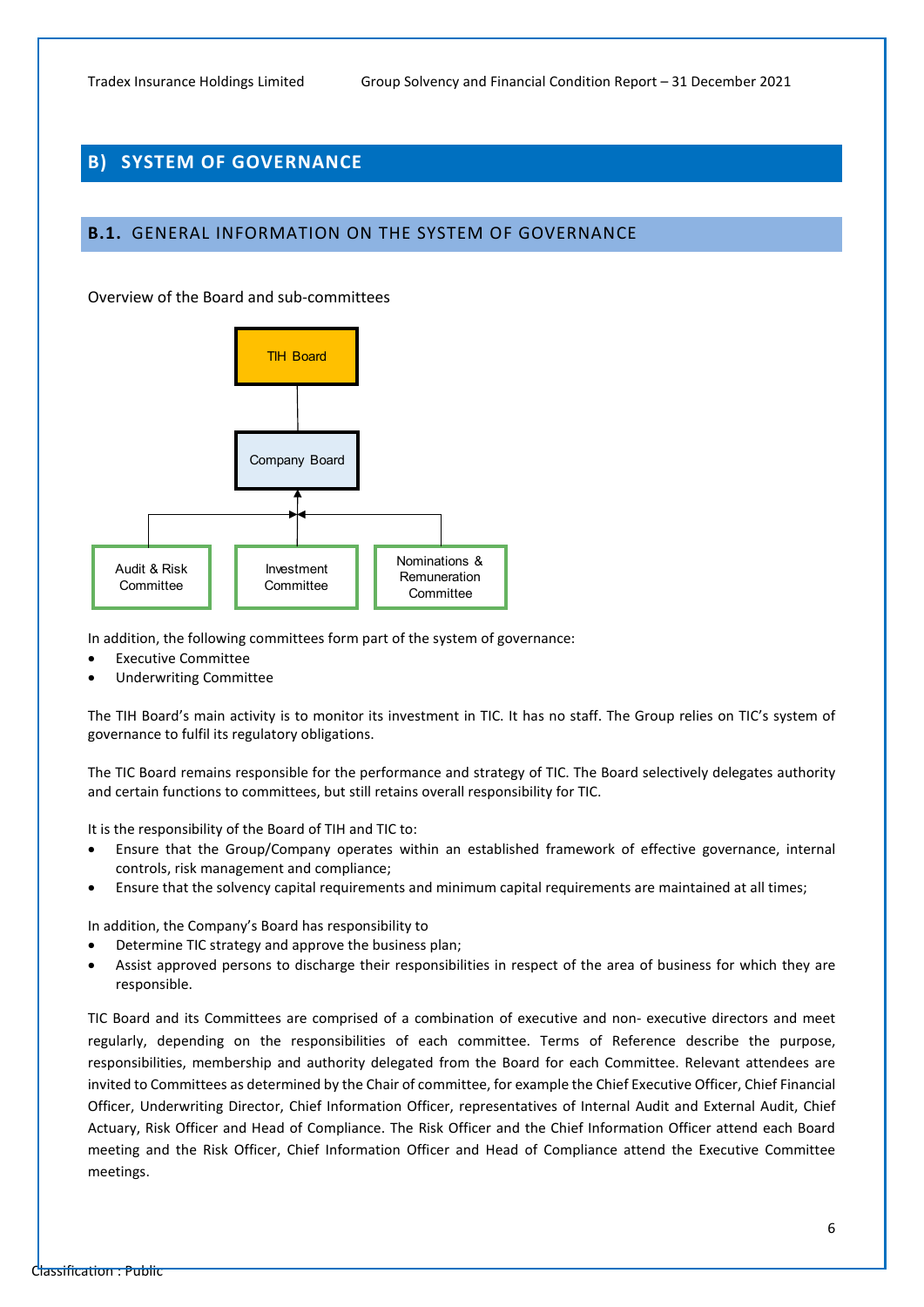#### AUDIT & RISK COMMITTEE

The Audit & Risk Committee is responsible for assisting the Board in fulfilling its oversight responsibilities: -

- For the integrity of TIC's financial statements and the effectiveness of the systems of internal controls and monitoring the effectiveness, performance and objectivity of the internal and external auditors.
- To oversee the management of risks including TIC's risk appetite, measurement of adherence to the agreed risk appetite and its relation to anticipated capital levels. The committee also oversees the risk governance framework, risk strategy, risk policies, implementation and management and monitoring of the operational risk of the business.

The Audit & Risk Committee membership consists of two independent Non-Executive Directors and the CEO and is chaired by one of the Non-Executive Directors. The Committee meets at least four times a year with the mandate to convene additional meetings as circumstances require. The minutes of the Audit & Risk Committee meetings are available to the Board and the Chair of the Committee will report at each Board meeting on the activities of the Committee.

The Audit & Risk Committee carries out the duties below on behalf of the TIC Board:

#### **Financial Reporting**

The Audit & Risk Committee monitors the integrity of the financial statements of TIC, reviewing significant financial reporting issues and judgments, including on reserving and approving any changes to accounting policies.

#### **Actuarial**

The Audit & Risk Committee is responsible for reviewing and making recommendations to the Board regarding reserving to ensure:

- reserves are set at an appropriate level such that liabilities can be met as they fall due
- reserves have been established using appropriate actuarial techniques and that they comply with accepted actuarial standards

The Audit & Risk Committee considers and recommends to the Board the appointment, re-appointment and removal of the Independent Chief Actuary of TIC (the only insurance company in the Group).

#### **Internal Controls**

The Audit & Risk Committee keeps under review the effectiveness of TIC's internal controls and is responsible for understanding the scope of internal and external auditors' review of internal control over financial reporting, and obtaining reports on significant findings and recommendations, together with management's responses.

#### **Internal Audit**

The Audit & Risk Committee monitors and reviews the effectiveness of TIC's internal audit function in the context of TIC's overall risk management system. The Internal audit function is outsourced to Mazars LLP. The Audit & Risk Committee is responsible for recommending to the Board the appointment of the outsourced Internal Audit provider. The Audit & Risk Committee is further responsible for reviewing and assessing the annual plan of internal audit activities for TIC, reviewing all internal audit reports and monitoring management's responsiveness to the findings and recommendations from Internal Audit.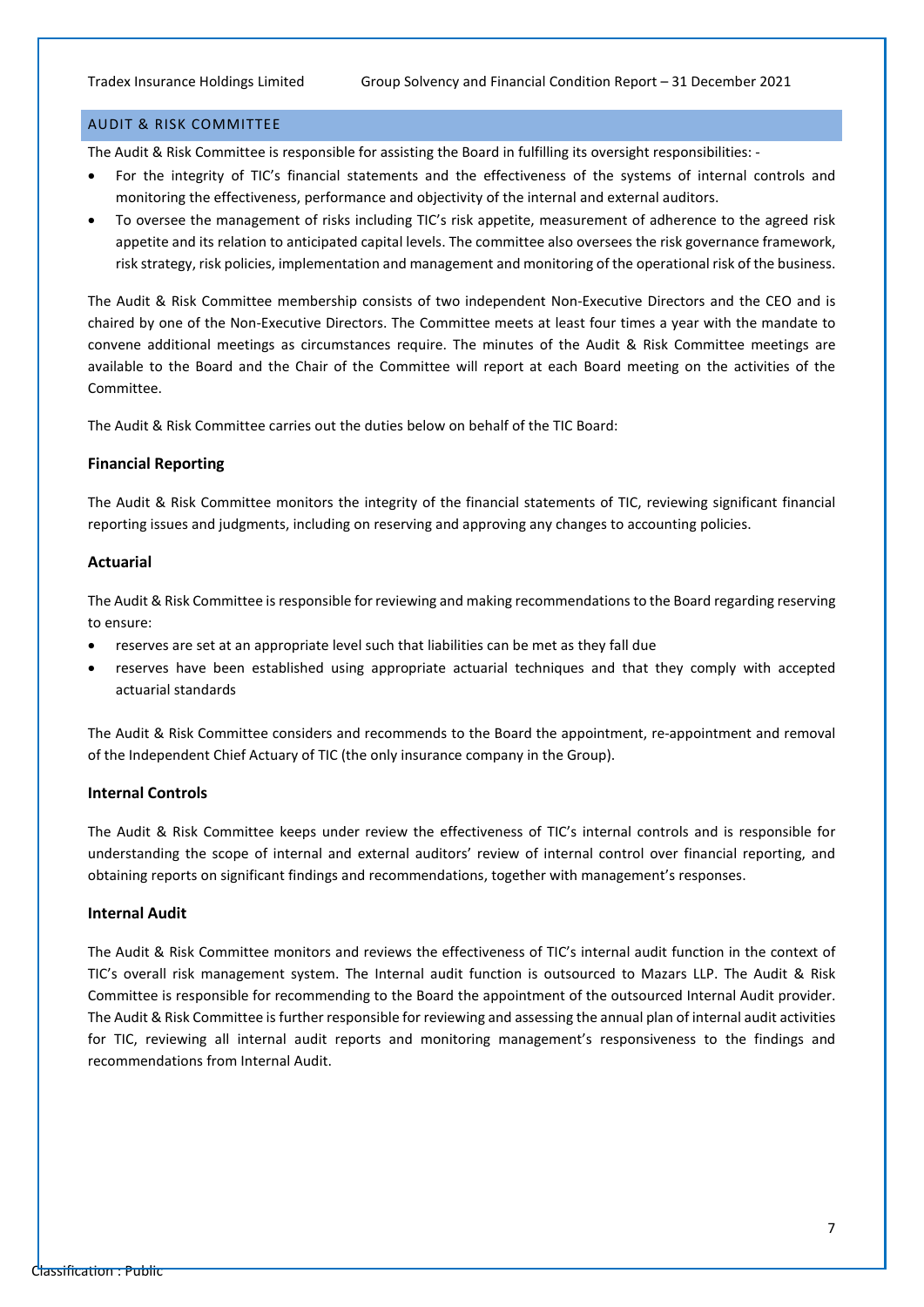#### **External Audit**

The Audit & Risk Committee considers and recommends to the Board the appointment, re-appointment and removal of the external auditors of TIC and the Group and oversees the relationship with the external auditors. This includes approval of their remuneration, terms of engagement, assessing their independence and objectivity and ensuring coordination with the Internal Audit function. The Audit & Risk Committee further reviews the findings of the audit with the external auditors, including discussing any major issues which arise during the audit, any accounting and audit judgements and the effectiveness of the audit.

#### **Risk Management**

The Audit & Risk Committee carry out the following in relation to risk

- Review and recommend to the Board TIC's attitude towards risk;
- Ensure that risk is managed in accordance with the Board's expectations and regulatory requirements applicable;
- Maintain oversight of TIC's risk processes and procedures; monitor their effectiveness and adequacy; ensure the function is adequately resourced; and that it has appropriate standing within TIC;
- Review and assess the current top risks run by TIC and the way in which these risks are being managed and/or mitigated;
- Recommend to the Board, risk policies from time to time and any changes thereto.

#### **Compliance**

The Audit & Risk Committee reviews the effectiveness of the system for monitoring compliance with laws and regulations, the findings of any examinations by regulatory agencies and any auditor and the process for communicating the code of conduct/business principles to TIC's personnel as well as monitoring compliance.

#### **Whistleblowing**

The Audit & Risk Committee oversees TIC's arrangements for individuals to raise concerns, in confidence, about possible wrongdoing in financial reporting or other matters. The Audit & Risk Committee ensures that these arrangements allow proportionate and independent investigation of such matters and appropriate follow-up action. The Chairman of the Audit & Risk Committee is also TIC's Whistle-blower Champion.

#### EXECUTIVE COMMITTEE

The Executive Committee monitors the day-to-day running of the business, implementation of the business plan, and any other matters that the Board may delegate from time to time, making decisions within the authority delegated by the Board and ensuring that appropriate information is escalated to the Board to allow them to oversee the achievement of these objectives.

The Executive Committee membership consists of the Executive Directors. The Executive Committee will normally meet once every two months but can meet more frequently if required to conduct urgent business. Each area of the business is represented by an executive on the committee and feedback on the activities of each department is provided at the meeting. Additional members of senior management are usually in attendance.

The main responsibilities of the Executive Committee are to:

- Implement and monitor the business plan;
- Review business plans and recommend changes for approval by the Board;
- Structure the operations to maximise efficiency;
- Ensure that effective systems of controls are established and maintained which facilitate identification and effective management of all significant risks facing the business;
- Decide upon priorities for allocating capital and operating resources within the current business plan;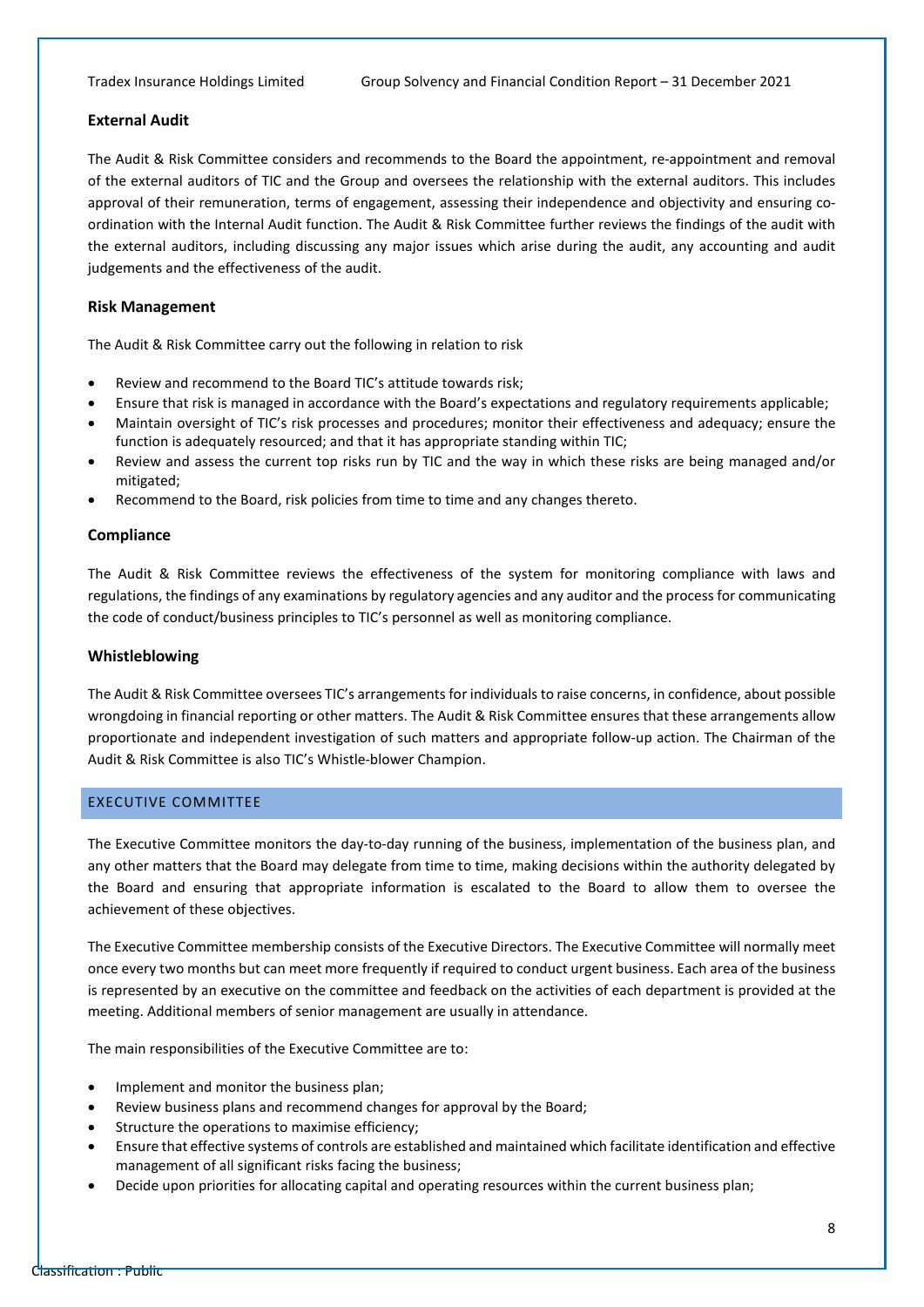- Ensure the functional areas provide accurate and timely management information to enable the business to be effectively managed;
- Pass relevant and specific information to the Board, including any recommendations by the Executive Committee that require approval by the Board;
- Review financial and operational performance of the business and authorise appropriate actions;

#### UNDERWRITING COMMITTEE

The Underwriting Committee assists the Board in the following areas:

- **Pricing**
- To review and approve the underwriting risk selection framework
- To monitor and recommend strategic changes to relationships with intermediaries
- To monitor market developments
- To monitor the quality and timeliness of data submitted to the Motor Insurance Database and the Employers' Liability Tracing Office

The Underwriting Committee membership consists of Executive Directors and is chaired by the Chief Executive Officer. TIC Pricing Actuary and Company Underwriters are normally in attendance. The Committee meets not less than six times each year but can meet more frequently if required to conduct urgent business.

#### INVESTMENT COMMITTEE

The purpose of the Investment Committee is to ensure that the assets of TIC are invested optimally within the risk appetite determined by the Board. Investment management is outsourced to professional investment managers.

The Investment Committee membership consists of both Executive and Non-Executive Directors and is chaired by a Non-Executive Director. The Investment Committee meets at least annually and more frequently if required.

#### NOMINATIONS & REMUNERATION COMMITTEE

The Committee regularly reviews the structure, size and composition of the Board, in particular the range and balance of skills, diversity, knowledge and background on the Board, and considers succession planning for Directors. The Committee is responsible for identifying and nominating, for the approval of the Board, candidates to fill Board and Executive Management vacancies as and when they arise.

The Committee is also responsible for reviewing and making recommendations to the Board regarding the Remuneration Policy of TIC, and for reviewing compliance with the policy. Within the context of the policy, the Remuneration Committee is specifically responsible for making recommendations for the remuneration packages of the Executive Directors and other senior managers of TIC.

The Committee is further responsible for monitoring the level and structure of remuneration of the wider employees of TIC. The Nominations & Remuneration Committee membership consists of Non-Executive Directors.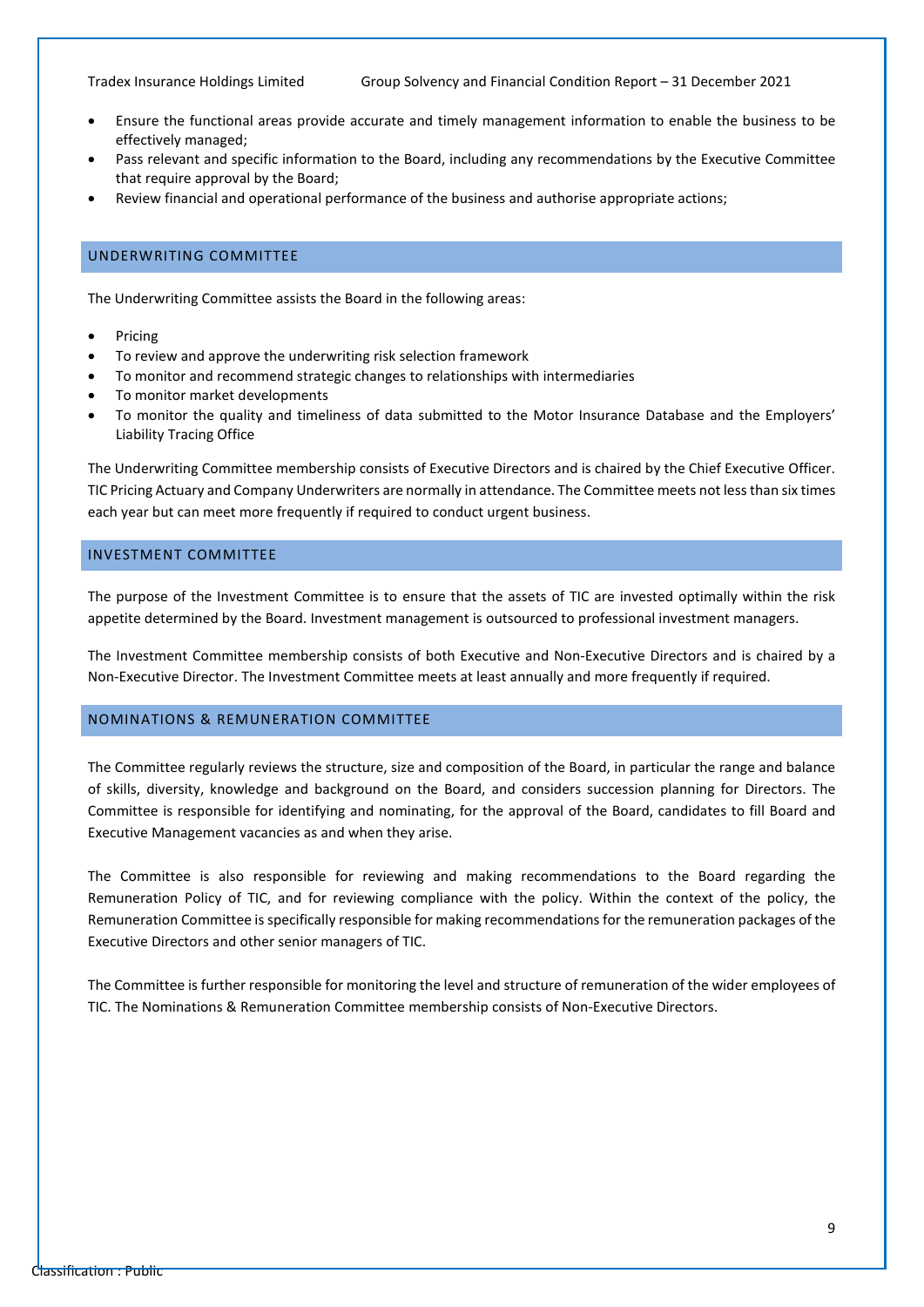#### **B.1.1.** CHANGES TO GOVERNANCE ARRANGEMENTS

 The governance structure of the Group has not changed materially in the year to 31 December 2021 and up to the date of this report.

Susannah Tilbury was appointed as the Chief Financial Officer in October 2021, following which Steve Braine, the previous Chief Financial Officer, retired.

The composition of TIH Board and TIC Board at 30 April 2022 is shown below:

| <b>Position</b>                | <b>Director</b>  |
|--------------------------------|------------------|
| Non-Executive Chairman         | Garry Fearn      |
| Non-Executive Director         | Roy Sampson      |
| <b>Chief Executive Officer</b> | Nick Taylor      |
| <b>Chief Financial Officer</b> | Susannah Tilbury |
| <b>Underwriting Director</b>   | Debbie Austin    |

#### **B.1.2.** REMUNERATION ARRANGEMENTS

TIH, the ultimate parent company, does not have any staff and as such no remuneration is paid to any individuals.

The remuneration arrangements for TIC are structured in such a way that they do not encourage excessive risk taking by senior individuals (persons who effectively run TIC). Where remuneration arrangements include both variable and fixed elements for senior staff, the variable component is relatively small such that the relevant individuals are not overly dependent on the variable component. Any variable remuneration, including bonuses, is to be paid only if it is sustainable according to the financial situation of TIC as a whole and is justified based on the performance of the individual or business unit concerned.

TIC does not operate a share option scheme for its employees.

TIC's remuneration policy does not include any supplementary pension or early retirement schemes for members of the Board or other key function holders. TIC offers all staff the choice of making contributions into a defined contribution pension scheme, which TIC will match up to a limit. The pension funds are held separately from TIC.

#### **B.1.3.** MATERIAL RELATED PARTY TRANSACTIONS

The material related party transactions of the Group are the same as that of TIC.

TIC has entered into various transactions with entities which are subject to common control. These include Clegg Gifford & Co Limited and RWC Investments Limited in which the majority shareholder has an interest. All transactions are conducted within the normal course of business and on an arm's length basis.

The material related party transactions were:

i. Clegg Gifford & Co Limited, a company controlled by R W Clegg, a Shareholder of TIH, placed motor insurance premiums with TIC amounting to a gross written premium of £67,763k (2020 - £71,087k) on which Clegg Gifford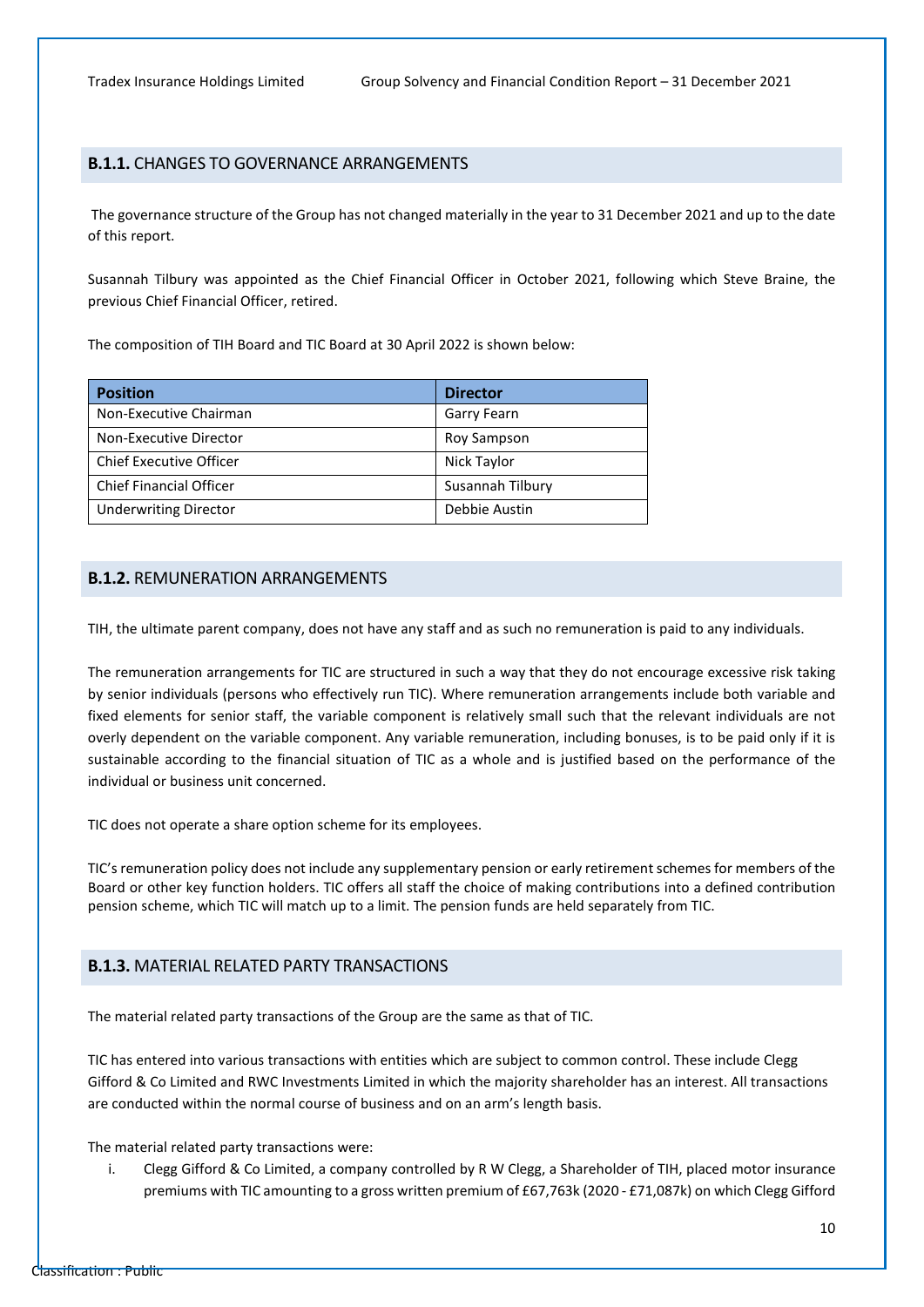& Co Limited earned brokerage of £13,230k (2020 - £14,217k). At the year-end amounts due were £15,717k (2019 - £19,458k).

- ii. During 2016 TIC sold the rights to its Wholesale business to Clegg Gifford & Co Limited for a consideration of £7,500k. The balance outstanding at the year-end was £1,163k (2020: £1,948k), is unsecured, and is repayable over 5 years from 2018. The outstanding amount bears interest at a rate equivalent to a commercial borrowing from a bank.
- iii. During 2016 TIC received a £5,000k subordinated loan from Clegg Gifford & Co Ltd which was outstanding at the year-end (2020: £5,000k). The loan bears an interest rate of 10% per annum for the year. Interest of £500k (2020 -£500k) was charged during the year.
- iv. TIC occupies leasehold premises which are owned by Clegg Gifford & Co Limited. Rentals amounting to £49k (2020: £49k) have been charged during the year.
- v. In prior years TIC granted a loan to RWC Investments Limited, a company owned by R W Clegg. At the year end the balance of the loan, inclusive of outstanding interest was £2,975k (2020- £2,927k). The loan is secured by a personal guarantee from R W Clegg, bears interest at 2% points above Bank of England Base Rate and the interest charge for the year amounted to £48k (2020 - £50k).
- vi. During the year TIC incurred net expenses of £447k from Clegg Gifford & Co Limited (2020 £423k) and earned £901k (2020 - £964k) from premium finance facilities. The amount owed at the year-end was £935k (2019 - £2,636k).

### <span id="page-12-0"></span>**B.2.** FIT AND PROPER REQUIREMENTS

TIH, the ultimate parent company, does not have any staff. TIC ensures that all persons (Senior Managers) who run TIC or have other key functions are fit to provide sound and prudent management through their professional qualifications, knowledge and experience and are proper by being of good repute and integrity.

Senior Management collectively and individually possess extensive expertise, experience, and professional qualifications in a range of disciplines including:

- Insurance and financial markets;
- Business strategy and business model;
- System of governance;
- Financial and actuarial analysis;
- Risk management; and
- Regulatory framework and requirements.

TIC's Fit and Proper Policy identifies how fitness and propriety of senior managers will be assessed for both new starters and on an on-going basis and the governance arrangements in relation to individuals being approved as being fit and proper. This include TIC'srequirements concerning skills, knowledge and expertise applicable to persons who effectively run the business.

TIC's assessments of individuals' fitness and propriety is based on the regulatory fit and proper requirements, namely:

- Financial soundness
- Honesty, integrity and reputation
- Competence and capability

TIC's Fit and Proper Policy identifies the following procedures to assess fitness and propriety at appointment:

- References from past employers;
- Qualification and professional registration checks;
- Right to work checks;
- Proof of identity checks;
- Disclosure & barring service checks
- Search of insolvency and bankruptcy register; Equifax and or Experian checks
- Search of disqualified directors' register.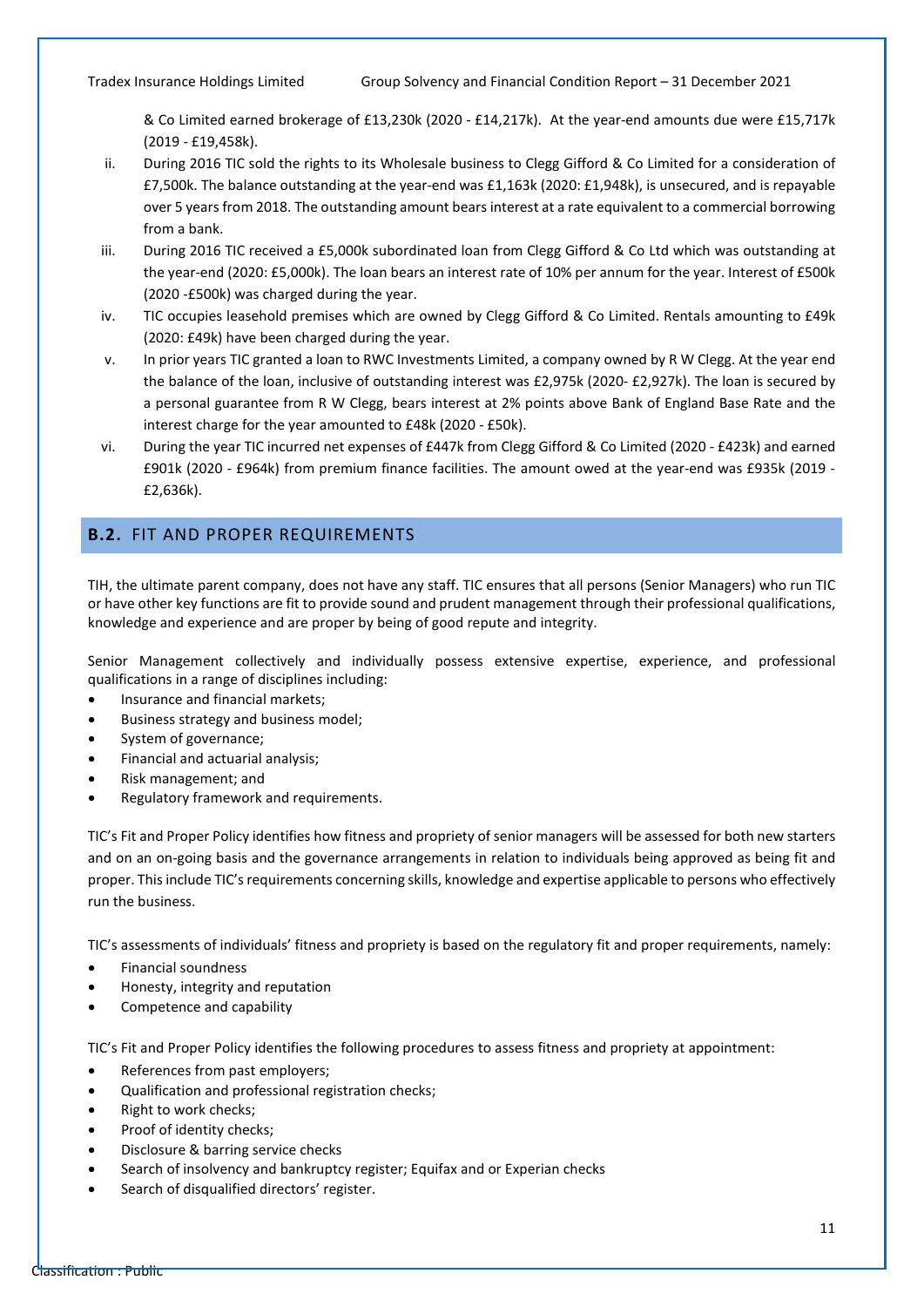In addition to the Directors listed in B1.1 above, the following officers are also part of the regulatory Senior Manager Functions and are subject to TIC's Fit and Proper policy:

| <b>Position</b>                  | <b>Officer</b>                                                |
|----------------------------------|---------------------------------------------------------------|
| <b>Risk Officer</b>              | Bansi Shah                                                    |
| <b>Chief Actuary</b>             | Outsourced to Sukie Harrar<br>of Holborn Underwriting Limited |
| Head of Compliance               | Leon Harrison                                                 |
| <b>Chief Information Officer</b> | Sarb Lota                                                     |

#### <span id="page-13-0"></span>**B.3.** RISK MANAGEMENT SYSTEM

The Group relies on TIC's Risk Management Framework as the Group has no other activity other than monitoring the investment in TIC. TIC's overall Risk Management Framework is illustrated below.

#### **B.3.1** RISK MANAGEMENT ROLES AND RESPONSIBLITIES

The Risk Management Key Function Holder is responsible for the function and is supported by the Audit & Risk Committee on behalf of the Board. The key function holder and the Audit & Risk Committee reviews monitors, and updates as required, all the components of the Framework, engaging other members of the Board, key function or key role holders as necessary. However, the Board collectively are responsible for the implementation of the Framework components.

![](_page_13_Figure_8.jpeg)

#### **B.3.2.** RISK MANAGEMENT PROCESS

TIC's risk management system is articulated in the Risk framework document and is supported by various documents including the risk appetite, risk policies and processes.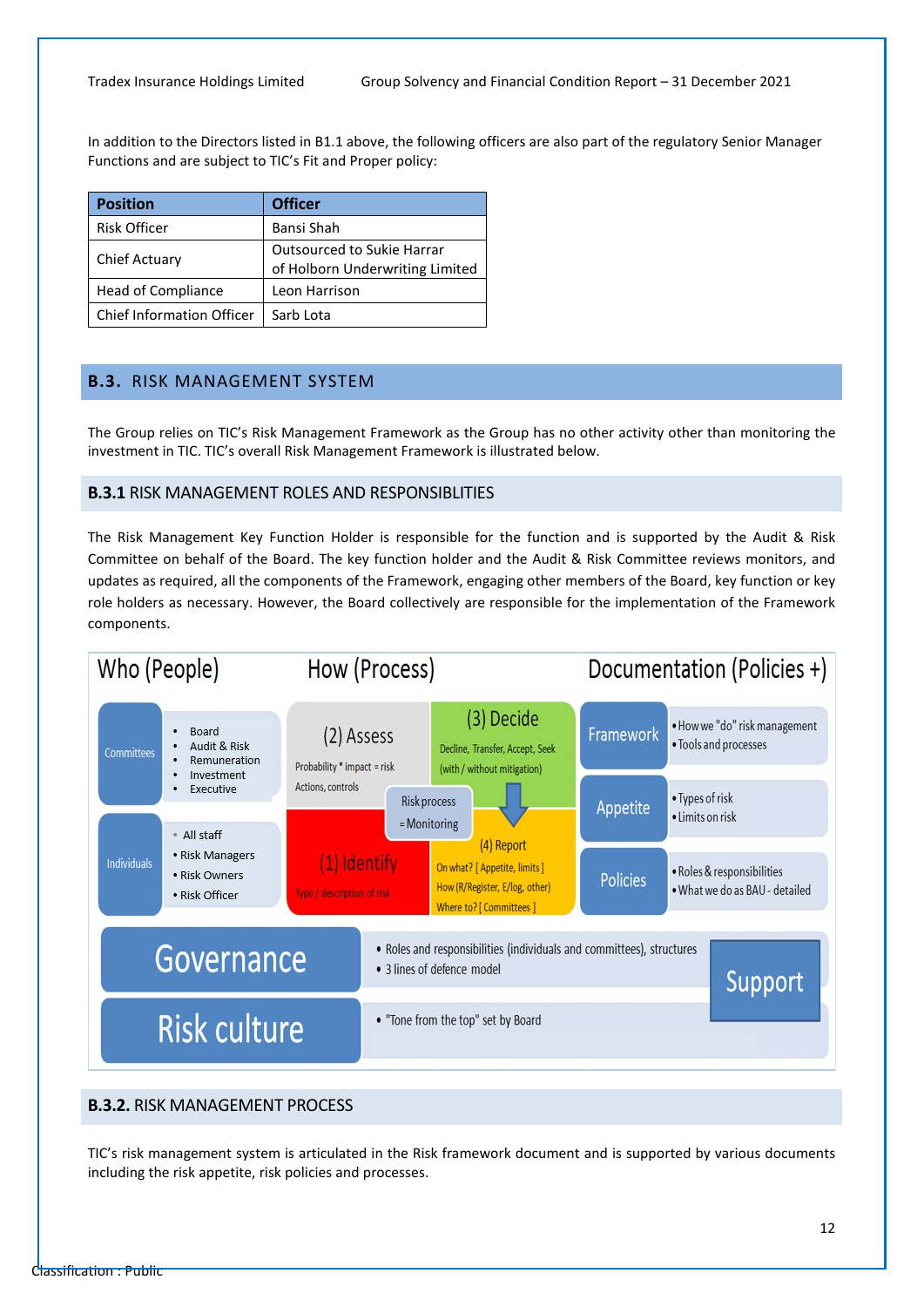TIC has adopted a "three lines of defence approach" as follows:

- First line of defence (Business Management) Business management makes up the first line of defence. Overall, the first line of defence is responsible for the day to day management of risk and control within the business operations as well as delivering the strategy and optimising business performance within an agreed governance and risk framework.
- Second line of defence (Oversight) the risk management function and compliance function act as 2nd line providing independent oversight of the risk management activities of the first line of defence.
- Third line of defence (Assurance) the internal audit function is outsourced to Mazars LLP. Internal Audit provide an independent challenge and feedback mechanism on the management of risk. The Internal Audit function report significant findings to the Audit & Risk Committee. In addition, relevant audit findings and progress reports against Internal Audit actions are provided to TIC's committees set out above, as appropriate.

All material risks are recorded in a risk register. The Risk Register is a central log of all key risks identified in the business. It includes the risk description, risk factors, risk owner, risk manager, mitigating controls, risk tolerances and any further measures where risks are assessed as materially breaching tolerance limits. The Risk Officer as the owner of the risk register reviews, challenges and maintains the content within the risk registers.

The process of risk management is a continuous and systematic one, comprising

| <b>Core elements</b>          | <b>Description</b>                                                                                                                                                                                                                                                                                                                                                                                                                                                                                                                                                                                                                     |
|-------------------------------|----------------------------------------------------------------------------------------------------------------------------------------------------------------------------------------------------------------------------------------------------------------------------------------------------------------------------------------------------------------------------------------------------------------------------------------------------------------------------------------------------------------------------------------------------------------------------------------------------------------------------------------|
| Identification                | Executive directors as the risk owners are responsible for the identification and the<br>management of risks arising within their area of control. They are supported by risk managers<br>within their area to assist in the management of these risks.<br>New risks identified are discussed with and reviewed by the Risk Officer prior to inclusion<br>within the risk register.                                                                                                                                                                                                                                                    |
| Assessment                    | Risks are assessed on a gross basis without any form of mitigation and then on a net basis with<br>the addition of risk mitigation activities. There are various mitigation measures that are used<br>to manage a risk that on a gross basis is outside risk appetite so that on a net basis it is within.<br>These activities include policies, procedures, controls and strategic decision making.                                                                                                                                                                                                                                   |
| Further mitigating<br>actions | Where the net risks are assessed as being above acceptable tolerance limits, further actions<br>are identified to reduce the net risk to an acceptable level over a period of time.                                                                                                                                                                                                                                                                                                                                                                                                                                                    |
| Reporting                     | The Risk Officer reviews the material risks to the business to ensure they are given appropriate<br>consideration within the Committees through the reporting and challenge process. This<br>includes<br>Evaluating the top risks identified in the risk register, for consideration and challenge<br>а.<br>by the Board and the Audit & Risk Committee.<br>Ensuring timely and appropriate reporting and escalation of all significant control and<br>b.<br>risks issues to the Audit & Risk Committee and, where required, the Board<br>New or emerging risks for consideration by the Board and the Audit & Risk<br>c.<br>Committee |
|                               | A Risk Officer report is prepared and presented to the Audit & Risk Committee/Board covering<br>the above areas on a regular basis, in line with the respective meeting schedules.                                                                                                                                                                                                                                                                                                                                                                                                                                                     |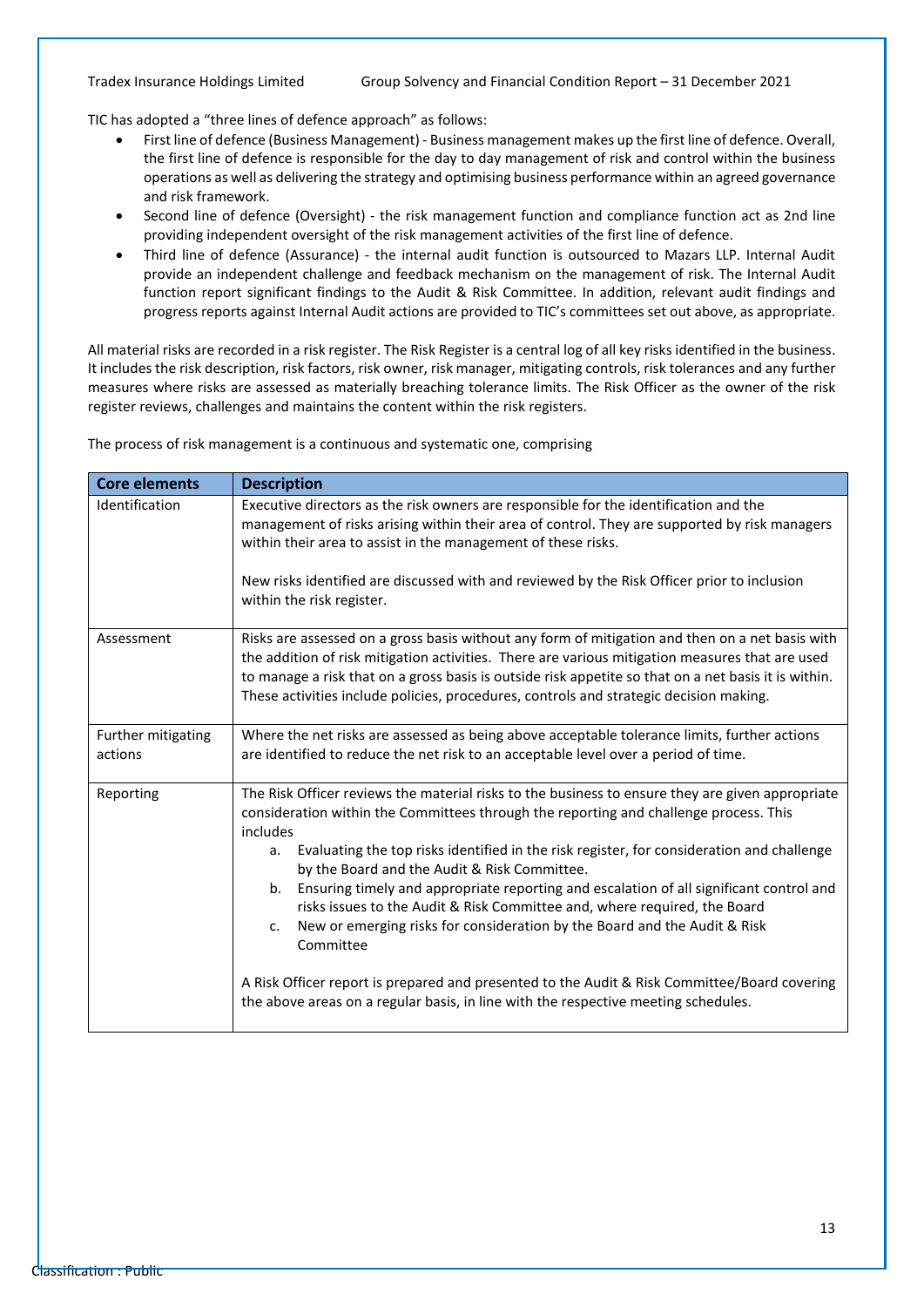| <b>Core elements</b> | <b>Description</b>                                                                                                                                                                                                                                                                      |
|----------------------|-----------------------------------------------------------------------------------------------------------------------------------------------------------------------------------------------------------------------------------------------------------------------------------------|
| Monitoring           | The Risk Officer meets the risk managers from the individual business areas on a regular basis<br>to discuss developments within their area and consider the risk implications thereof as well as<br>follow up on any identified risk work. The risk registers are updated accordingly. |
|                      | On a regular basis, at least annually the risk owners review and certify content of the risk<br>register relevant to their area. The outcome of this is presented to and reviewed by the Audit<br>& Risk Committee.                                                                     |
|                      | The content of the risk register is subject to a detailed review by Executive committee<br>members as a group on a quarterly basis. The detailed risk registers are presented to and<br>reviewed by the Audit & Risk Committee annually.                                                |

#### **B.3.3.** RISK APPETITE, TOLERANCES AND LIMITS

The risk appetite document sets out the risk strategy and specifies the type and level of risks acceptable to TIC. This document is owned by the Board and reviewed on a regular basis as new risks emerge, or at least annually. The statement of risk appetite is translated into risk tolerances which are observed by the business. Those limits are approved by the Board.

Risk management reporting will highlight the top net risks where these are assessed as breaching or being close to breaching risk tolerances. The Board and Audit & Risk Committee will review and consider whether any further mitigation activities are required.

#### **B.3.4** OWN RISK AND SOLVENCY ASSESSMENT

The Group is responsible for completing an Own Risk Solvency Assessment ('ORSA') for the Group, incorporating TIH and a solo ORSA on TIC. One supervisory report on both ORSAs is collated. TIC will liaise with the Group Board as necessary to ensure that the Group SCR is met and that risks to Group solvency are monitored and managed.

The ORSA is a process that links TIC's risk management framework to its business strategy and decision-making framework. The ORSA represents TIC and the Group's opinion and understanding of its risks, overall solvency needs, and own funds held. This assessment requires TIC and the Group to properly determine its overall solvency needs to cover both short and long-term risks.

The ORSA process brings together existing activities by TIC to effectively manage risk and capital. The ORSA report will link all these activities into one document. Broadly the steps followed are:

- I. The Board carries out the initial assessment, encompassing:
	- o Review of business objectives and draft business plan, including determination of the reinsurance programme;
	- o Identification of risks to meeting business objectives and plan;
	- o Review of risk profile against risk tolerances and appetites;
	- o Consideration of appropriate scenario/stress tests to be applied to each risk area;
	- o Reverse stress tests
- II. The business planning process begins, and the first draft business plan is circulated
- III. The ORSA is completed using the parameters set during step I
- IV. The results are considered by the Board, along with the results of the capital calculations, to determine the required regulatory capital under the Solvency II rules. In drawing its conclusions, the Board considers whether it has sufficient capital to mitigate its risks, whether additional capital needs to be sourced, whether any capital buffer should be applied, or whether the business plan should be amended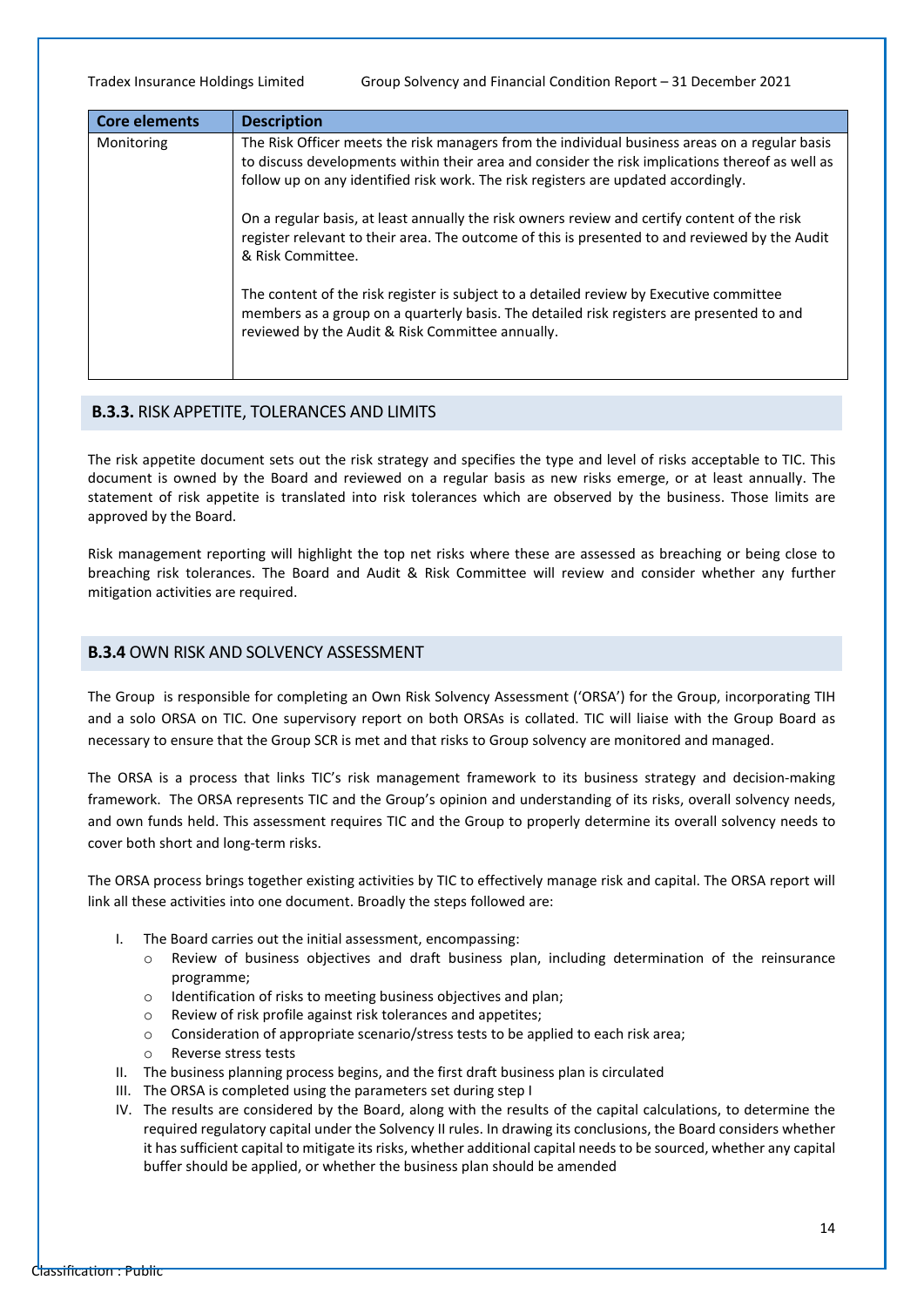V. If the business plan needs to be amended after consideration of capital, the cycle returns to step II. If not, the Board approves the ORSA and business plan

As part of the ORSA assessment the Board conducts additional stress and scenario testing, including reverse stress testing, to determine the adequacy of the capital under stressed conditions. Reverse stress tests consider risks and extreme scenarios that could render the business model as non-viable.

The ORSA process is conducted through the year to facilitate integration with decision making, culminating in the annual ORSA report which is owned and shaped by the Board. The Risk Officer coordinates the relevant processes with subject matter experts across the business and oversees the production of the ORSA report. The annual ORSA report is produced and submitted to the PRA.

#### <span id="page-16-0"></span>**B.4.** INTERNAL CONTROL SYSTEM

TIC's internal control system is designed to provide reasonable assurance that its financial reporting is reliable and compliant with applicable laws and regulations and its operations are effectively controlled. The Board is ultimately responsible for overseeing and maintaining the adequacy and effectiveness of the risk management and internal control systems. In practice this involves the participation of the Board, the Audit & Risk Committee, the Nominations & Remuneration Committee, the Investment Committee identified above, Senior Management, Risk, Finance, Compliance and Internal Audit.

Primary responsibility for ensuring day-to-day oversight of the internal control system lies with TIC's relevant Senior Managers. TIC promotes the importance of appropriate internal controls by ensuring that all personnel are aware of their role in the internal control system as per the Governance Map; ensuring a consistent implementation of the internal control systems across TIC; and establishing monitoring and reporting mechanisms for decision making processes.

Further information is provided in the Risk Management System section above regarding a brief description of the internal control systems relating to the risk function. Please also refer to the Compliance section below for the description of how the compliance function is implemented.

#### **B.4.1** COMPLIANCE FUNCTION

The Compliance function operates independently from the business. Whilst Compliance reports to the Chief Executive Officer, the Head of Compliance also has direct access to the Board and the Audit & Risk Committee, in order to assist with management of possible conflicts of interest.

The key responsibilities of TIC's Compliance function are to:

- i) Support and monitor the business from a regulatory perspective ensuring the business complies with all key regulations. Proactively identify regulatory issues arising from internal/external sources and communicate implications to senior Management, including the Board
- ii) Develop and maintain best practice policies in key areas of compliance and ensure they remain current. Implement procedures to deliver effective operational compliance
- iii) Develop and implement an annual Compliance Monitoring Plan
- iv) Oversee Customer Complaints to ensure development and maintenance of effective internal systems and controls, procedures and policies for this department
- v) Communicate as required and where necessary with the regulatory bodies including FCA/PRA. Regularly review the publicly available regulatory records maintained by the FCA/PRA to ensure these remain current and appropriate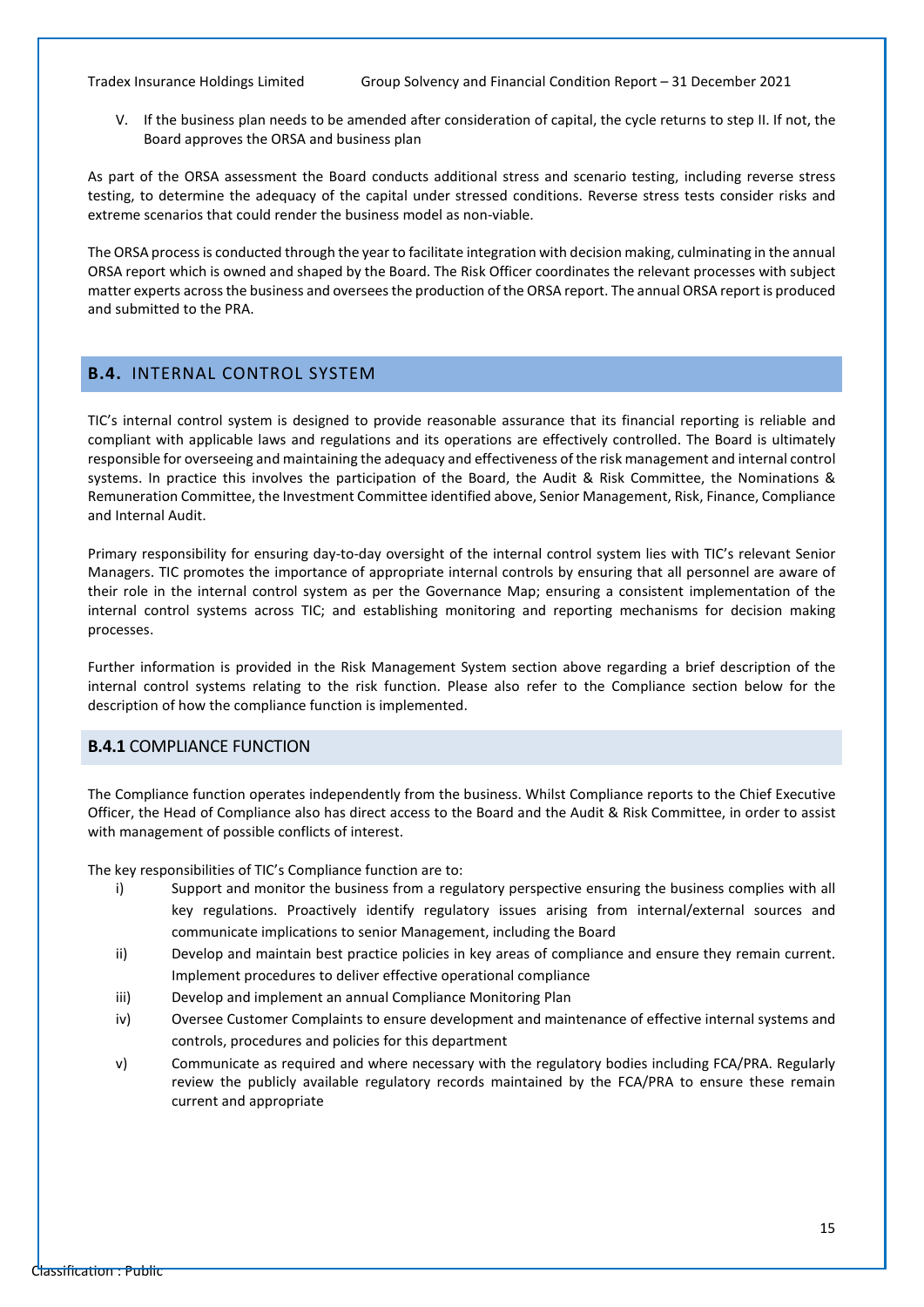### <span id="page-17-0"></span>**B.5.** INTERNAL AUDIT FUNCTION

The internal audit function applies to TIC as it is the only trading company in the Group. The internal audit function is outsourced to Mazars LLP. Internal Audit independently examine and evaluate the functioning effectiveness and efficiency of TIC's internal control system and the system of governance.

The Audit & Risk Committee in conjunction with Internal Audit establish, implement and maintain an audit plan that sets out the audit work to be undertaken in the upcoming years. The internal audit plan is based on a methodical risk analysis and covers all significant activities over a three-year period. The plan takes a risk-based approach in deciding priorities.

The Audit & Risk Committee has oversight responsibility over the internal audit function and reviews and approves the annual internal audit plans, ensuring they are properly resourced and that they have appropriate standing within TIC; reviews all material internal audit findings and recommendations, and Management's response thereto; and reviews and assesses the appropriateness of TIC's internal controls and risk management system.

The Internal audit policy requires maintenance of independence and states that the outsourced internal audit, as a firm, may only provide consulting services within their sphere of expertise, provided that these do not conflict with the internal audit services being provided. The provision of any such non-internal audit services will be subject to approval by the Audit & Risk Committee.

The outsourced internal audit provider also manages its own conflicts of interest and will ensure, where appropriate, staff are rotated. Internal audit will ensure that no persons providing non-Internal audit services subsequently work on the internal audit engagement, managing potential conflicts of interest.

The Audit & Risk Committee will approve all decisions regarding the performance evaluation, appointment, or removal of the outsourced internal audit function.

### <span id="page-17-1"></span>**B.6.** ACTUARIAL FUNCTION

The actuarial function, which applies to TIC as it is the only insurance company in the Group, continues to be outsourced to Holborn Underwriting Ltd with Sukie Harrar as the Chief Actuary (SMF 20).

The actuarial function is responsible for

- a) Coordinating the calculation of the Technical Provisions
	- ensuring the appropriateness of the methodologies and the assumptions made in the calculation of technical provisions;
	- assessing the sufficiency and quality of the data used in the calculation of technical provisions;
	- comparing best estimates against experience;
- b) Expressing an opinion on the overall underwriting policy. The opinion includes conclusions regarding the sufficiency of the premiums to be earned to cover future claims and expenses, amongst other matters.
- c) Expressing an opinion on the adequacy of reinsurance arrangements. This includes analysis on the adequacy of TIC's risk profile and underwriting policy; reinsurance providers taking into account their credit standing and the expected cover under stress scenarios in relation to the underwriting policy.
- d) Liaising with the Risk Officer and contributing to the effective implementation of the risk-management system, in particular providing expertise and carrying out the risk modelling underlying the calculation of the ORSA capital requirements, if required

The Chief Actuary maintains regular contact with the Chief Executive Officer, the Chief Financial Officer and regular liaison with the Audit & Risk Committee and provides an annual report to the Board on the activities of the actuarial function – Actuarial Function Holders Report. This is supplemented with a quarterly review of TIC's reserves and regular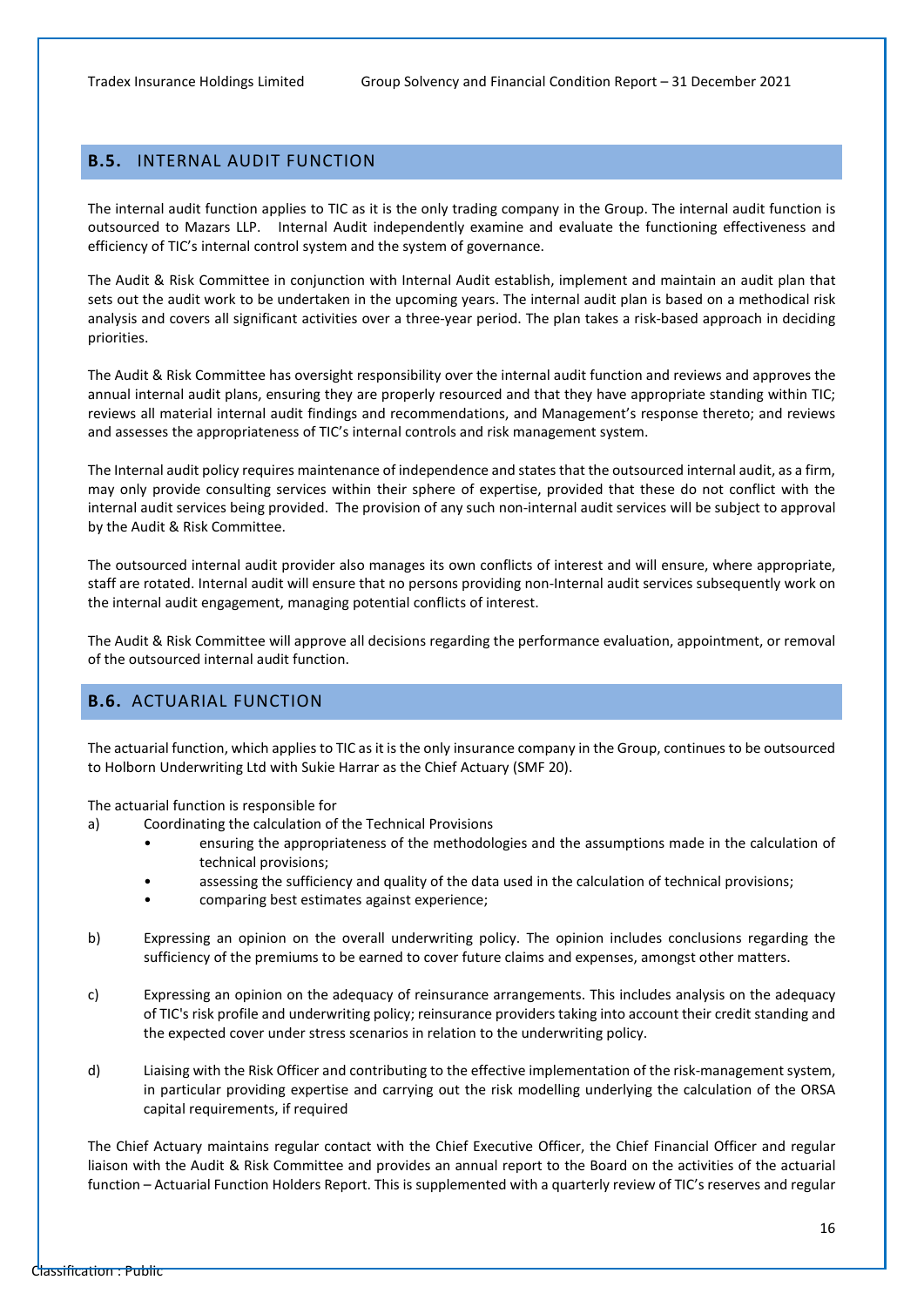contact with the Audit & Risk Committee and Board on matters relating to the solvency capital requirement, reinsurance and profitability.

### <span id="page-18-0"></span>**B.7.** OUTSOURCING

TIC has chosen to outsource some of its operational functions and activities in order to take advantage of economies of scale and external expertise. During the period, the following key functions and key activities were outsourced:

- Internal audit function to Mazars LLP
- Actuarial function to Holborn Underwriting Limited
- Investment management has historically been outsourced to two professional investment managers. Currently there are no investments under their management.
- Certain claims handling activities to Clegg Gifford & Co Limited and to Premia Services UK Ltd.
- Delegated underwriting authority to Clegg Gifford & Co Limited.
- Provision of IT support activities to Wanstor Ltd including systems hosting and file storage.

All the current providers are located within the United Kingdom.

TIC has adopted an Outsourcing Policy to establish a prudent risk management framework in relation to the management of the outsourcing arrangements and ensure compliance with the relevant regulatory requirements. The Policy covers the entire outsourcing lifecycle, from identifying the need for outsourcing through relationship management and oversight and provides processes to effectively manage the risk associated with outsourcing relationships.

### <span id="page-18-1"></span>**B.8.** ANY OTHER INFORMATION

There are no other matters to report.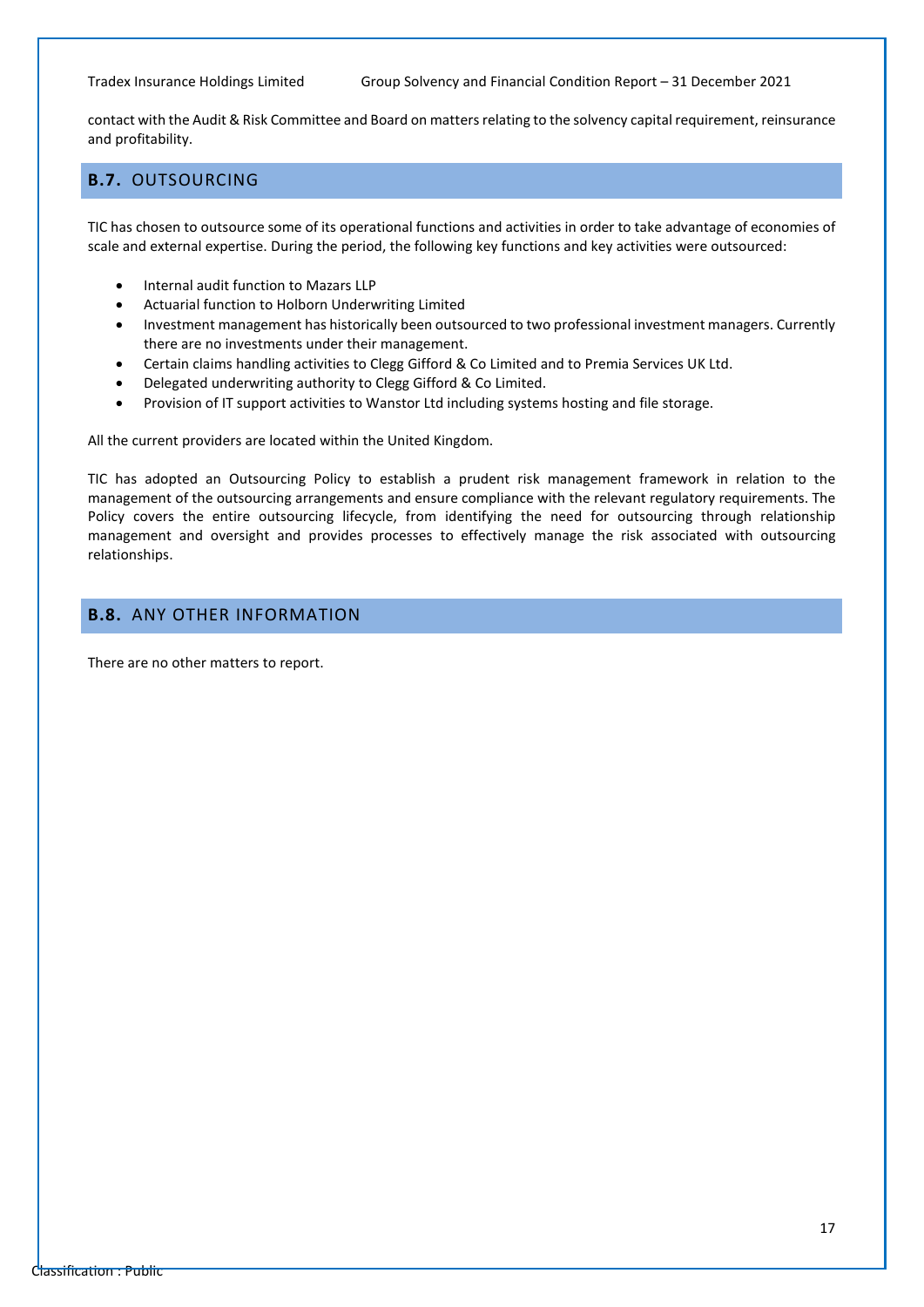### <span id="page-19-0"></span>**C) RISK PROFILE**

The Group's risk profile is the same as that of TIC as the Group has no other activity other than monitoring the investment in TIC.

TIC activities expose it to a variety of financial and non-financial risks. It manages the exposure to these risks and where possible introduces controls and procedures to mitigate the effects of the exposure to these risks.

<span id="page-19-1"></span>This section summarises the principal risks and the way TIC manages them:

#### **C.1.** UNDERWRITING RISK

The risk under any one insurance contract is the possibility that the insured event occurs and the uncertainty of the amount of the resulting claim. By the very nature of an insurance contract, this risk is random and therefore unpredictable.

The main underwriting risks which affect TIC are: -

- Inadequate premium rates/Inappropriate risk selection
- Late large loss reporting or development
- Inadequate case estimates and IBNR provision

#### **Inadequate Premium Rates/Inappropriate Risk Selection**

TIC produces a 3 year forward looking business plan annually, which includes anticipated rating levels taking account of expected claims loss ratios, inflation and other factors, for each class of business that it writes. Performance against the plan is monitored on a regular basis through a system of underwriting and executive committees, as well as regular review by the Board. If market conditions change significantly after the plan is produced, a revised forecast is prepared and approved by the Board.

TIC writes a spread of business within the commercial motor sector and monitors its exposure to each category separately. These sectors provide diversity and are not highly correlated with regard to premium rates. TIC is essentially an insurance carrier providing a delegated underwriting authority for the majority of its business to Clegg Gifford & Co Limited. The risks of the intermediary exceeding its delegated authority is mitigated by the following:

- The delegated authority is with Clegg Gifford & Co Limited, a connected party;
- Delegated authority limits are specified in the contracts with the intermediary;
- Clegg Gifford & Co Limited are provided with rates and underwriting guidelines which are regularly reviewed by the Underwriting Committee to ensure they are fit for purpose;
- The performance of Clegg Gifford & Co Limited, including adherence to delegated authority limits, is monitored by the Underwriting Committee.
- 2<sup>nd</sup> line and 3<sup>rd</sup> line underwriting audit reviews are conducted according to the risk presented to TIC.

#### **Large Losses**

Large losses can occur typically as a result of severe personal injury or a catastrophe event usually an extreme weather event.

TIC purchased an excess of loss reinsurance programme to protect the motor and liability accounts and provided cover for each and every loss in excess of £2m for the 2021 underwriting years. For Property risks coinsurance on an individual basis is arranged where the exposure is greater than TIC's risk appetite.

Risks are accepted throughout the UK and Channel Islands and are widespread geographically. High concentrations of risk are monitored, and action taken by the Underwriting Committee in order to mitigate the impact of a catastrophe event. Historically, when such events have occurred only small numbers of individual policyholders have been affected. So far as Motor is concerned, such losses are also protected by the excess of loss reinsurance programme.

#### **Reserving**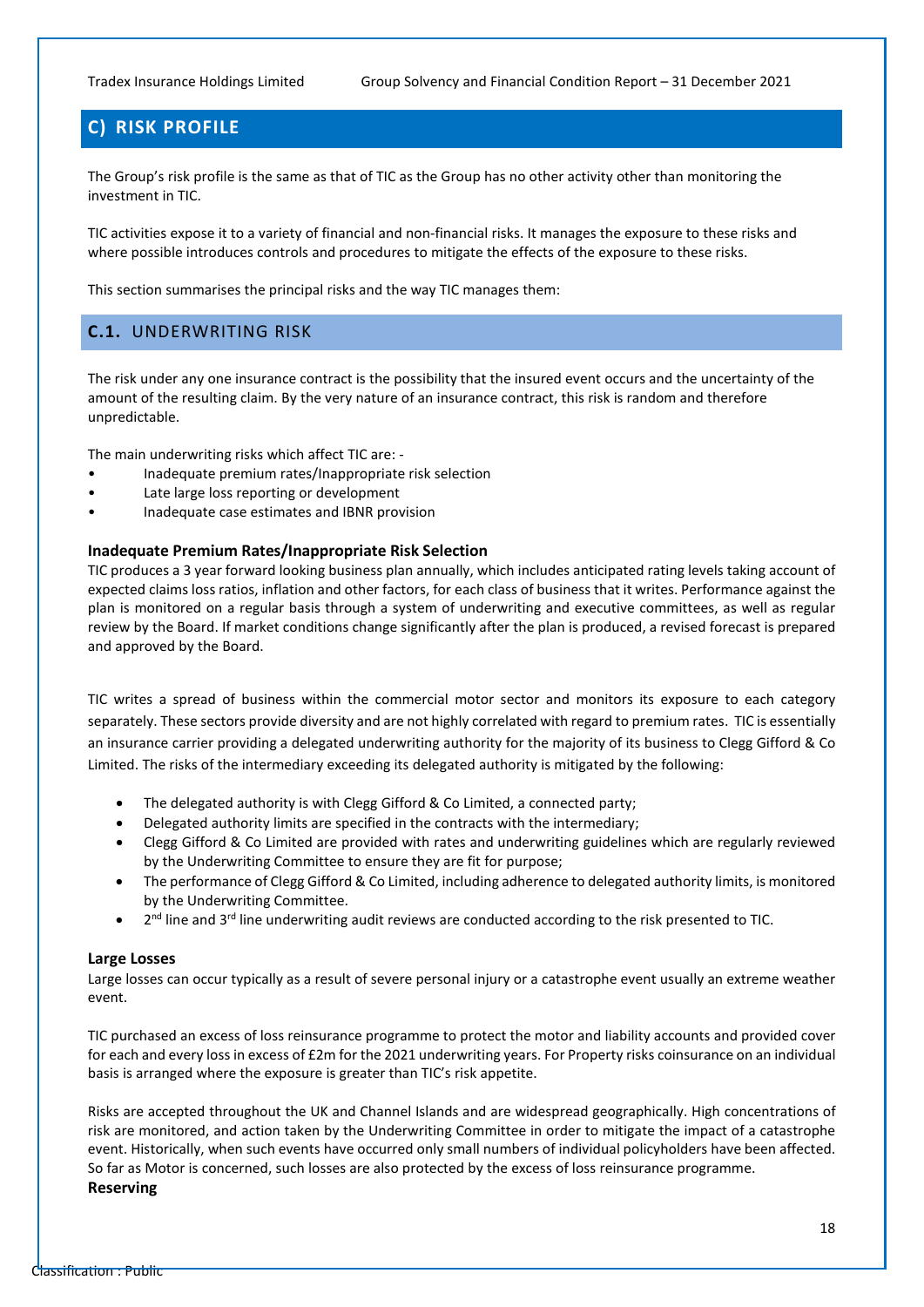The failure to reserve the ultimate costs of claims accurately is a significant risk to TIC.

TIC has outsourced the reserving function to a small independent firm of actuaries, who also fulfil the role of Actuarial Function Holder. The agreed remit includes an assessment of the ultimate claims cost by underwriting year and class of business at a gross of reinsurance level. The methodology includes a range of standard actuarial techniques to better inform the result and emerging experience, where the most appropriate estimation technique is selected taking into account the characteristics of the class of business and the stage of the development of each underwriting year. A key focus of the analysis is to consider the development of large claims, where the greatest level of uncertainty exists. In addition, the review includes an assessment of the net of reinsurance amount of ultimate claims, which acts as a check on the gross to net transformation performed by the Finance Department.

For 2017 and prior years, the LPTA protects TIC from deterioration arising from all losses (including Large Losses) up to a set limit.

Going forward, a significant element of insurance risk is mitigated through extensive use of reinsurance arrangements. In addition to the excess of loss protection described above, TIC also places quota share reinsurance for certain lines with several major reinsurers.

#### *RISK SENSITIVITY FOR UNDERWRITING RISKS*

TIC carries out stress and scenario testing as part of the ORSA process and this includes stress testing for material underwriting risks. The outcome of these stress tests demonstrates that TIC's ability to meet its capital requirements remains resilient. Key sensitivities for underwriting risk:

| <b>Underwriting sensitivities</b>                 | <b>Solvency</b><br>impact |
|---------------------------------------------------|---------------------------|
|                                                   | £'000                     |
| 1% fall in prices and volumes from planned levels | (264)                     |
| 1% point increase in outstanding reserve levels   | (342)                     |
| 1% increase in ultimate loss ratios               | (230)                     |

### <span id="page-20-0"></span>**C.2.** MARKET RISK

Market risk arises where the value of assets and liabilities change as a result of movements in interest rates, inflation foreign exchange and market prices. However, the majority of investments are held in cash or government / company bonds and the risk of a fall in the asset values is considered extremely low. The investments in bonds and deposits were disinvested in Q1 2018 to fund the LPTA. The business plans envisages a progressive build-up of investment balances during the plan period 2022-2024. It is not envisaged that this will change the existing investment strategy of investing only in in cash, short-term cash deposits and UK Government Gilts

#### *RISK SENSITIVITY FOR MARKET RISKS*

The investment amounts are not significant and are in cash, short-term cash deposits and UK Government Gilts that are intended to be held to maturity.

#### <span id="page-20-1"></span>**C.3.** CREDIT RISK

Credit risk arises where counterparties fail to meet their financial obligations in full as they fall due. The primary sources of credit risk for TIC are: -

- Reinsurers: Whereby credit risk arises on the recoverability of reinsurers' share of claims paid and outstanding.
- Intermediaries: Whereby counterparties fail to pass on premiums collected or claims paid on behalf of TIC.
- Investments: Whereby issuer default results in TIC losing all or part of the value of a financial instrument.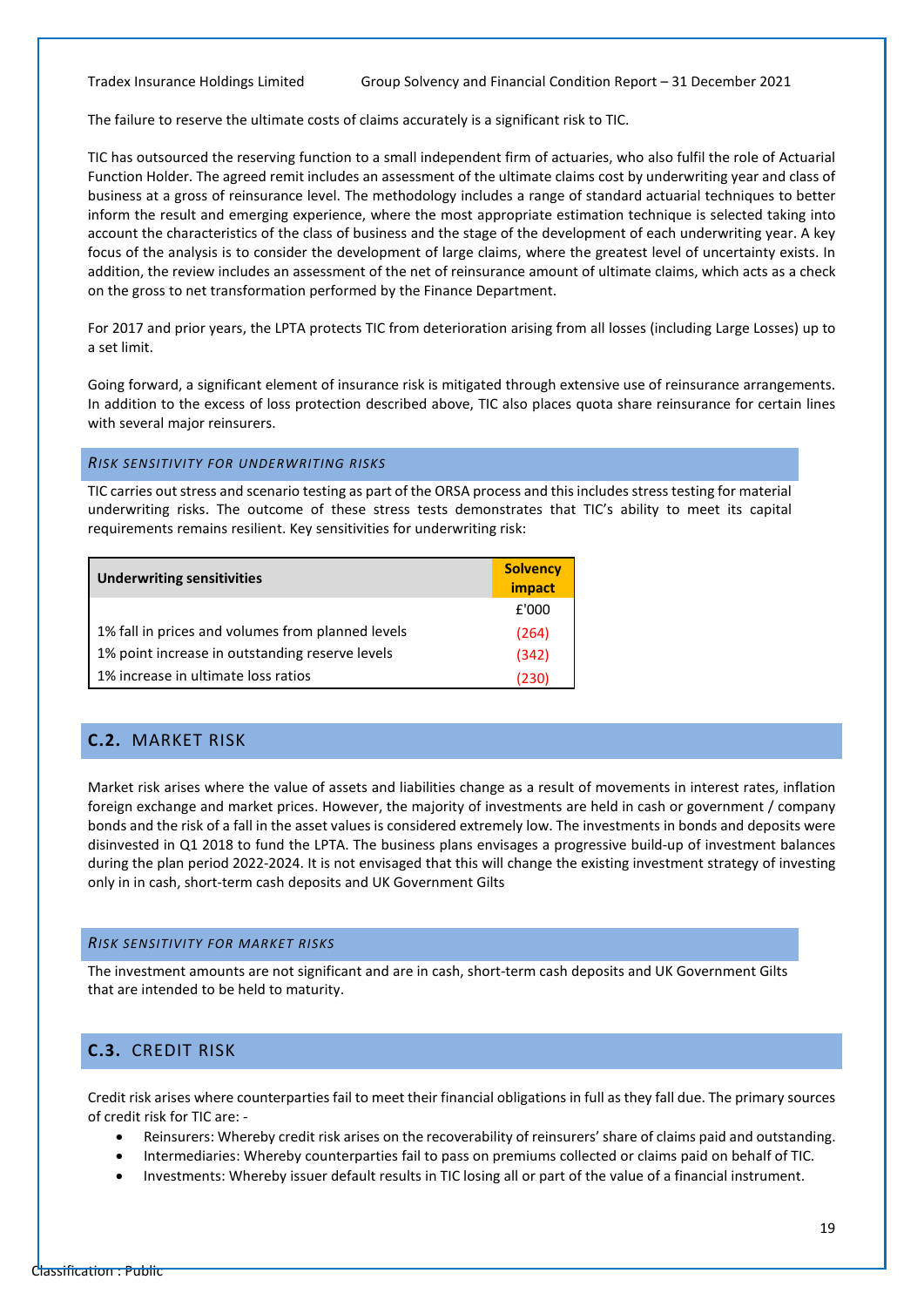TIC manages the levels of credit risk it accepts by placing limits on its exposure to a single reinsurance counterparty, or groups of counterparties. Such risks are subject to regular review.

Reinsurance is used to manage insurance risk. This does not, however, discharge TIC's liability as primary insurer. If a reinsurer fails to pay a claim, TIC remains liable for the payment to the policyholder. TIC strategy is to use highly rated reinsurers with a minimum rating of A- or above (Standard & Poors, AM Best or equivalent). Management utilise the services of its specialist reinsurance brokers market security department to regularly assess the creditworthiness of all its reinsurers.

TIC's exposure to the LPTA reinsurer is fully collateralised.

TIC has exposure to credit risk arising from amounts owed by Clegg Gifford & Co Limited under normal terms of credit in relation to insurance business underwritten. There are also other amounts due arising from sale of the rights to the wholesale business and intercompany balances with Clegg Gifford & Co Limited relating to expenses charged to them.

#### *RISK SENSITIVITY FOR CREDIT RISK*

The sensitivity of TIC's solvency ratio to credit rating downgrades of TIC's two largest reinsurance counterparties and a drop in estate recovery upon insolvency of Clegg Gifford & Co Limited was assessed.

<span id="page-21-0"></span>

| <b>Credit Risk sensitivities</b>                            | <b>Solvency</b><br>impact |
|-------------------------------------------------------------|---------------------------|
|                                                             | £'000                     |
| Downgrade of 2 largest reinsurers by one rating level       | (829)                     |
| 5% drop in estate recovery upon insolvency of Clegg Gifford | (330)                     |

#### **C.4.** LIQUIDITY RISK

Liquidity risk is the risk that cash may not be available to pay obligations when due at a reasonable cost. The primary liquidity risk of TIC is the obligation to pay claims to policyholders as they fall due. The projected settlement of these liabilities is modelled using actuarial techniques.

TIC's approach is to maintain an adequate level of liquid assets that can be translated into cash at short notice without any significant capital loss. These funds are monitored by management on a daily basis and as a result TIC does not consider that there is a material risk of loss arising from liquidity risk.

#### *RISK SENSITIVITY FOR LIQUIDITY RISK*

A key liquidity risk arises from potential delays in settlement by reinsurers. Stressing the key reinsurer recoveries under the quota share reinsurance program by a delay of a quarter still results in a positive cash flow and does not suggest that TIC will need short term financing.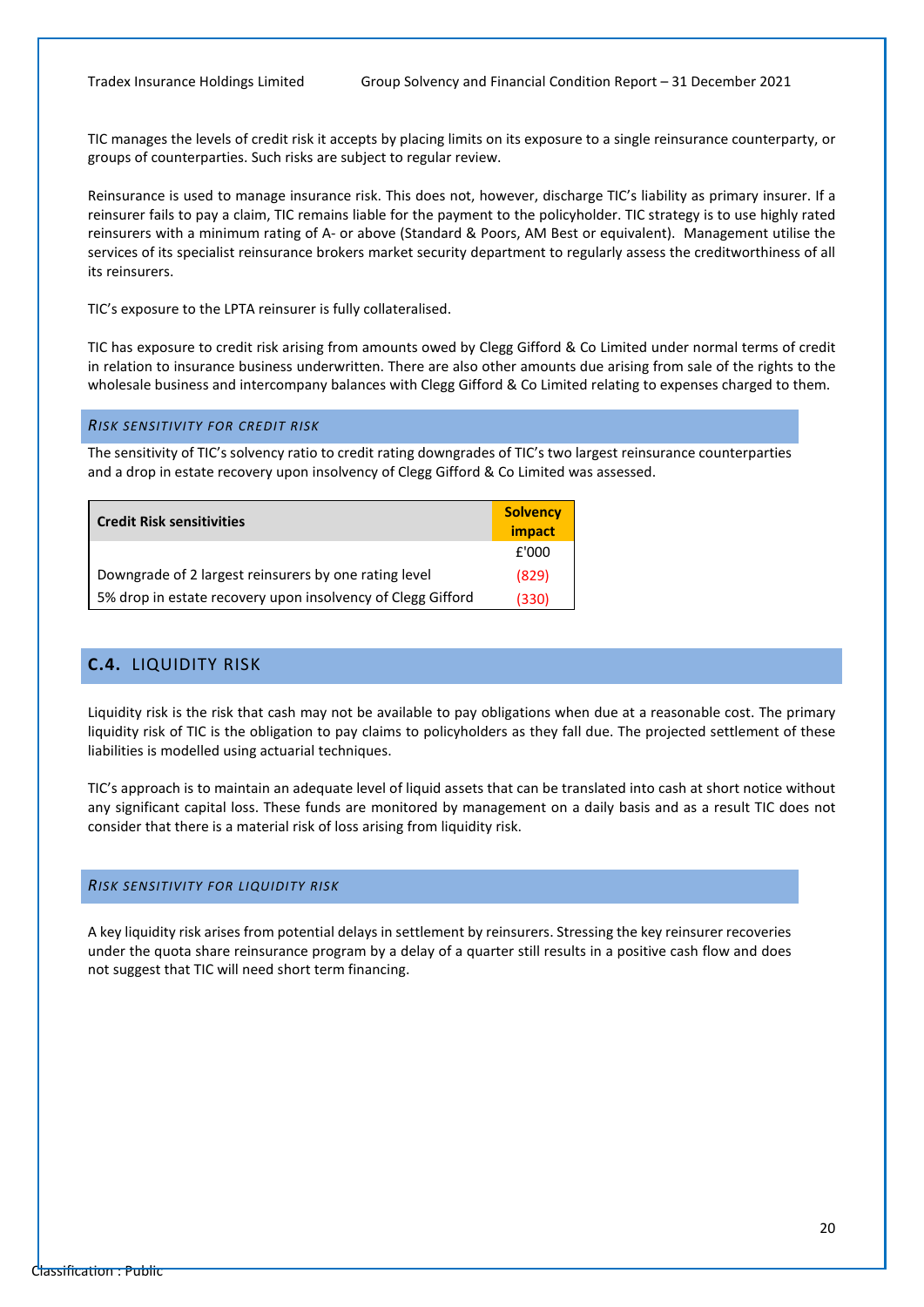### <span id="page-22-0"></span>**C.5.** OPERATIONAL RISK

TIC is exposed to operational risk, which is defined as the risk of loss resulting from inadequate or failed internal processes, people and systems or from external events. This includes the failure of key outsourcing arrangements, business disruption, fraud and loss of key management.

All material operational risks which TIC is exposed to, are identified and recorded in the risk register. The risks are assessed, including the actions required to manage the risks. These risks are reported to senior management and the Audit & Risk Committee/Board. See the risk management section above.

The key operational risks facing TIC relate to Outsourcing; IT infrastructure and data security risks; effective governance and people risks. TIC continues to actively manage these risks.

*RISK SENSITIVITY FOR OPERATIONAL RISK*

Operational risk makes up circa 22% of the regulatory Solvency Capital Requirement.

### <span id="page-22-1"></span>**C.6.** OTHER MATERIAL RISKS

<span id="page-22-2"></span>There are no other material risks facing TIC or the Group.

#### **C.7.** ANY OTHER INFORMATION

There are no other material matters in respect to the risk profile of TIC or the Group.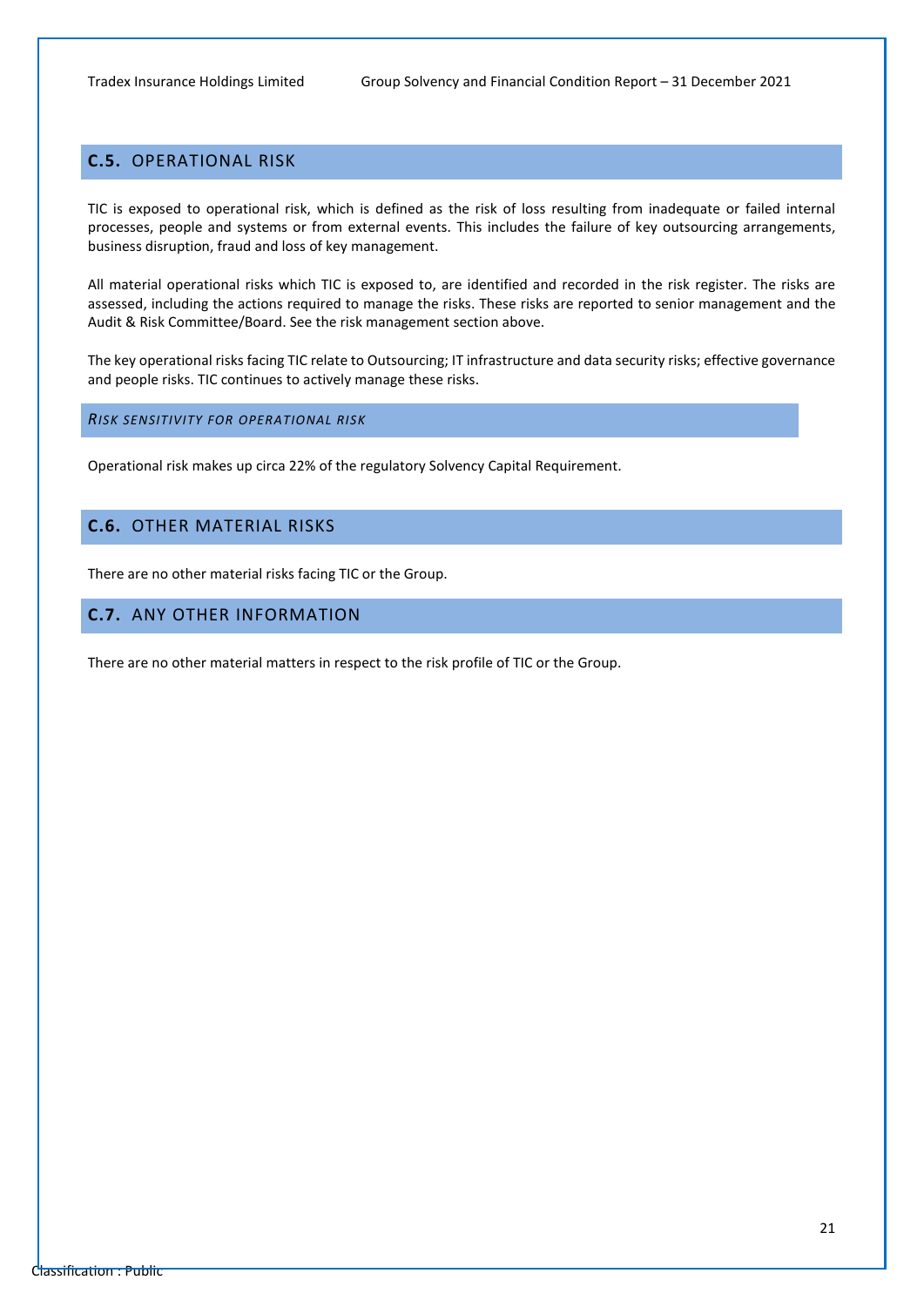### <span id="page-23-0"></span>**D) VALUATION FOR SOLVENCY PURPOSES**

The starting point for valuation of assets and liabilities on a Solvency II basis for Group is the UK GAAP values used in the preparation of its Financial Statements. Specific adjustments are made to the UK GAAP values where the Solvency II requirements differ from UK GAAP. The guidance issued by the Prudential Regulation Authority on consistency of UK GAAP with the Solvency II directive has been followed in considering the need for adjustments to UK GAAP values.

#### <span id="page-23-1"></span>**D.1.** ASSETS

The Group's financial statements, and Solvency II Balance sheet are materially the same as that of TIC.

The material classes of assets shown in the Group's financial statements, Solvency II Balance sheet and the values as at 31 December 2021 and 2020 are summarised in the table below:

| Item                                                                        | 2021<br><b>UK GAAP</b><br><b>Value</b> | 2020<br><b>UK GAAP</b><br><b>Value</b> | Summary of<br><b>Financial</b>                                                                                                     | 2021<br><b>Solvency</b><br><b>Il Value</b> | 2020<br><b>Solvency</b><br><b>II Value</b> | <b>Summary of Solvency II</b><br><b>Basis</b>                                                                                       |
|-----------------------------------------------------------------------------|----------------------------------------|----------------------------------------|------------------------------------------------------------------------------------------------------------------------------------|--------------------------------------------|--------------------------------------------|-------------------------------------------------------------------------------------------------------------------------------------|
|                                                                             | £'000                                  | £'000                                  | <b>Statement Basis</b>                                                                                                             | £'000                                      | £'000                                      |                                                                                                                                     |
| Assets<br>Financial<br><b>Investments - Cash</b><br>& Deposits<br>Financial | 15,735                                 | 7,816                                  | Cost                                                                                                                               | 15,735                                     | 7,816                                      | Market value                                                                                                                        |
| $Investments -$<br>government Gilts                                         | 10,055                                 |                                        | <b>Amortised Cost</b>                                                                                                              | 10,044                                     |                                            | Market value                                                                                                                        |
| Plant & Equipment                                                           | 2,307                                  | 2,778                                  | Lower of amortised<br>cost or net<br>realisable value<br>Best Estimate of                                                          | 1,165                                      | 2,013                                      | Fair value (simplification).<br>Software development cost<br>not recognised<br>Values per financial                                 |
| Insurance &<br>Intermediary<br>receivables                                  | 15,764                                 | 19,558                                 | recoverable value.<br>No discounting as<br>amounts due within<br>one year.                                                         | 6                                          | 7,712                                      | statements. Under Solvency<br>Il premium amounts not yet<br>due are reclassified to<br>premium provisions                           |
| Reinsurance<br>receivables                                                  | 3,025                                  | 872                                    | Best Estimate of<br>recoverable value.<br>No discounting as<br>amounts due within<br>one year.                                     | 3,025                                      | 872                                        | Values per financial<br>statements adjusted for<br>unwind of unearned<br>premium reserves                                           |
| Receivables other                                                           | 7,403                                  | 7,972                                  | Best Estimate of<br>recoverable value.<br>Amounts due over<br>one year bear<br>interest at market<br>rates.<br>Prudent estimate of | 8,554                                      | 7,949                                      | Fair value - measured using<br>discounted cash flow<br>method. Accrued interest<br>reclassified here from<br>financial investments. |
| Deferred Tax asset                                                          | 2,800                                  | 3,400                                  | expected tax<br>benefit arising from<br>timing differences<br>over the 3 year<br>business planning<br>horizon                      | 2,315                                      | 1,693                                      | Audited financial statement<br>value amended for some<br>valuation adjustments<br>made to transition to<br>Solvency II              |

#### **Financial Investments- Cash and deposits**

Cash at bank and deposits with credit institutions are valued at fair value by the financial institutions. Valuation is at the par amount of the cash at bank and deposits made plus any attaching accrued interest.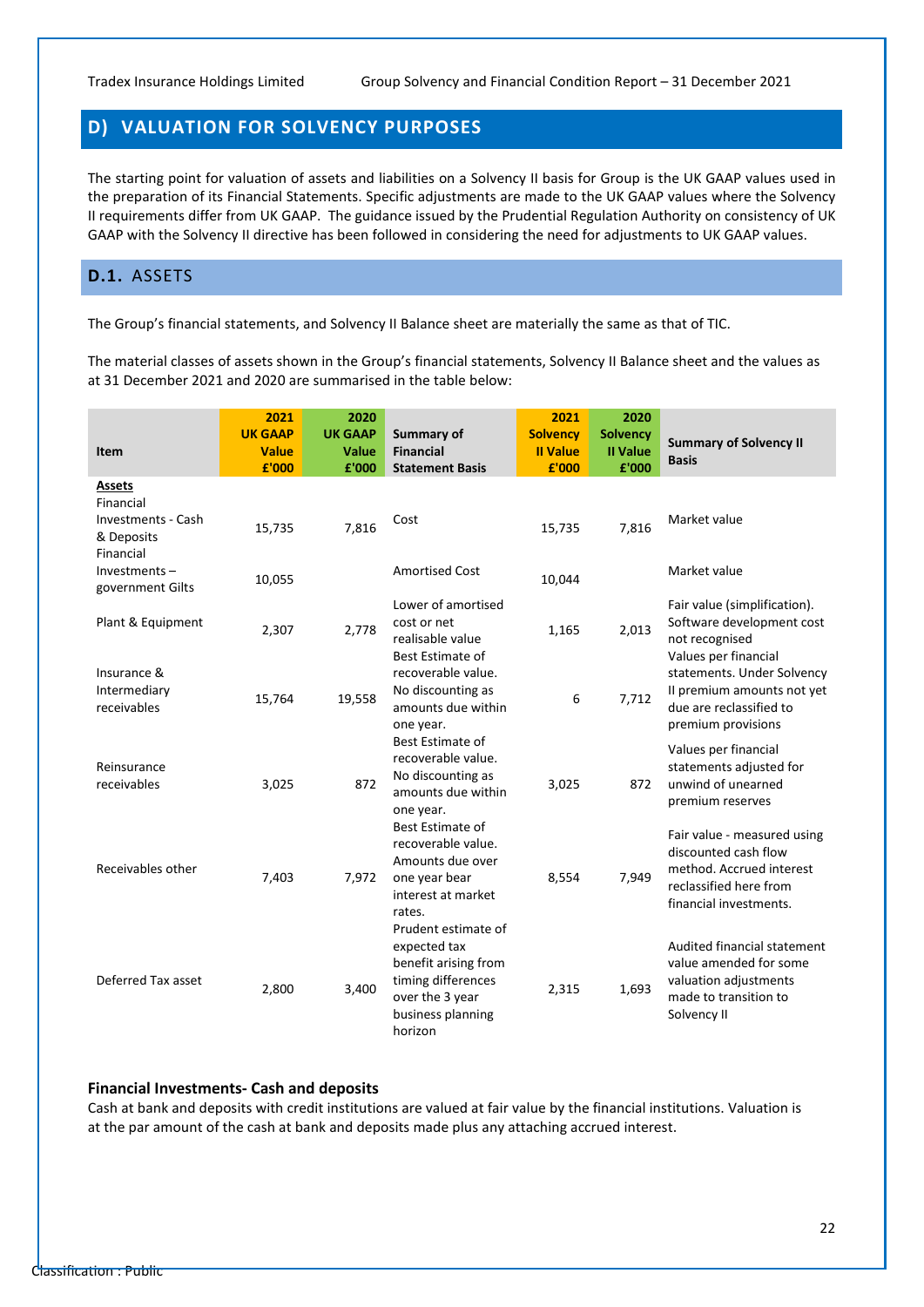#### **Financial Investments- Short Term Government Gilts**

These are short-term UK Government Gilts intended to be held to collect. The valuation for UK GAAP is on an amortised cost basis whilst for Solvency II the initial valuation is at the purchase price, with subsequent measurement at fair value. Fair value measurements are those derived from inputs that are observable either directly or indirectly for the asset.

#### **Plant and Equipment**

The UK GAAP valuation of the Plant and Equipment is stated at cost less accumulated depreciation. This mainly relates to IT equipment and computer systems. Under Solvency II Plant and Equipment can be valued at depreciated replacement value. The depreciated cost is deemed to be a materially fair approximation for fair market value. Under solvency II, software costs are not recognised, and an appropriate adjustment is made to move from UK GAAP to a Solvency II valuation.

#### **Insurance & Intermediary receivables**

Insurance & Intermediary receivables represents best estimate of recoverable value from policyholders/ intermediaries. Under Solvency II premiums receivable not yet due, of £14,595k (2020 - £11,845k), are reclassified to technical premium provisions.

#### **Reinsurance receivables**

Reinsurance receivables represents amounts owed from quota share reinsurers (their share of claims net of premiums and commissions due). These are all due within one year.

#### **Receivables other**

Receivables other include certain loans and amounts due from RWC Investments Limited, a company owned by R W Clegg and from Clegg Gifford & Co Limited, a company controlled by R W Clegg. These amounts bear interest at market rates and have been fair valued by discounting expected cash flows. They remain unchanged from the financial statement value as the amounts due bear interest at a market rate.

#### **Deferred Tax asset**

Deferred Tax asset is a prudent estimate of tax benefit expected to be realised over the business planning horizon arising from timing differences, at current tax rates. This assumes that the expected future profits will arise. The Solvency II value is based on the audited financial statement value, reduced for the impact of the capital tiering restrictions which has been estimated in arriving at the Solvency II valuation.

#### <span id="page-24-0"></span>**D.2.** TECHNICAL PROVISIONS

Technical provisions are valued in accordance with the Solvency II Directive which states that the value of technical provisions shall be equal to the sum of a best estimate and an explicit risk margin.

The net technical provisions by line of business are

| <b>Line of Business</b>       | 31-Dec-21    |                    |                                  |                  | 31-Dec-21          | 31-Dec-21         |
|-------------------------------|--------------|--------------------|----------------------------------|------------------|--------------------|-------------------|
|                               |              |                    | <b>Best Estimate liabilities</b> |                  |                    |                   |
|                               | <b>Gross</b> | <b>Reinsurance</b> | <b>Reclassification</b>          | <b>Other SII</b> |                    | <b>Net</b>        |
|                               | (GAAP)       | rec- (GAAP)        |                                  | Adj (net)        | <b>Risk Margin</b> | <b>Technical</b>  |
|                               |              |                    |                                  |                  |                    | <b>Provisions</b> |
|                               | f'000        | £'000              | f'000                            | f'000            | f'000              | £'000             |
| Motor Vehicle liability       |              |                    |                                  |                  |                    |                   |
| Insurance                     | 85,871       | (66, 534)          | (11, 676)                        | 2,965            | 1,155              | 11,781            |
| Other motor Insurance         | 21,468       | (18, 430)          | (2,919)                          | 2,960            | 311                | 3,389             |
| Fire and other damage to      |              |                    |                                  |                  |                    |                   |
| property insurance            | 374          | (0)                |                                  | 92               | 24                 | 491               |
| General liability             | 772          | (126)              |                                  | 33               | 35                 | 714               |
| Annuities stemming from       |              |                    |                                  |                  |                    |                   |
| non-life insurance contracts* | 7,186        | (7, 186)           |                                  | $\overline{2}$   | 0                  | 2                 |
| Total                         | 115,671      | (92, 277)          | (14, 595)                        | 6,052            | 1,525              | 16,376            |

\* - these relate to payments under the Group's 3 (2020-3) Periodic Payment Orders ("PPOs").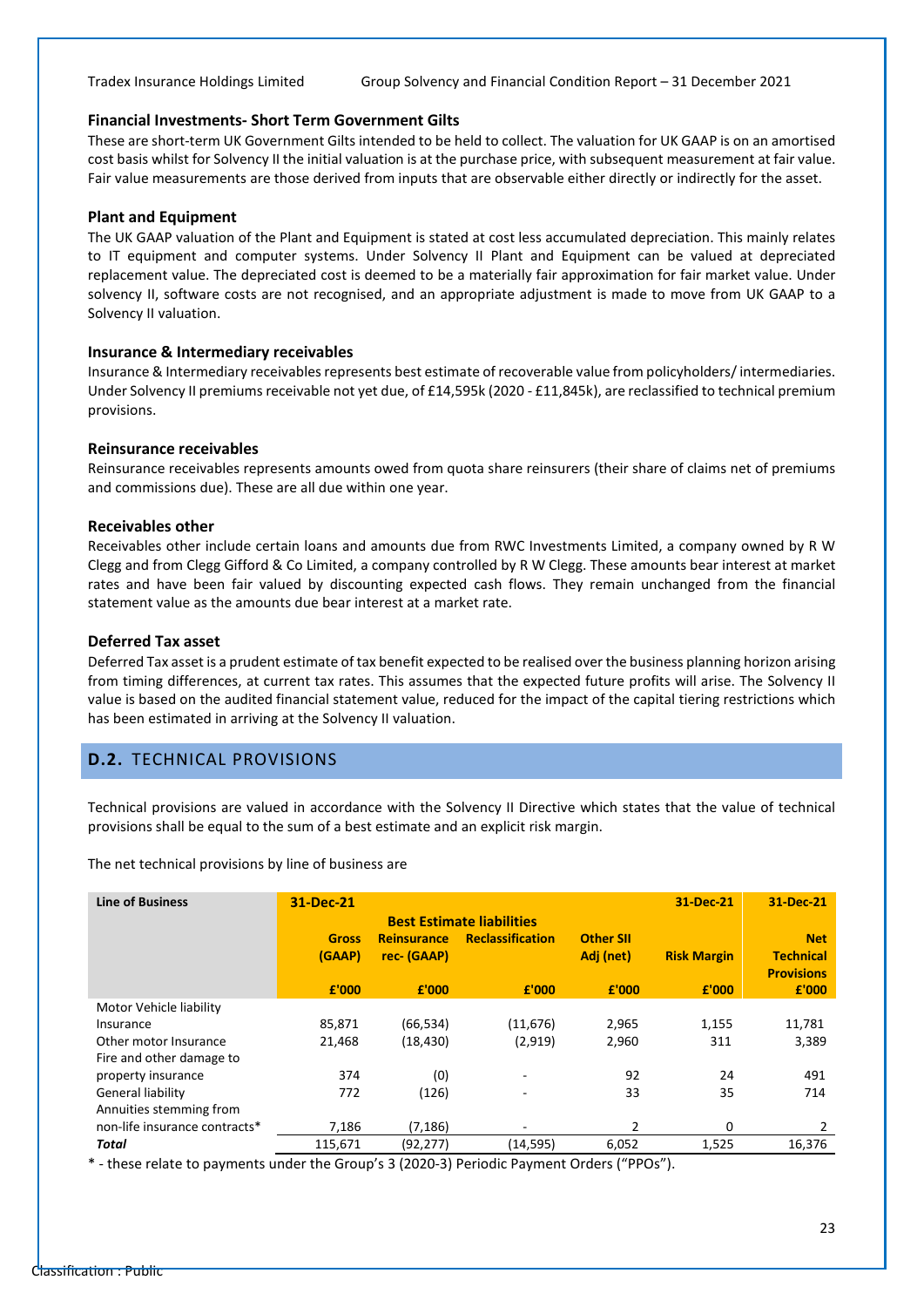| <b>Line of Business</b>           |                        | 31-Dec-20                        | <b>Best Estimate liabilities</b> |                               | 31-Dec-20                    | 31-Dec-20                                           |
|-----------------------------------|------------------------|----------------------------------|----------------------------------|-------------------------------|------------------------------|-----------------------------------------------------|
|                                   | <b>Gross</b><br>(GAAP) | <b>Reinsurance</b><br>rec (GAAP) | <b>Reclassification</b>          | <b>Other SII</b><br>Adj (net) | <b>Risk</b><br><b>Margin</b> | <b>Net</b><br><b>Technical</b><br><b>Provisions</b> |
|                                   | £'000                  | £'000                            | £'000                            | £'000                         | £'000                        | £'000                                               |
| Motor Vehicle liability Insurance | 74,320                 | (63, 183)                        | (9,476)                          | 4,153                         | 795                          | 6,608                                               |
| Other motor Insurance             | 20.480                 | (17,696)                         | (2,369)                          | 3,064                         | 304                          | 3,783                                               |
| Fire and other damage to          |                        |                                  |                                  |                               |                              |                                                     |
| property insurance                | 362                    | (58)                             | $\overline{\phantom{0}}$         | 97                            | 21                           | 422                                                 |
| General liability                 | 540                    | (248)                            | ٠                                | 27                            | 17                           | 336                                                 |
| Annuities stemming from non-      |                        |                                  |                                  |                               |                              |                                                     |
| life insurance contracts*         | 7.601                  | (7,601)                          | ٠                                | 2                             | 0                            | 2                                                   |
| Total                             | 103,303                | (88,786)                         | (11, 845)                        | 7,343                         | 1,136                        | 11,151                                              |

#### **Reclassification**

Under Solvency II, a reclassification adjustment is made from the insurance receivable asset that reduces the net technical provisions by future premium cash inflows for premiums not yet due on incepted business.

The components of net technical provisions (before the distorting effect of the reclassification adjustment) have increased asthere is one additional year that does not benefit from the LPTA - 2017 and prior reserves are fully reinsured by the LPTA.

#### **D.2.1** BEST ESTIMATE LIABILITIES

The starting point for the calculation of Technical Provisions is the UK GAAP reserves, which are calculated on Best Estimate basis, before discounting. The Chief Actuary carries out a quarterly assessment of the UK GAAP reserves and presents the results for challenge to the Audit & Risk Committee. The Company has established a transformation of the UK GAAP claims estimates to a Solvency II basis by considering each of the key components identified below, in much the same way as other aspects of the Solvency II Balance Sheet. The Chief Actuary has reviewed the transformation and has confirmed that in his opinion, taking into account materiality and proportionality the process is appropriate.

#### **Outstanding Claims**

The provision for outstanding claims at the balance sheet date comprise case estimates in relation to known claims that are not settled, a provision for unknown claims, to include late reported and future development of known claims (IBNR and IBNER) that have occurred before the balance sheet date, together with the provision for related claims handling costs. Case estimates are assessed on a claim by claim basis by experienced claims handlers, taking into account the claim specific details. The IBNR provision is based on the UK GAAP reserving exercise, which uses a range of standard actuarial methods. These methods generally involve projecting from past experience of the development of claims over time to form a view of the likely ultimate claims to emerge for more recent underwriting, taking into account changes in the business mix, evolving legislation and claims management and settlement process variations in the business.

#### **Events not in data (ENID**)

Under Solvency II the best estimate technical provisions must consider "all possible outcomes" rather than "reasonably foreseeable" as per the GAAP accounts. This includes latent claims or very extreme high severity, low probability claims. These items (both latent claims and extreme events) are referred to as "Events not in data" and adjustment are required to ensure that they are included within the technical provisions.

Following discussions and guidance from our Chief Actuary, a scenario-based approach was considered to be the most appropriate method under which potential adverse circumstances were considered using a frequency-severity approach to arrive at an ENID provision. It should be noted that given the excess of loss and quota share reinsurance arrangements the impact of a single large loss to TIC is limited. In addition, the majority of the business relates to Motor Road Risk (95%) which is less subject to latent exposure, that is claims are reported relatively quickly after the date of loss.

#### **Premium Provisions**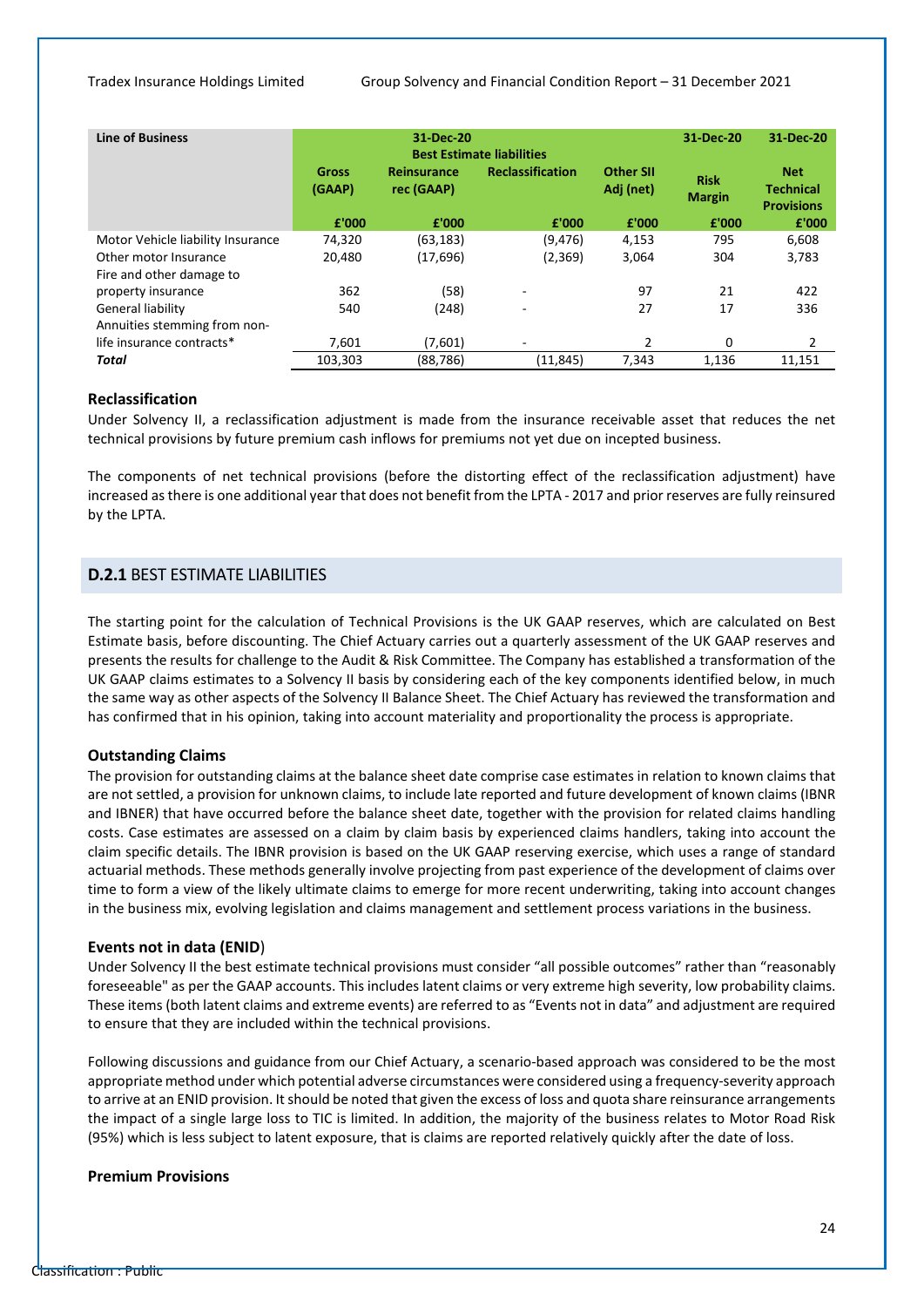Premium provisions relate to claims events occurring after the financial year end date in relation to the remaining inforce coverage period of policies. The projections comprise all future claims payments and claims management expenses arising from those events. These projections are based on rating and other models used for current business to determine the likely level of ultimate claims to be incurred. For UK GAAP an unearned premium provision is made for this business.

Premium provisions are reduced by the amount of expected future premium cash inflows, including premiums not yet due on incepted business (reclassification amounts are shown in the table above).

#### **Legal Obligation Basis**

Under the legal obligation basis of Solvency II, all existing contracts must be valued, whether the contracts have incepted or not. Under UK GAAP contracts relating to business incepted after the year-end are not recognised. This adjustment has impacted the following areas

- Gross future premium and claims cash-flows for policies not yet incepted by the valuation date, but already forming part of contractual obligations ("un-incepted" business), now form part of the premium provision. This has been estimated to be the renewals in the first 4 weeks in January 2022.
- The basis for recognising existing contracts also affects reinsurance contracts and their expected cash-flows. All our reinsurance contracts are on a risk attaching basis. Minimum deposit premiums on the outward excess of loss reinsurance treaties on which TIC was contractually obliged have been provided for at the end of 2021.

Overall, the adoption of the Legal Obligation basis has resulted in a more conservative position being taken by TIC when compared to the UK GAAP basis.

#### **Cash flows included**

TIC project best estimate liabilities gross of cash flows provided by reinsurance contracts. The value of reinsurance recoverable is then separately included on the Solvency II balance sheet. The calculation of best estimate liabilities will include all contractual cash flows.

#### **Discount rate**

TIC uses Solvency II's basic risk-free term structure to discount the cash flows.

As at 31 December 2021, TIC did not make use of a matching or a volatility adjustment which is appropriate given the nature of the assets supporting the balance sheet.

Transitional risk-free interest rate term structure is not applied as TIC did not discount liabilities under the previous Solvency I provisions. Consequently, no transitional deduction is applied to technical provisions.

#### **Level of uncertainty**

There is a level of inherent uncertainty within all insurance claims liabilities. The two most critical assumptions as regards claims provisions are that the past is a reasonable predictor of the likely level of future claims development and that the rating models used for determining premium provisions are fair reflections of the likely level of ultimate claims to be incurred.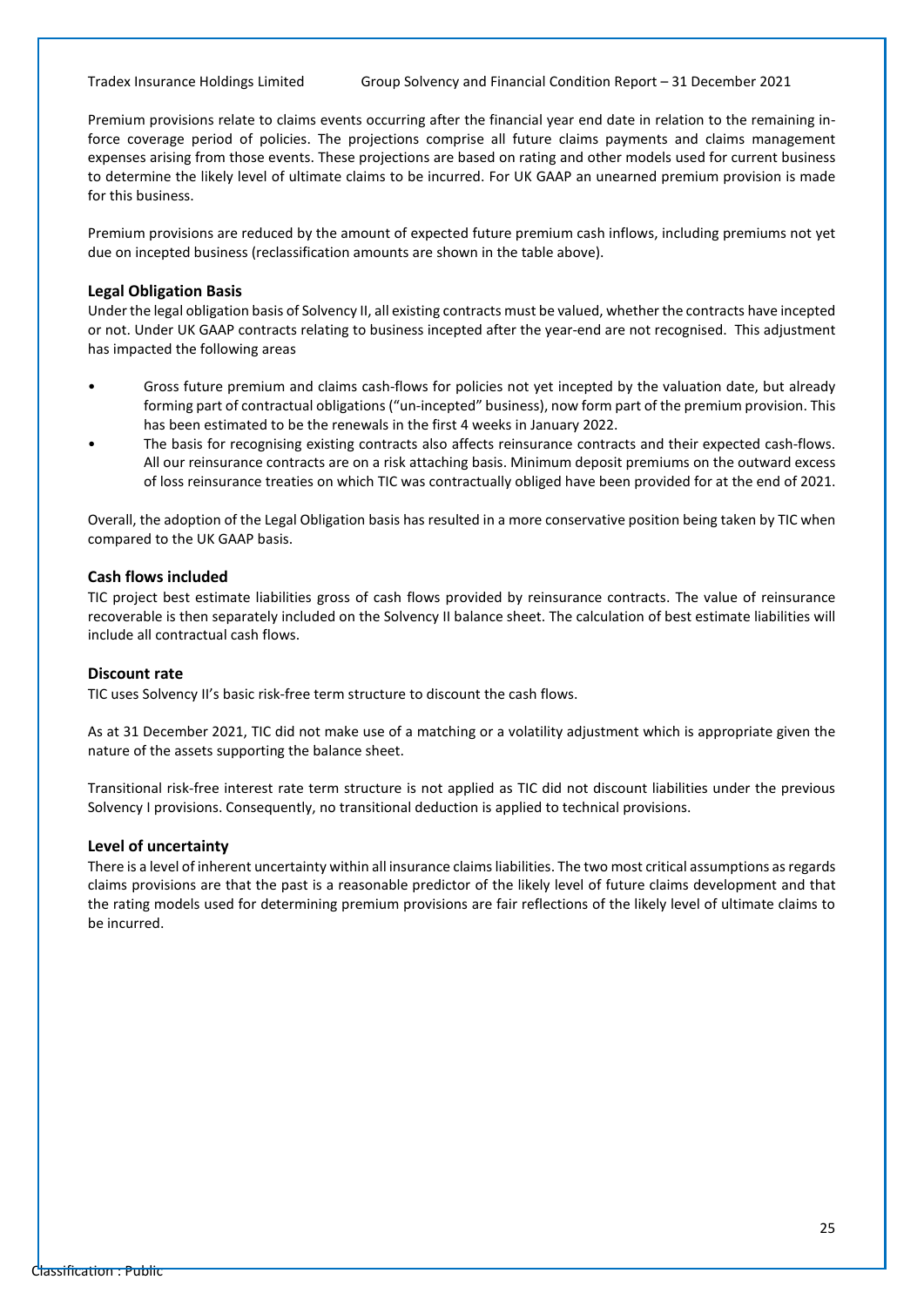#### **D.2.2.** RISK MARGIN

Under Solvency II, insurers are required to hold a 'risk margin' on their balance sheet. This risk margin is designed to represent the amount a shell (re)insurance company would require to take on the obligations of a given insurance company. It effectively means that if an insurer were, as a result of a shock, to exhaust its free surplus and capital, then it would still have sufficient assets to safely wind-up and transfer its obligations to a third party.

The Delegated Acts outlines the formula which should be used to calculate the risk margin. The Solvency II guidelines on the valuation of technical provisions outline a hierarchy of simplifications for the calculation of the risk margin in Guideline 61. TIC makes use of the 'modified duration' approach detailed in this guideline.

The Chief Actuary on an annual basis, verifies the continued appropriateness of this simplification for TIC and based on the relative complexity of the business the approach used has been confirmed as being appropriate.

#### **D.2.3.** COMPARISON TO FINANCIAL STATEMENT

| <b>Technical Provisions</b>                          | 2021              | 2021               | 2020              | 2020               |
|------------------------------------------------------|-------------------|--------------------|-------------------|--------------------|
|                                                      | <b>Financial</b>  | <b>Solvency II</b> | <b>Financial</b>  | <b>Solvency II</b> |
|                                                      | <b>Statements</b> | <b>Value</b>       | <b>Statements</b> | <b>Value</b>       |
|                                                      | <b>Value</b>      |                    | <b>Value</b>      |                    |
|                                                      | £'000             | £'000              | £'000             | £'000              |
| Assets - A                                           |                   |                    |                   |                    |
| Reinsurance Recoverable on Best Estimate liabilities | 92,277            | 102,030            | 88,786            | 97,646             |
| Reinsurance Recoverable on Unearned Premium          | 24,052            |                    | 26,246            |                    |
| Provisions                                           |                   |                    |                   |                    |
| Deferred Acquisition costs                           | 5,801             |                    | 6,778             |                    |
| Sub total                                            | 122,130           | 102,030            | 121,810           | 97,646             |
| <b>Liabilities - B</b>                               |                   |                    |                   |                    |
| <b>Best Estimate liabilities</b>                     | 115,671           | 116,881            | 103,303           | 107,661            |
| <b>Unearned Premium Provisions</b>                   | 34,914            |                    | 37,743            |                    |
| Deferred Acquisition costs                           | 2,641             |                    | 3,464             |                    |
| Risk Margin                                          |                   | 1,525              |                   | 1,137              |
| Sub total                                            | 153,227           | 118,406            | 144,510           | 108,798            |
| <b>Net Technical Provisions B-A</b>                  | 31,097            | 16,376             | 22,700            | 11,152             |

Under Solvency II, there are some key changes for the valuation of technical provisions, when compared to UK GAAP that result in valuation differences. These changes, required to transition from UK GAAP basis to Solvency II, are consistent for all lines of business. These are explained in more detail in D2.1 and 2.2 above.

#### **Reinsurance Recoverable**

Reinsurance Recoverable relates to the extensive reinsurance arrangements that TIC has entered into. These are described further in section C1 above.

<span id="page-27-0"></span>Recoverables from reinsurance contracts are shown separately on the asset side of the balance sheet (as "Recoverables from reinsurance contracts"). The amounts that will be recoverable from reinsurers are estimated based upon the gross provisions, having due regard to collectability. Reinsurance recoveries in respect of estimated claims incurred but not reported are assumed to be consistent with the historical pattern of such recoveries, adjusted to reflect changes in the nature and extent of TIC's reinsurance programme over time. The recoverability of reinsurance recoveries is assessed having regard to market data on the financial strength of each of the reinsurance companies.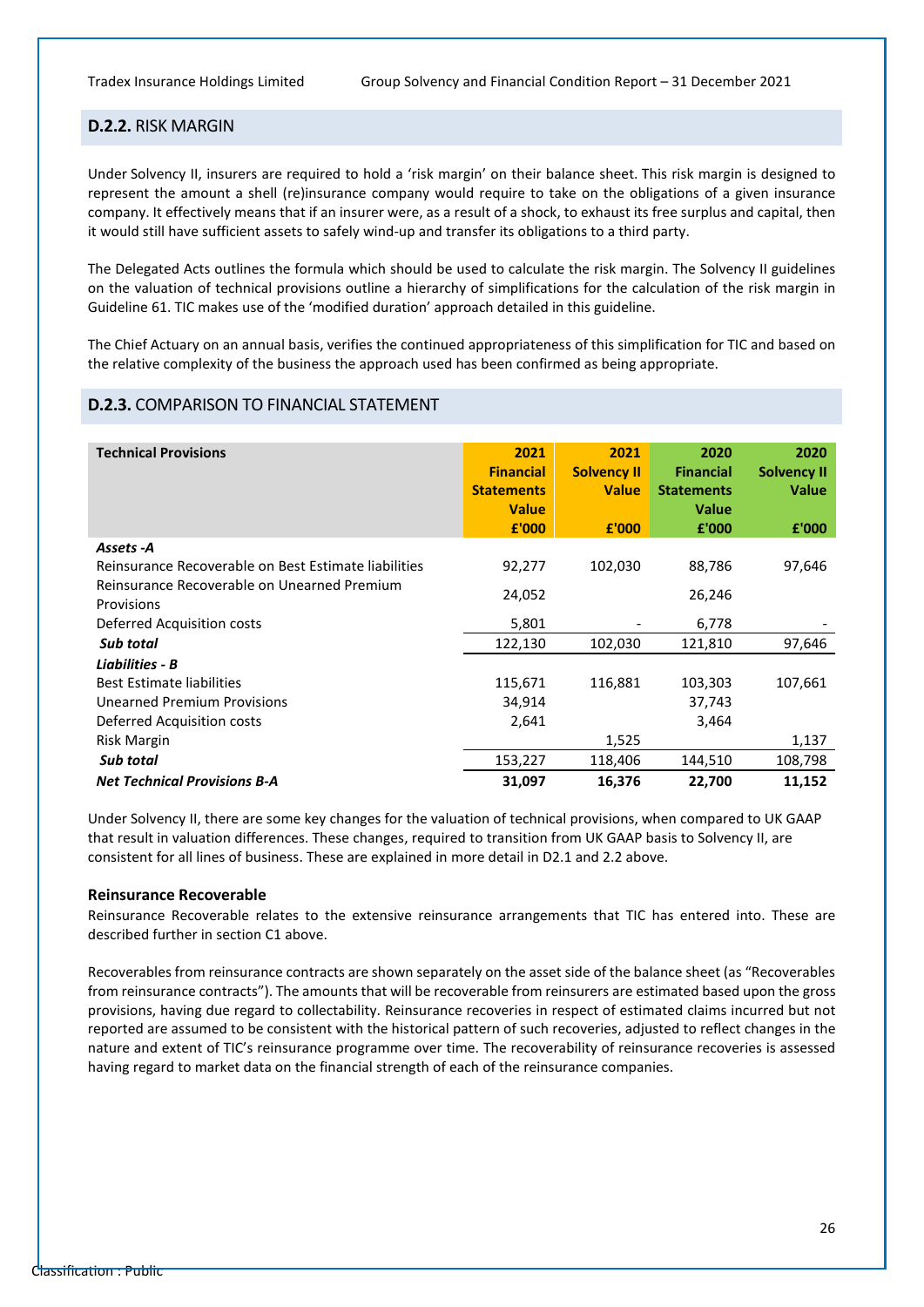### **D.3.** OTHER LIABILITIES

| <b>Item</b>             | 2021<br><b>UK GAAP</b><br><b>Value</b><br>£'000 | 2020<br><b>UK</b><br><b>GAAP</b><br><b>Value</b><br>£'000 | Summary of<br><b>Financial</b><br><b>Statement Basis</b> | 2021<br><b>Solvency</b><br><b>II</b> Value<br>E'000 | 2020<br><b>Solvency</b><br><b>II Value</b><br>£'000 | <b>Summary of</b><br><b>Solvency II Basis</b>                                     |
|-------------------------|-------------------------------------------------|-----------------------------------------------------------|----------------------------------------------------------|-----------------------------------------------------|-----------------------------------------------------|-----------------------------------------------------------------------------------|
| Liabilities             |                                                 |                                                           |                                                          |                                                     |                                                     |                                                                                   |
| Reinsurance<br>payables | 3,049                                           | 3.496                                                     | Stated at amounts<br>due. No<br>discounting              | 3,052                                               | 3,496                                               | Amount discounted<br>for time value                                               |
| <b>Other Creditors</b>  | 2,566                                           | 2,532                                                     | Stated at amounts<br>due. No<br>discounting              | 2,574                                               | 2,532                                               | Same as financial<br>statement value. No<br>discounting as<br>amounts short term. |
| Subordinated Debt       | 5,000                                           | 5,000                                                     | At Cost                                                  | 5,000                                               | 5,000                                               | Subordinated debt<br>qualified as own<br>funds under<br>Solvency II.              |

At 31 December 2021 and 2020, the Group had no Contingent liabilities.

#### **Other Creditors**

Other Creditors mainly relate to taxes and social security. These have been stated at amounts due, which are all due within one year.

The Group does not have any exposure to defined benefit pension plans.

#### **Subordinated Debt:**

|                                                  | 2021  | 2020  |
|--------------------------------------------------|-------|-------|
| <b>Subordinated Loan Note:</b>                   | £'000 | £'000 |
| Tier 2<br>Amount repayable in more than 10 years | 5,000 | 5,000 |
|                                                  | 5,000 | 5,000 |

The £5m subordinated loan note is from Clegg Gifford & Co Limited.

In order to be accepted as subordinated securities, there are various conditions relating to the loss absorbency, payment of interest and redemption of the loan notes that these loan notes must meet. Further details on the instrument are in B1.3 above.

#### <span id="page-28-0"></span>**D.4.** ALTERNATIVE METHODS FOR VALUATION

See explanation under receivables other under D.1 above.

### <span id="page-28-1"></span>**D.5.** ANY OTHER INFORMATION

Not applicable for the Group.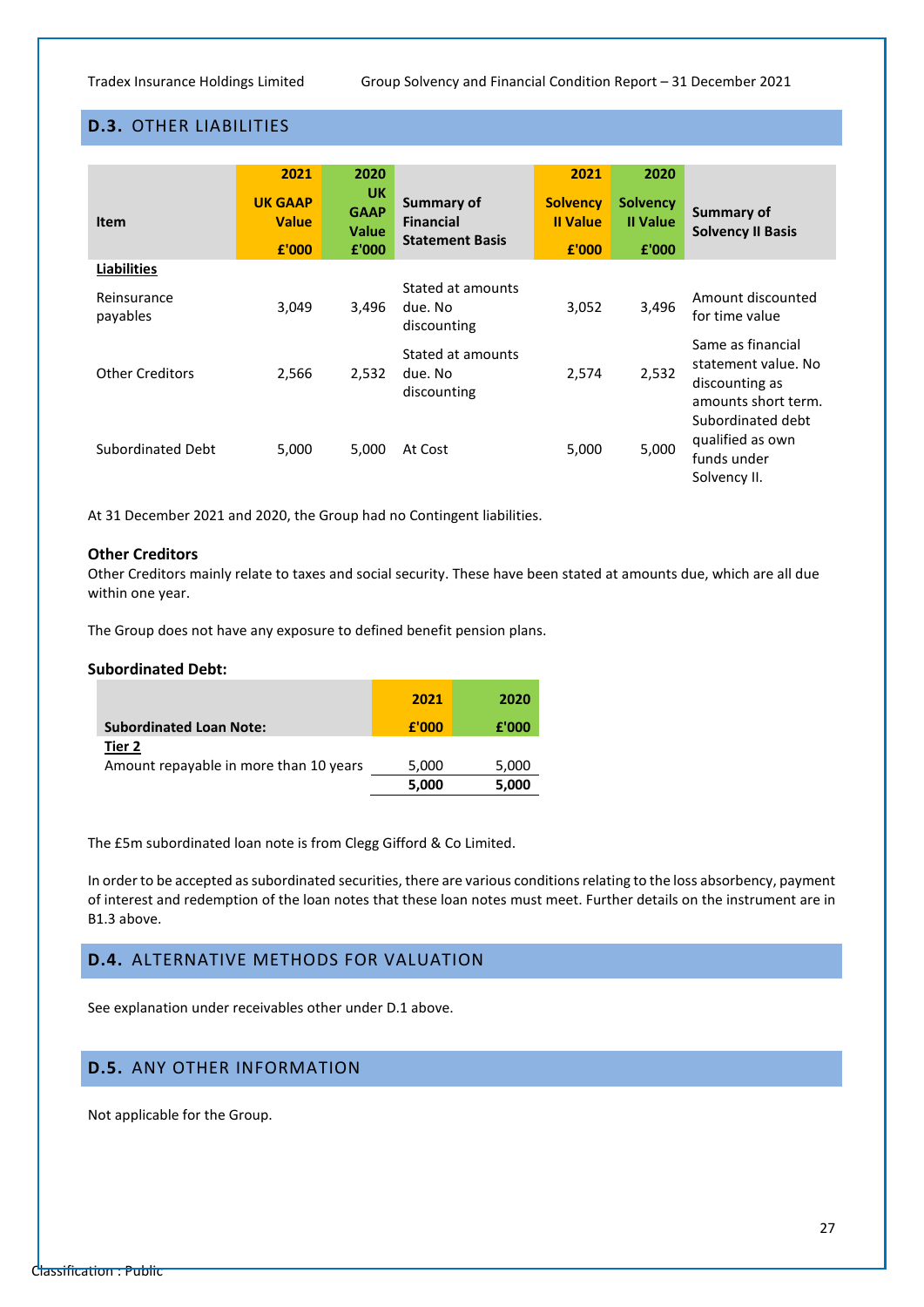### <span id="page-29-0"></span>**E) CAPITAL MANAGEMENT**

### <span id="page-29-1"></span>**E.1.** OWN FUNDS

#### **E.1.1** MANAGEMENT OF OWN FUNDS

The objective of own funds management is to maintain, at all times, sufficient own funds to cover the SCR and MCR with appropriate buffers. These should be of sufficient quality to meet the eligibility requirements in the Solvency II Regulations.

The Group Own Funds and Solvency is materially the same as that for TIC, being the only active entity in the Group. TIC has set itself a target level of capital resources above the SCR requirement to act as a buffer against potential deterioration.

TIC holds regular meetings of senior management, in which the ratio of eligible own funds over SCR and MCR is reviewed. As part of own funds management, TIC prepares ongoing annual solvency projections and reviews the structure of own funds and future requirements. The business plan, which forms the base of the ORSA, contains a threeyear projection of funding requirements and this helps focus actions for future funding.

#### **E.1.2.** OWN FUNDS BY TIERS

The Group classifies its own funds as tier 1, tier 2 or tier 3 depending on the characteristics of the capital. Tier 1 capital is the best form of capital for the purposes of absorbing losses.

| <b>Own Funds</b>               | 2021<br><b>Group</b><br>£'000 | 2020<br><b>Group</b><br>£'000 | <b>Detail</b>                                                                                                                                                                      |
|--------------------------------|-------------------------------|-------------------------------|------------------------------------------------------------------------------------------------------------------------------------------------------------------------------------|
| <b>Capital Instrument</b>      |                               |                               |                                                                                                                                                                                    |
| Tier 1 - Ordinary Equity       | 11,528                        | 10,186                        | Comprised of share capital, share premium and<br>reconciliation reserves*. Held by TIH at Tradex<br>Insurance Company Ltd level and by private<br>shareholders at the Group level. |
| Tier 2 - Subordinated Debt     | 5,000                         | 5,000                         | The subordinated loan note is held by Clegg<br>Gifford & Collimited.                                                                                                               |
| Tier 3 - Reserves              | 2,315                         | 1,693                         | Tier 3 Reserves relate to the Deferred Tax asset                                                                                                                                   |
| Total pre tiering restrictions | 18.843                        | 16.879                        |                                                                                                                                                                                    |

\*The reconciliation reserve represents retained earnings after taking account of reconciliation adjustments from UK GAAP balance sheet to SII balance sheet.

#### **Changes in Own Funds**

The changes in own funds at the Group level are given below:

| Group                                  |        |        |        |              |
|----------------------------------------|--------|--------|--------|--------------|
| <b>Change in Own Funds</b>             | Tier 1 | Tier 2 | Tier 3 | <b>Total</b> |
|                                        | £'000  | £'000  | £'000  | £'000        |
| Balance brought forward                | 10,186 | 5,000  | 1.693  | 16,879       |
| Results for the year under Solvency II | 1.342  | -      | 622    | 1.964        |
| Pre tiering limits                     | 11.528 | 5,000  | 2.315  | 18,843       |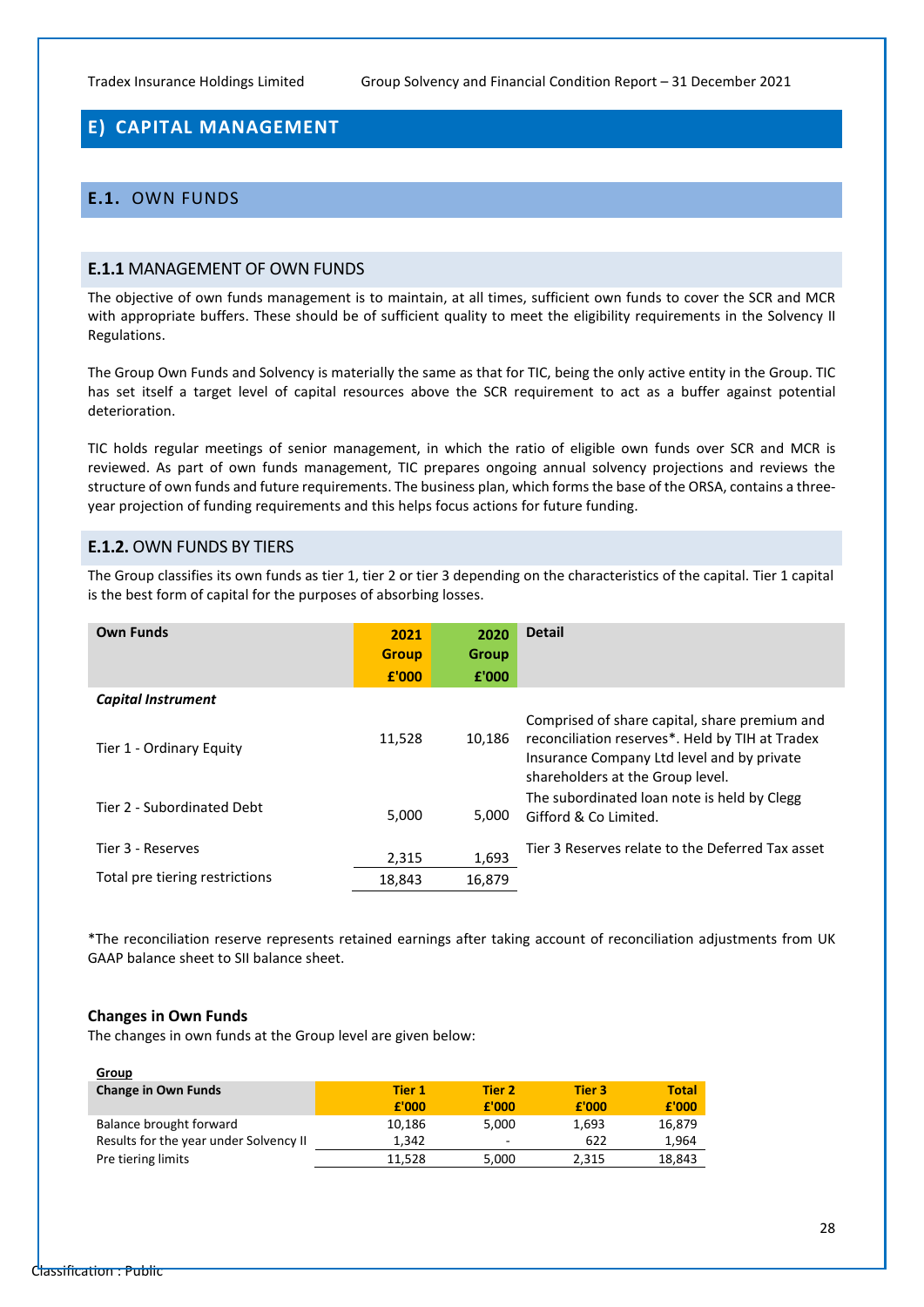#### **E.1.3.** ELIGIBILITY OF OWN FUNDS

| <b>Group: Basic Own Funds</b> | 31/12/2021     |                                    |                 | 31/12/2020      |                                    |                 |
|-------------------------------|----------------|------------------------------------|-----------------|-----------------|------------------------------------|-----------------|
|                               | Pre<br>tiering | Capital<br>tiering<br>restrictions | Post<br>tiering | Pre-<br>tiering | Capital<br>tiering<br>restrictions | Post<br>tiering |
|                               | £'000          | £'000                              | £'000           | £'000           | £'000                              | £'000           |
| Tier 1 capital                | 11,528         |                                    | 11,528          | 10,186          |                                    | 10,186          |
| Tier 2 - Subordinated debt    | 5,000          |                                    | 5,000           | 5,000           |                                    | 5,000           |
| Tier 3- Deferred tax          | 2,315          | (26)                               | 2,289           | 1,693           | (54)                               | 1,639           |
|                               | 18,843         | (26)                               | 18,817          | 16,879          | (54)                               | 16,825          |

|                                       | 2021<br><b>Group</b><br>£'000 | 2020<br>Group<br>£'000 |
|---------------------------------------|-------------------------------|------------------------|
| Post SCR tiering limits               |                               |                        |
| Tier 1 capital                        | 11,528                        | 10,186                 |
| Tier 2 capital                        | 5,000                         | 5,000                  |
| Tier 3 capital                        | 2,289                         | 1639                   |
| <b>Eligible Own Funds to meet SCR</b> | 18,817                        | 16,825                 |
| SCR                                   | 15,260                        | 13,350                 |
| SCR coverage %                        | 123%                          | 126%                   |
| <b>Eligible Own Funds to meet MCR</b> | 12,291                        | 10,854                 |
| <b>MCR</b>                            | 3,815                         | 3,338                  |
| MCR coverage %                        | 322%                          | 325%                   |

#### *Notes on Capital tiering restrictions*

The following capital tiering restrictions applied to own funds eligible to cover SCR

i. The Tier 2 + Tier 3 < 50% SCR restrictions mean that part of tier 3 own funds (deferred tax) are restricted by 26k (2020- 54k).

TIC's Tier 1 and Tier 2 own funds may be used to cover the Minimum Capital Requirements (MCR). However, only 20% of MCR can be covered by Tier 2 capital and hence eligible capital to meet MCR requirements is further restricted to £12,291k (£10,854k at 31 December 2020).

#### **E.1.4.** COMPARISON TO FINANCIAL STATEMENT

|                                                             | 2021<br><b>Group</b><br>£'000 | 2020<br>Group<br>£'000 |
|-------------------------------------------------------------|-------------------------------|------------------------|
| <b>Equity per Financial Statements</b>                      | 15.377                        | 14,061                 |
| Adjustment for Solvency II valuations:                      | (1,534)                       | (2, 120)               |
| Subordinated Debt recognised as Own Funds under Solvency II | 5,000                         | 5,000                  |
| Own Funds under Solvency II                                 | 18.843                        | 16.941                 |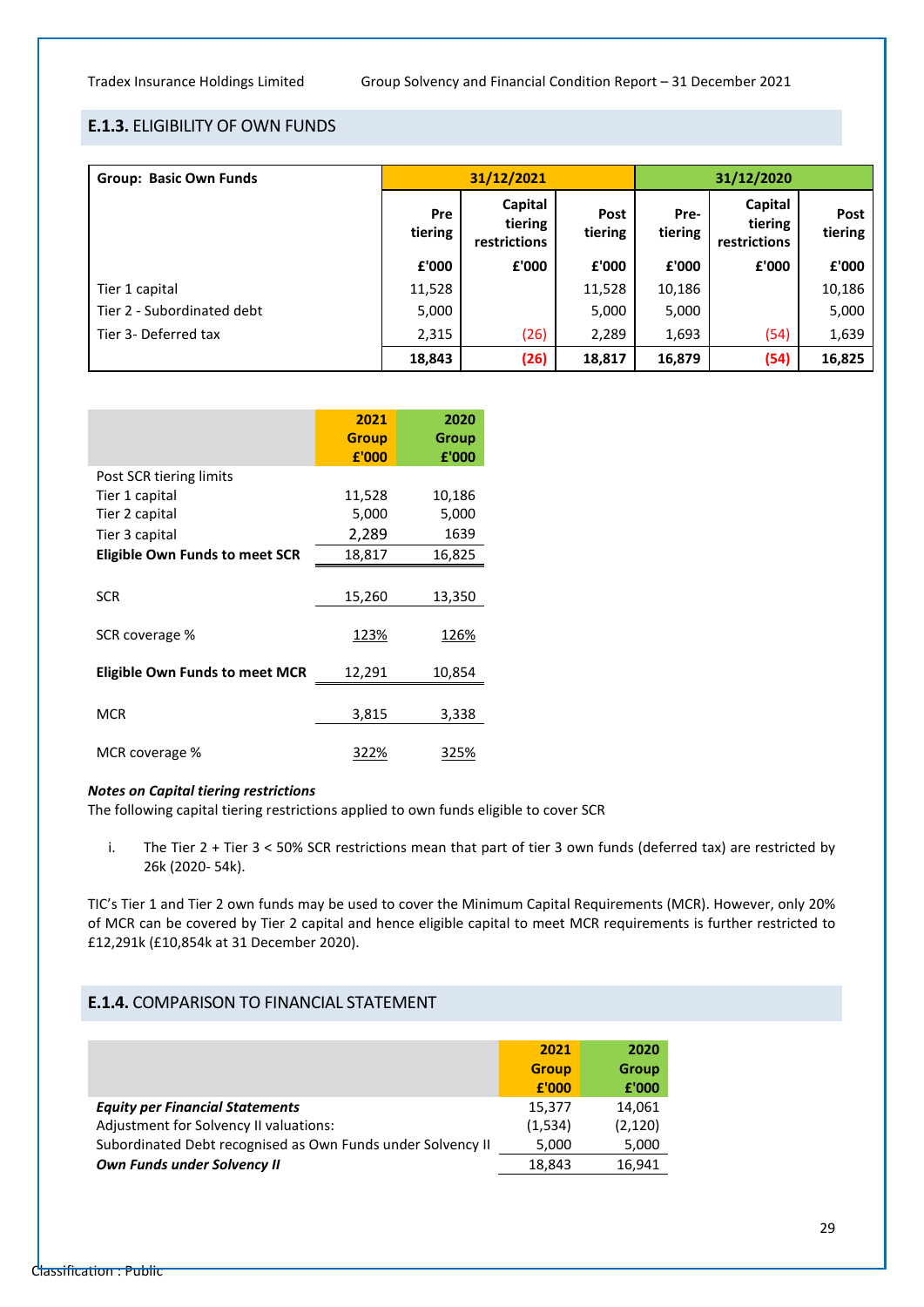### <span id="page-31-0"></span>**E.2.** SOLVENCY CAPITAL REQUIREMENT (SCR) AND MINIMUM CAPITAL REQUIREMENT (MCR)

The Solvency II Pillar 1 Capital Requirements by type of risk are shown below:

| Solvency Capital requirement              | 2021         | 2020    |
|-------------------------------------------|--------------|---------|
|                                           | <b>Group</b> | Group   |
| By risk type                              | E'000        | £'000   |
| <b>Underwriting Risk</b>                  | 9,669        | 7,722   |
| Market Risk                               | 298          | 6       |
| <b>Counterparty Risk</b>                  | 3,526        | 3,982   |
| Diversification                           | (1,573)      | (1,401) |
|                                           | 11,919       | 10,309  |
| <b>Operational Risk</b>                   | 3,341        | 3,041   |
| <b>Solvency Capital requirement (SCR)</b> | 15,260       | 13,350  |
|                                           |              |         |
| <b>Minimum Capital Requirement (MCR)</b>  | 3,815        | 3,338   |
| MCR as % of SCR                           | 25%          | 25%     |

The Group calculate its SCR in accordance with the standard formula (SF) prescribed in the Solvency II regulations. The SCR coverage is shown in the table under E1.3 above.

There have been no simplifications or undertaking specific parameters used in the calculation of the SCR results.

### <span id="page-31-1"></span>**E.3.** NON COMPLIANCE WITH MINIMUM CAPITAL REQUIREMENT (MCR) AND SOLVENCY CAPITAL REQUIREMENT (SCR)

There have been no periods of non-compliance with the MCR or the SCR during 2021.

### <span id="page-31-2"></span>**E.4.** ANY OTHER INFORMATION

The Directors do not consider that there is any further information which should be disclosed regarding the capital management of the Group.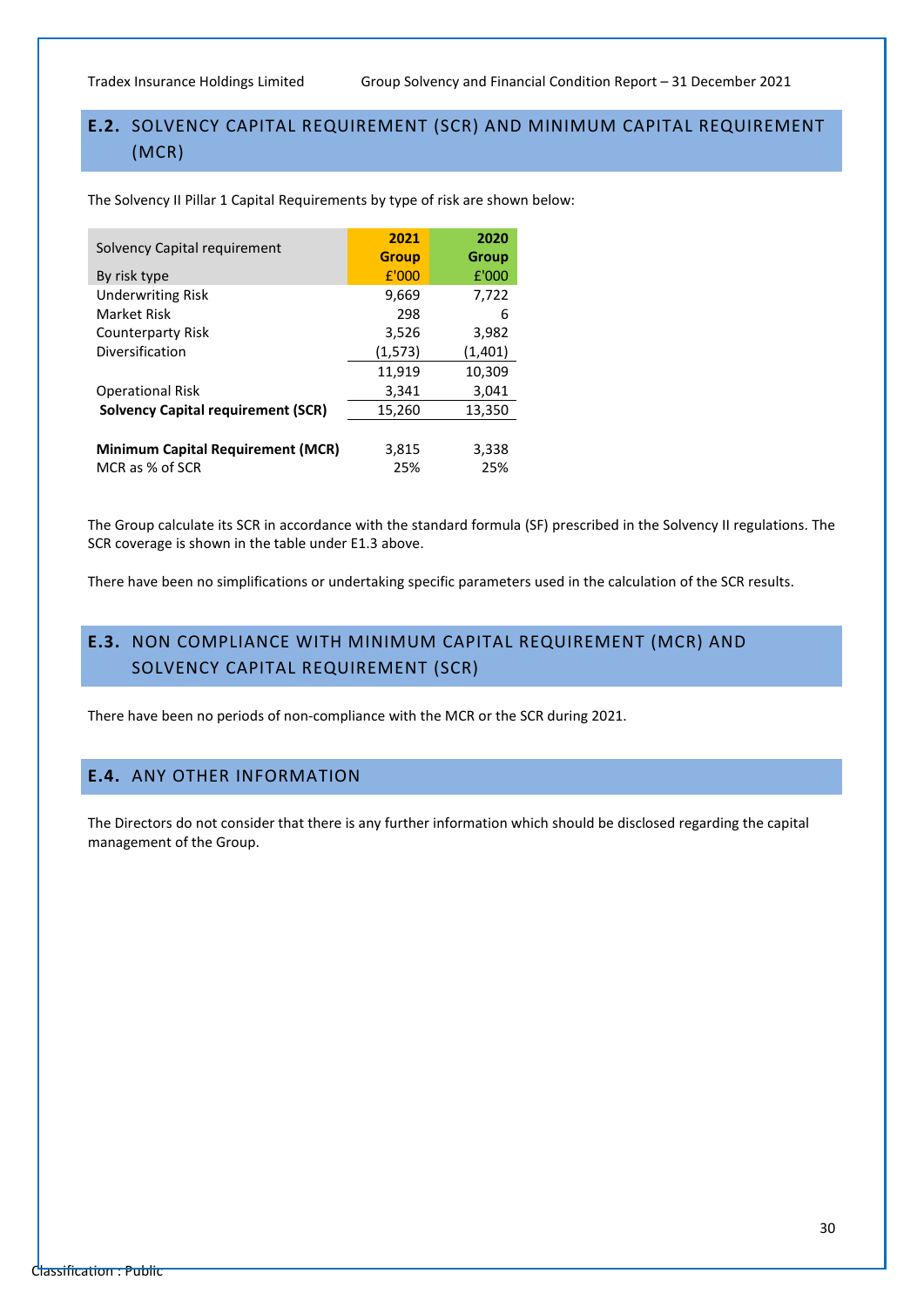## <span id="page-32-0"></span>**F) TEMPLATES**

The following Quantitative Reporting Templates (QRTs) are required for the SFCR:

#### **Group Templates**

| QRT ref    | <b>QRT Template name</b>                                      |
|------------|---------------------------------------------------------------|
| S.02.01.02 | <b>Balance Sheet</b>                                          |
| S.05.01.02 | Premiums, claims and expenses by line of business (non-life)  |
| S.05.01.02 | Premiums, claims and expenses by line of business (life)      |
| S.05.02.01 | Premiums, claims and expenses by country (non-life)           |
| S.05.02.01 | Premiums, claims and expenses by country (life)               |
| S.23.01.22 | Own Funds                                                     |
| S.25.01.22 | Solvency Capital Requirement - for groups on Standard Formula |
| S.32.01.22 | Undertakings in the scope of the group                        |

The templates are included at the end of this report.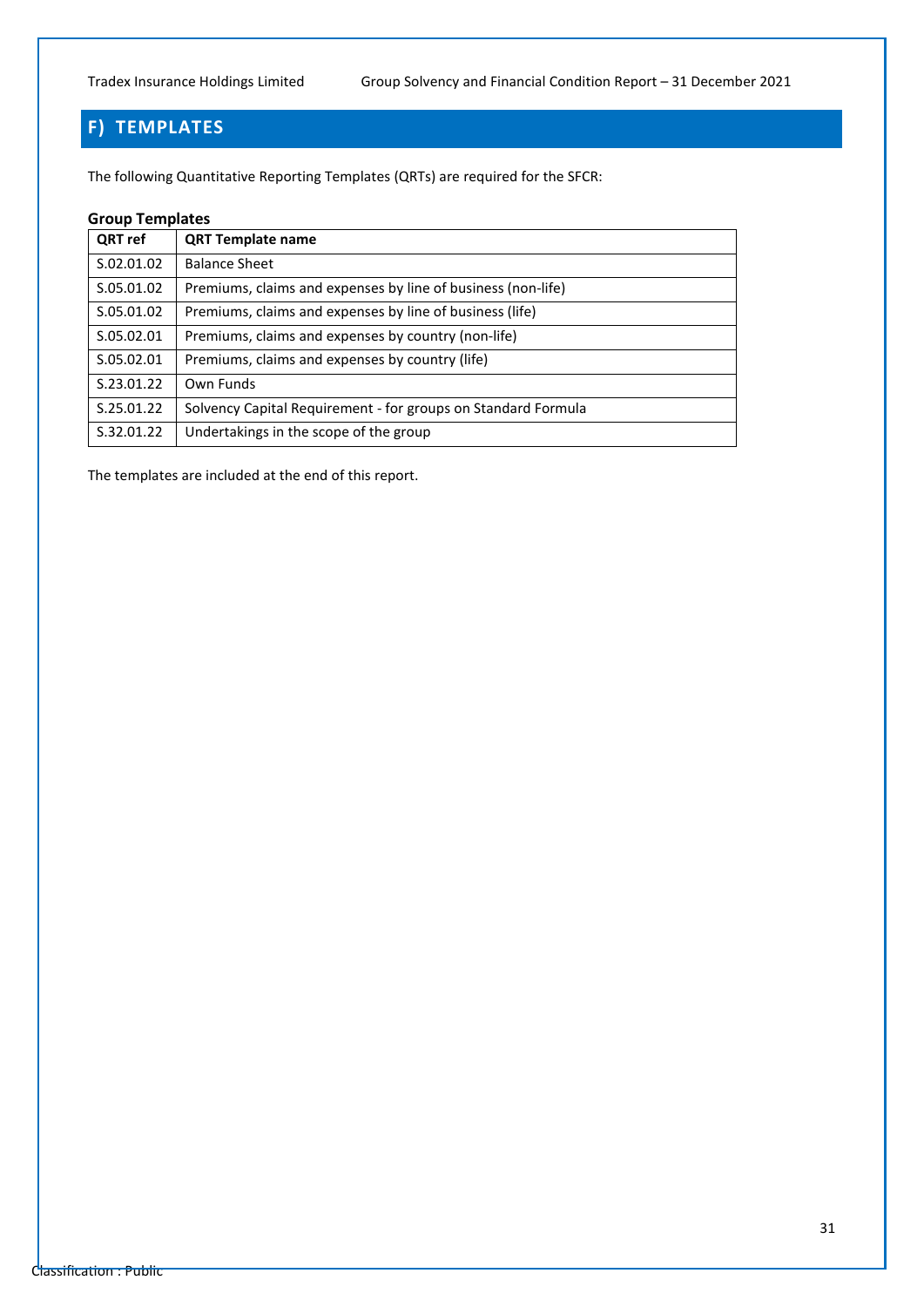### <span id="page-33-0"></span>**G) RESPONSIBILITY STATEMENT**

Tradex Insurance Holdings Limited (TIH)

Approval by the Board of Directors of the Solvency and Financial Condition Report

Financial year ended 31 December 2021

The TIH Board certify that:

- 1. the Group Solvency and Financial Condition Report ("Group SFCR") has been properly prepared in all material respects in accordance with the PRA rules and Solvency II Regulations and
- 2. the Board are satisfied that:
	- a) throughout the financial year in question, the Group have complied in all material respects with the requirements of the PRA rules and Solvency II Regulations as applicable to the Group respectively and
	- b) it is reasonable to believe that, at the date of the publication of the Group SFCR, the Group have continued so to comply and will continue so to comply in the future.

**Nick Taylor** Chief Executive Officer For and on behalf of the Board of Directors Date: 12 May 2022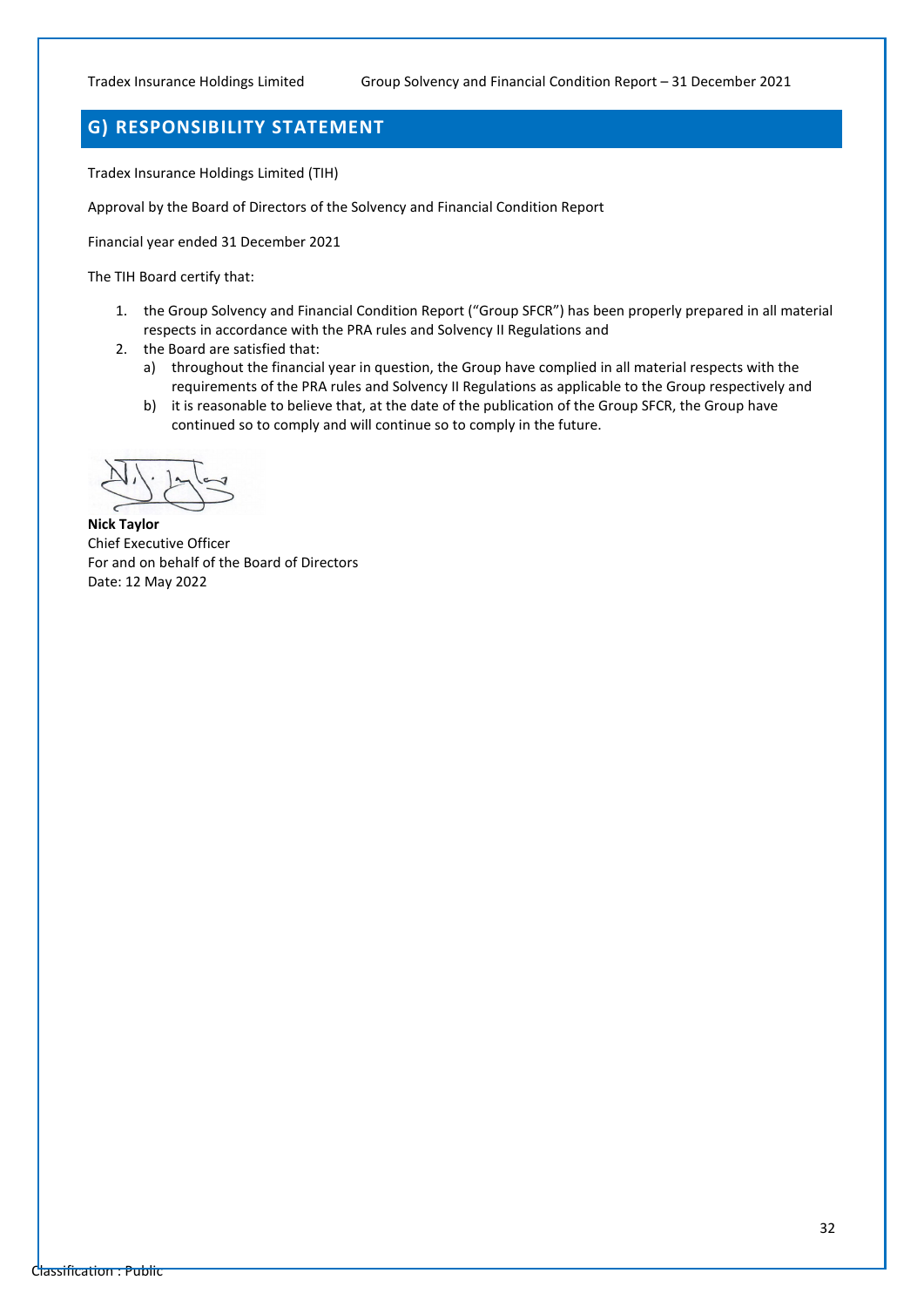# Tradex Insurance Holdings Limited

Solvency and Financial Condition Report

Disclosures

31 December 2021

(Monetary amounts in GBP thousands)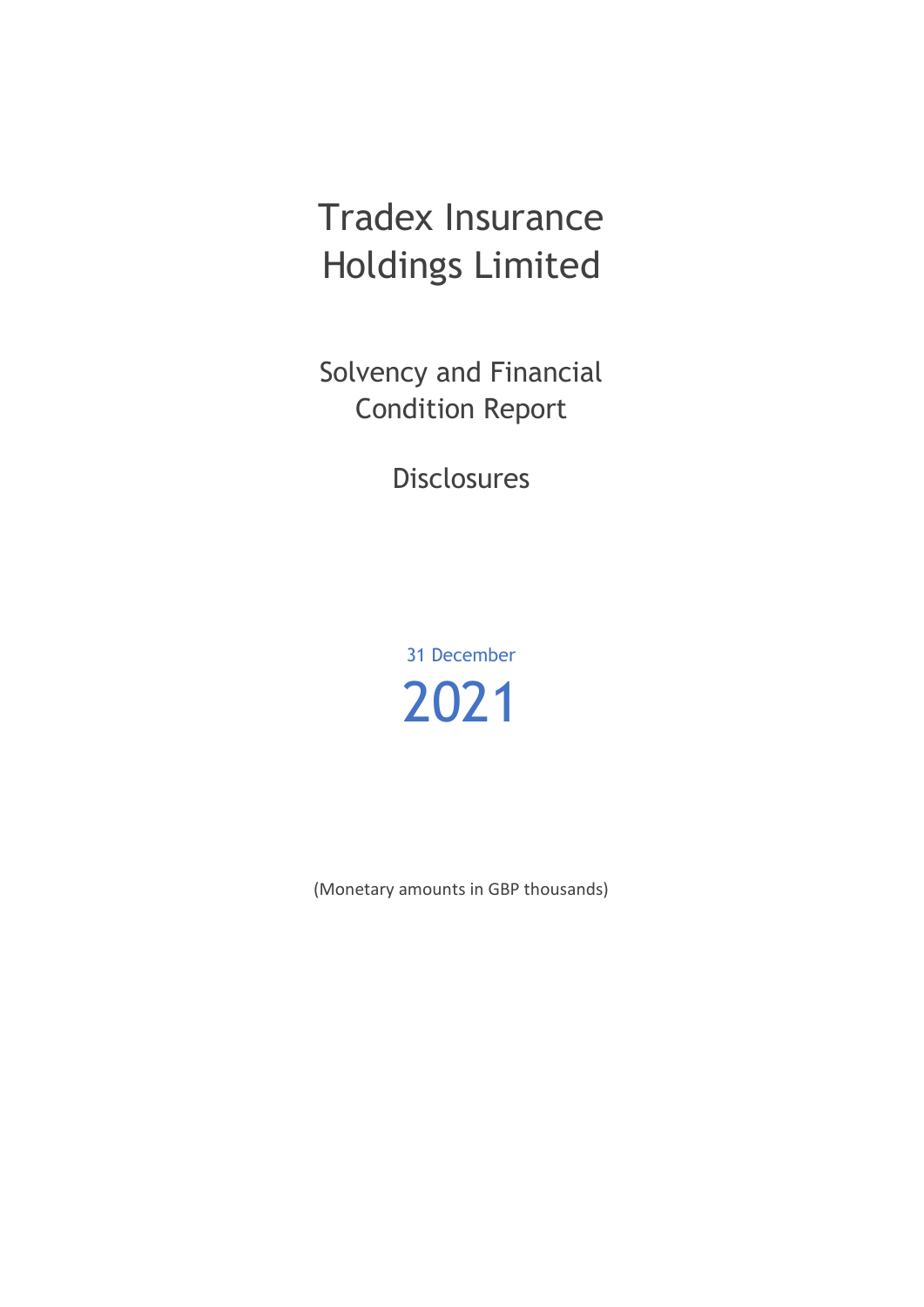#### **General information**

| Participating undertaking name                      | Tradex Insurance Holdings Limited                             |
|-----------------------------------------------------|---------------------------------------------------------------|
| Group identification code                           | 213800MGZ5VFRET41F45                                          |
| Type of code of group                               | LEI                                                           |
| Country of the group supervisor                     | GB                                                            |
| Language of reporting                               | en                                                            |
| Reporting reference date                            | 31 December 2021                                              |
| Currency used for reporting                         | GBP                                                           |
| Accounting standards                                | Local GAAP                                                    |
| Method of Calculation of the group SCR              | Standard formula                                              |
| Method of group solvency calculation                | Method 1 is used exclusively                                  |
| Matching adjustment                                 | No use of matching adjustment                                 |
| Volatility adjustment                               | No use of volatility adjustment                               |
| Transitional measure on the risk-free interest rate | No use of transitional measure on the risk-free interest rate |
| Transitional measure on technical provisions        | No use of transitional measure on technical provisions        |
|                                                     |                                                               |

#### **List of reported templates**

- S.02.01.02 Balance sheet
- S.05.01.02 Premiums, claims and expenses by line of business
- S.05.01.02 Premiums, claims and expenses by line of business
- S.05.02.01 Premiums, claims and expenses by country
- S.05.02.01 Premiums, claims and expenses by country
- S.23.01.22 Own Funds
- S.25.01.22 Solvency Capital Requirement for groups on Standard Formula
- S.32.01.22 Undertakings in the scope of the group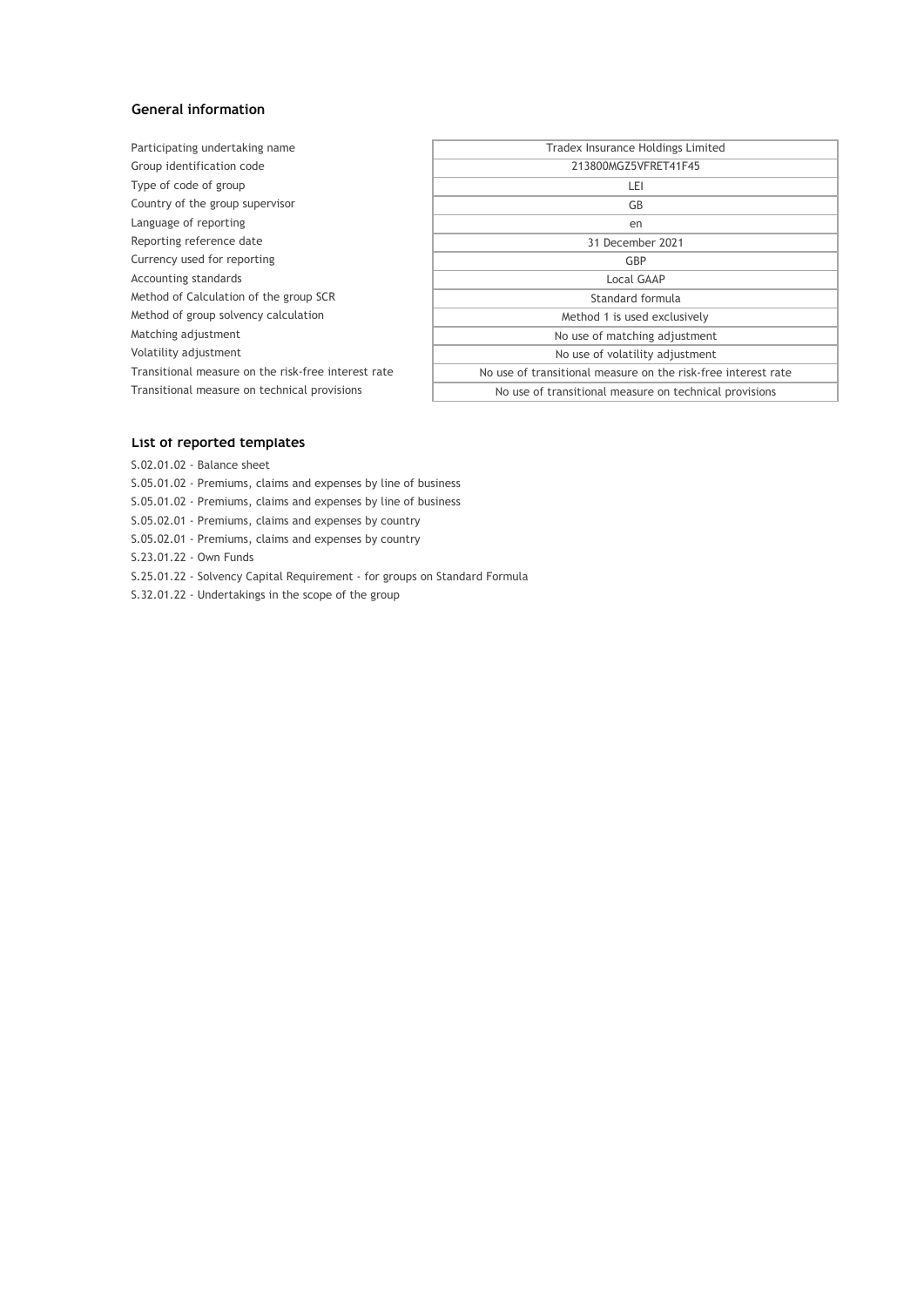### **S.02.01.02 Balance sheet**

|       |                                                                                        | Solvency II<br>value |
|-------|----------------------------------------------------------------------------------------|----------------------|
|       | <b>Assets</b>                                                                          | C0010                |
| R0030 | Intangible assets                                                                      | 0                    |
| R0040 | Deferred tax assets                                                                    | 2,315                |
| R0050 | Pension benefit surplus                                                                | 0                    |
| R0060 | Property, plant & equipment held for own use                                           | 1,165                |
| R0070 | Investments (other than assets held for index-linked and unit-linked contracts)        | 20,048               |
| R0080 | Property (other than for own use)                                                      | 0                    |
| R0090 | Holdings in related undertakings, including participations                             | 0                    |
| R0100 | Equities                                                                               | 0                    |
| R0110 | Equities - listed                                                                      | 0                    |
| R0120 | Equities - unlisted                                                                    | $\mathbf{0}$         |
| R0130 | <b>Bonds</b>                                                                           | 10,044               |
| R0140 | Government Bonds                                                                       | 10,044               |
| R0150 | Corporate Bonds                                                                        | 0                    |
| R0160 | Structured notes                                                                       | 0                    |
| R0170 | Collateralised securities                                                              | 0                    |
| R0180 | Collective Investments Undertakings                                                    | 0                    |
| R0190 | <b>Derivatives</b>                                                                     | $\mathbf{0}$         |
| R0200 | Deposits other than cash equivalents                                                   | 10,004               |
| R0210 | Other investments                                                                      | 0                    |
| R0220 | Assets held for index-linked and unit-linked contracts                                 | 0                    |
| R0230 | Loans and mortgages                                                                    | 0                    |
| R0240 | Loans on policies                                                                      | 0                    |
| R0250 | Loans and mortgages to individuals                                                     | 0                    |
| R0260 | Other loans and mortgages                                                              | 0                    |
| R0270 | Reinsurance recoverables from:                                                         | 102,030              |
| R0280 | Non-life and health similar to non-life                                                | 95,532               |
| R0290 | Non-life excluding health                                                              | 95,532               |
| R0300 | Health similar to non-life                                                             | 0                    |
| R0310 | Life and health similar to life, excluding index-linked and unit-linked                | 6,498                |
| R0320 | Health similar to life                                                                 | 0                    |
| R0330 | Life excluding health and index-linked and unit-linked                                 | 6,498                |
| R0340 | Life index-linked and unit-linked                                                      | 0                    |
| R0350 | Deposits to cedants                                                                    | 0                    |
| R0360 | Insurance and intermediaries receivables                                               | 6                    |
| R0370 | Reinsurance receivables                                                                | 3,025                |
| R0380 | Receivables (trade, not insurance)                                                     | 6,998                |
| R0390 | Own shares (held directly)                                                             | 0                    |
| R0400 | Amounts due in respect of own fund items or initial fund called up but not yet paid in | 0                    |
| R0410 | Cash and cash equivalents                                                              | 5,731                |
| R0420 | Any other assets, not elsewhere shown                                                  | 1,556                |
| R0500 | <b>Total assets</b>                                                                    | 142,874              |

ī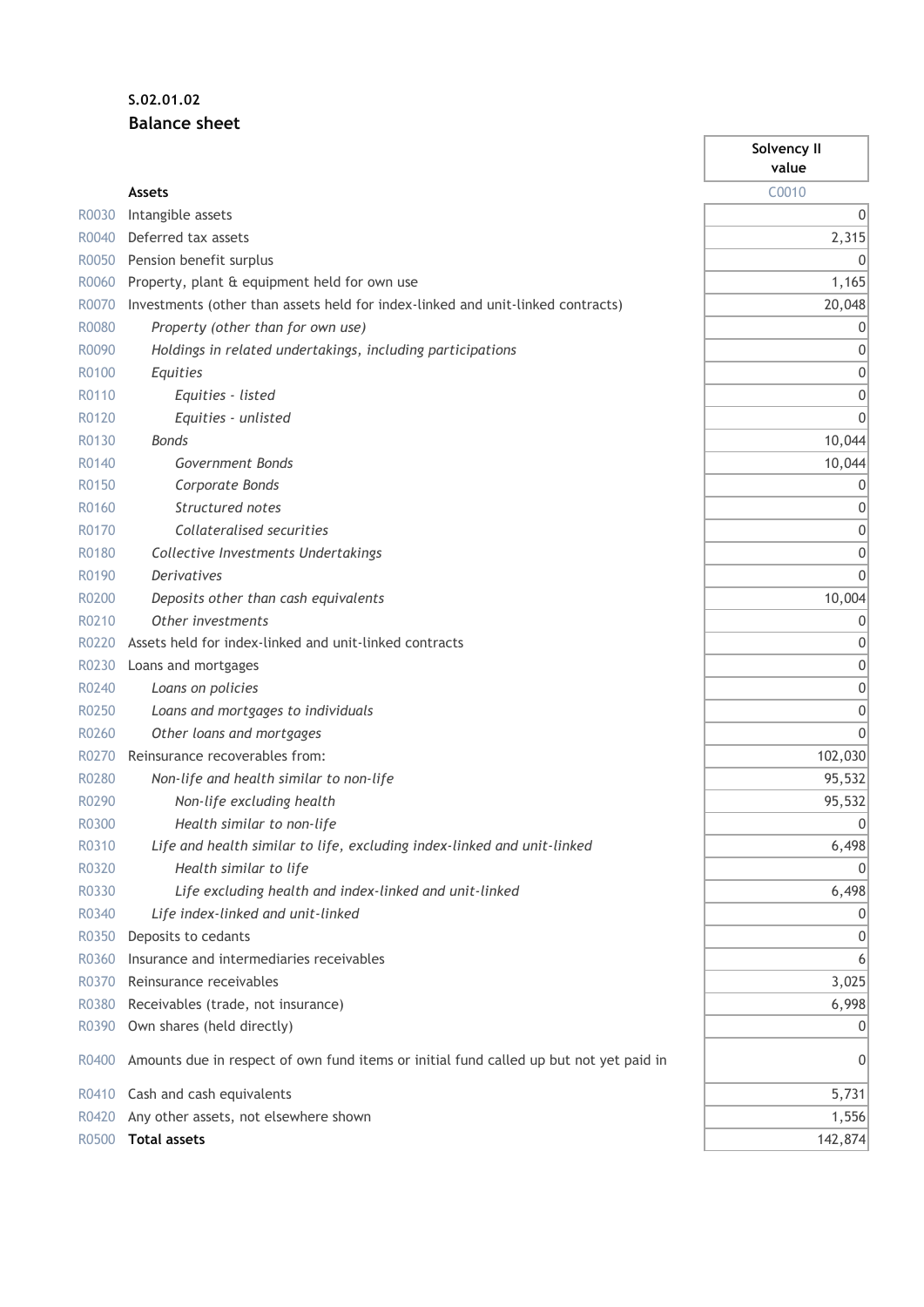### **S.02.01.02 Balance sheet**

|                   |                                                                                 | Solvency II<br>value |
|-------------------|---------------------------------------------------------------------------------|----------------------|
|                   | <b>Liabilities</b>                                                              | C0010                |
| R0510             | Technical provisions - non-life                                                 | 111,906              |
| R0520             | Technical provisions - non-life (excluding health)                              | 111,906              |
| R0530             | TP calculated as a whole                                                        | 0                    |
| R0540             | <b>Best Estimate</b>                                                            | 110,381              |
| R0550             | Risk margin                                                                     | 1,525                |
| R0560             | Technical provisions - health (similar to non-life)                             | 0                    |
| R0570             | TP calculated as a whole                                                        | 0                    |
| R0580             | <b>Best Estimate</b>                                                            | 0                    |
| R0590             | Risk margin                                                                     | 0                    |
| R0600             | Technical provisions - life (excluding index-linked and unit-linked)            | 6,500                |
| R0610             | Technical provisions - health (similar to life)                                 | 0                    |
| R0620             | TP calculated as a whole                                                        | 0                    |
| R0630             | <b>Best Estimate</b>                                                            | 0                    |
| R0640             | Risk margin                                                                     | $\Omega$             |
| R0650             | Technical provisions - life (excluding health and index-linked and unit-linked) | 6,500                |
| R0660             | TP calculated as a whole                                                        | 0                    |
| R0670             | <b>Best Estimate</b>                                                            | 6,500                |
| R0680             | Risk margin                                                                     | 0                    |
| R0690             | Technical provisions - index-linked and unit-linked                             | 0                    |
| R0700             | TP calculated as a whole                                                        | 0                    |
| R0710             | <b>Best Estimate</b>                                                            | 0                    |
| R0720             | Risk margin                                                                     | 0                    |
| R0740             | Contingent liabilities                                                          | 0                    |
| R0750             | Provisions other than technical provisions                                      | 0                    |
| R0760             | Pension benefit obligations                                                     | 0                    |
| R0770             | Deposits from reinsurers                                                        | $\mathbf 0$          |
| R0780             | Deferred tax liabilities                                                        | 0                    |
| R0790             | Derivatives                                                                     | $\mathbf{0}$         |
| R0800             | Debts owed to credit institutions                                               | 0                    |
| R0810             | Financial liabilities other than debts owed to credit institutions              | 0                    |
| R0820             | Insurance & intermediaries payables                                             | 0                    |
| R0830             | Reinsurance payables                                                            | 3,052                |
| R0840             | Payables (trade, not insurance)                                                 | 2,100                |
| R0850             | Subordinated liabilities                                                        | 5,000                |
| R0860             | Subordinated liabilities not in BOF                                             |                      |
| R0870             | Subordinated liabilities in BOF                                                 | 5,000                |
| R0880             | Any other liabilities, not elsewhere shown                                      | 474                  |
| R0900             | <b>Total liabilities</b>                                                        | 129,031              |
| R <sub>1000</sub> | <b>Excess of assets over liabilities</b>                                        | 13,843               |

Ŷ.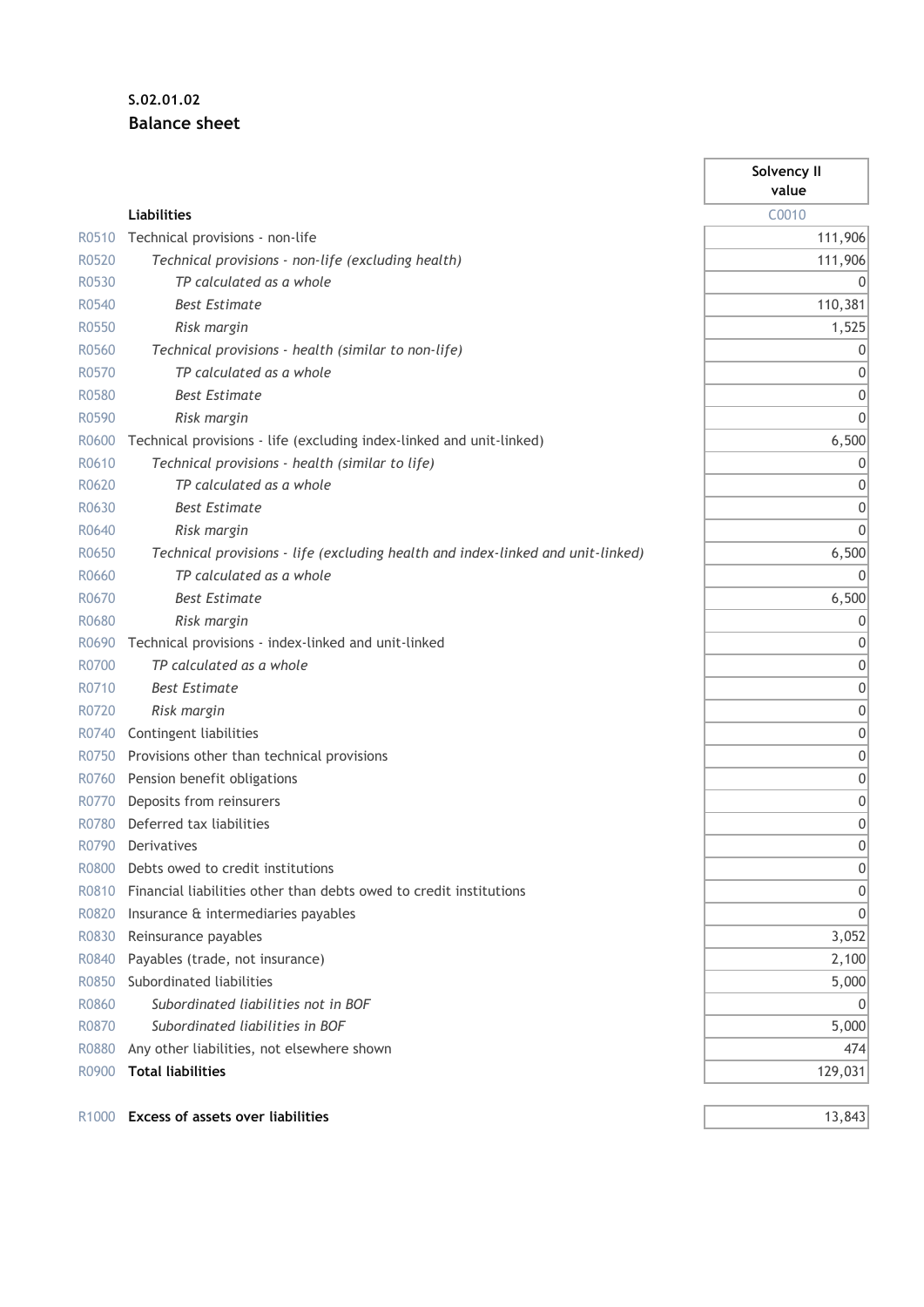#### **S.05.01.02 Premiums, claims and expenses by line of business**

#### **Non-life**

|           |                                                     | Line of Business for: non-life insurance and reinsurance obligations (direct business and accepted proportional reinsurance) |                                   |                                       |                                         |                          |                                                   |                                                      |                                   | Line of business for: accepted non-proportional<br>reinsurance |                                |            |                         |        |          |                                      |          |                |
|-----------|-----------------------------------------------------|------------------------------------------------------------------------------------------------------------------------------|-----------------------------------|---------------------------------------|-----------------------------------------|--------------------------|---------------------------------------------------|------------------------------------------------------|-----------------------------------|----------------------------------------------------------------|--------------------------------|------------|-------------------------|--------|----------|--------------------------------------|----------|----------------|
|           |                                                     | Medical<br>expense<br>insurance                                                                                              | Income<br>protection<br>insurance | Workers'<br>compensation<br>insurance | Motor vehicle<br>liability<br>insurance | Other motor<br>insurance | Marine,<br>aviation and<br>transport<br>insurance | Fire and<br>other damage<br>to property<br>insurance | General<br>liability<br>insurance | Credit and<br>suretyship<br>insurance                          | Legal<br>expenses<br>insurance | Assistance | Misc. financial<br>loss | Health | Casualty | Marine,<br>aviation and<br>transport | Property | Total          |
|           |                                                     | C0010                                                                                                                        | C0020                             | C0030                                 | C0040                                   | C0050                    | C0060                                             | C0070                                                | C0080                             | C0090                                                          | C0100                          | C0110      | C0120                   | C0130  | C0140    | C0150                                | C0160    | C0200          |
|           | <b>Premiums written</b>                             |                                                                                                                              |                                   |                                       |                                         |                          |                                                   |                                                      |                                   |                                                                |                                |            |                         |        |          |                                      |          |                |
|           | R0110 Gross - Direct Business                       |                                                                                                                              |                                   |                                       | 36, 102                                 | 30,754                   |                                                   | 1,051                                                | 726                               |                                                                | $\Omega$                       |            |                         |        |          |                                      |          | 68,634         |
|           | R0120 Gross - Proportional reinsurance accepted     |                                                                                                                              |                                   |                                       | $\Omega$                                | $\Omega$                 |                                                   |                                                      | $\Omega$                          |                                                                | $\Omega$                       |            |                         |        |          |                                      |          | $\Omega$       |
|           | R0130 Gross - Non-proportional reinsurance accepted |                                                                                                                              |                                   |                                       |                                         |                          |                                                   |                                                      |                                   |                                                                |                                |            |                         |        |          |                                      |          |                |
|           | R0140 Reinsurers' share                             |                                                                                                                              |                                   |                                       | 24,534                                  | 20,899                   |                                                   | $\Omega$                                             | 116                               |                                                                | $\Omega$                       |            |                         |        |          |                                      |          | 45,549         |
| R0200 Net |                                                     |                                                                                                                              |                                   |                                       | 11,569                                  | 9,855                    |                                                   | 1,051                                                | 610                               |                                                                | $\Omega$                       |            |                         |        |          |                                      |          | 23,085         |
|           | <b>Premiums earned</b>                              |                                                                                                                              |                                   |                                       |                                         |                          |                                                   |                                                      |                                   |                                                                |                                |            |                         |        |          |                                      |          |                |
|           | R0210 Gross - Direct Business                       |                                                                                                                              |                                   |                                       | 37,648                                  | 32,071                   |                                                   | 1,028                                                | 715                               |                                                                | $\Omega$                       |            |                         |        |          |                                      |          | 71,462         |
|           | R0220 Gross - Proportional reinsurance accepted     |                                                                                                                              |                                   |                                       | $\Omega$                                | $\Omega$                 |                                                   | $\cap$                                               | $\Omega$                          |                                                                | $\Omega$                       |            |                         |        |          |                                      |          | $\Omega$       |
|           | R0230 Gross - Non-proportional reinsurance accepted |                                                                                                                              |                                   |                                       |                                         |                          |                                                   |                                                      |                                   |                                                                |                                |            |                         |        |          |                                      |          | $\Omega$       |
|           | R0240 Reinsurers' share                             |                                                                                                                              |                                   |                                       | 25,720                                  | 21,910                   |                                                   | $\Omega$                                             | 113                               |                                                                | 0                              |            |                         |        |          |                                      |          | 47,743         |
| R0300 Net |                                                     |                                                                                                                              |                                   |                                       | 11,928                                  | 10,161                   |                                                   | 1,028                                                | 601                               |                                                                | $\Omega$                       |            |                         |        |          |                                      |          | 23,719         |
|           | <b>Claims incurred</b>                              |                                                                                                                              |                                   |                                       |                                         |                          |                                                   |                                                      |                                   |                                                                |                                |            |                         |        |          |                                      |          |                |
|           | R0310 Gross - Direct Business                       |                                                                                                                              |                                   |                                       | 46,612                                  | 11,653                   |                                                   | 202                                                  | 652                               |                                                                | $\Omega$                       |            |                         |        |          |                                      |          | 59,119         |
|           | R0320 Gross - Proportional reinsurance accepted     |                                                                                                                              |                                   |                                       | $\Omega$                                | $\Omega$                 |                                                   |                                                      | $\Omega$                          |                                                                | $\Omega$                       |            |                         |        |          |                                      |          | $\Omega$       |
|           | R0330 Gross - Non-proportional reinsurance accepted |                                                                                                                              |                                   |                                       |                                         |                          |                                                   |                                                      |                                   |                                                                |                                |            |                         |        |          |                                      |          | $\Omega$       |
|           | R0340 Reinsurers' share                             |                                                                                                                              |                                   |                                       | 33,231                                  | 8,308                    |                                                   | $-56$                                                | 262                               |                                                                | $\Omega$                       |            |                         |        |          |                                      |          | 41,744         |
| R0400 Net |                                                     |                                                                                                                              |                                   |                                       | 13,381                                  | 3,345                    |                                                   | 258                                                  | 390                               |                                                                | $\Omega$                       |            |                         |        |          |                                      |          | 17,375         |
|           | Changes in other technical provisions               |                                                                                                                              |                                   |                                       |                                         |                          |                                                   |                                                      |                                   |                                                                |                                |            |                         |        |          |                                      |          |                |
|           | R0410 Gross - Direct Business                       |                                                                                                                              |                                   |                                       | 0                                       | 0                        |                                                   |                                                      | 0                                 |                                                                | 0                              |            |                         |        |          |                                      |          | $\overline{0}$ |
|           | R0420 Gross - Proportional reinsurance accepted     |                                                                                                                              |                                   |                                       | $\Omega$                                | $\Omega$                 |                                                   |                                                      | $\Omega$                          |                                                                | $\Omega$                       |            |                         |        |          |                                      |          | 0              |
|           | R0430 Gross - Non-proportional reinsurance accepted |                                                                                                                              |                                   |                                       |                                         |                          |                                                   |                                                      |                                   |                                                                |                                |            |                         |        |          |                                      |          | $\Omega$       |
|           | R0440 Reinsurers' share                             |                                                                                                                              |                                   |                                       | $\overline{0}$                          | $\Omega$                 |                                                   |                                                      | $\overline{0}$                    |                                                                | $\Omega$                       |            |                         |        |          |                                      |          |                |
| R0500 Net |                                                     |                                                                                                                              |                                   |                                       | $\Omega$                                | $\Omega$                 |                                                   |                                                      | $\overline{0}$                    |                                                                | $\Omega$                       |            |                         |        |          |                                      |          | $\Omega$       |
|           | R0550 Expenses incurred                             |                                                                                                                              |                                   |                                       | 6,556                                   | 4,369                    |                                                   | 214                                                  | 172                               |                                                                | 0                              |            |                         |        |          |                                      |          | 11,312         |
|           | R1200 Other expenses                                |                                                                                                                              |                                   |                                       |                                         |                          |                                                   |                                                      |                                   |                                                                |                                |            |                         |        |          |                                      |          | $-8,226$       |
|           | R1300 Total expenses                                |                                                                                                                              |                                   |                                       |                                         |                          |                                                   |                                                      |                                   |                                                                |                                |            |                         |        |          |                                      |          | 3,086          |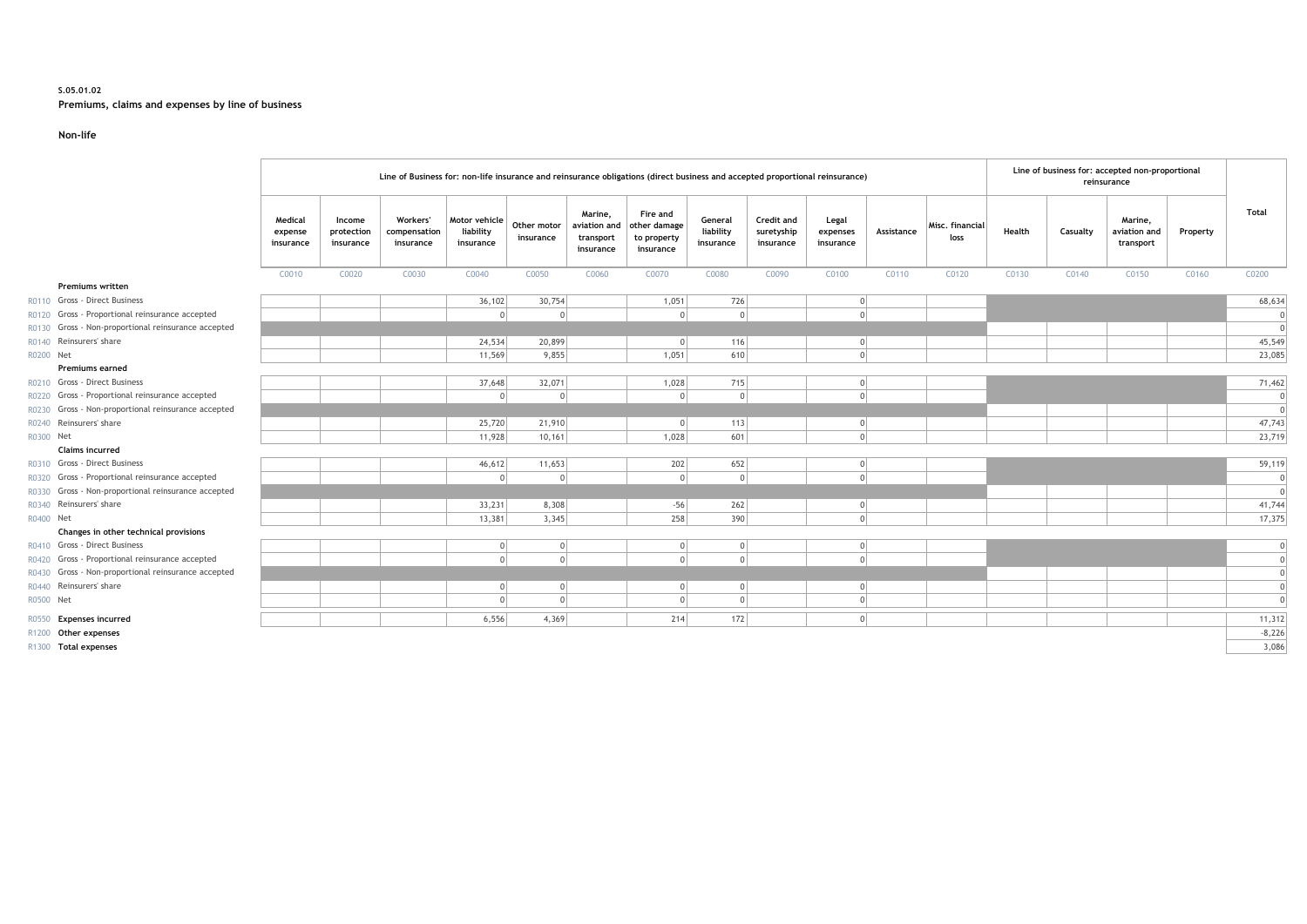### **S.05.01.02 Premiums, claims and expenses by line of business**

### **Life**

|                         |                                       |                     |                                           | Line of Business for: life insurance obligations     |                         |                                                                                                                     |                                                                                                                                                               |                       | Life reinsurance obligations |                |
|-------------------------|---------------------------------------|---------------------|-------------------------------------------|------------------------------------------------------|-------------------------|---------------------------------------------------------------------------------------------------------------------|---------------------------------------------------------------------------------------------------------------------------------------------------------------|-----------------------|------------------------------|----------------|
|                         |                                       | Health<br>insurance | Insurance with<br>profit<br>participation | Index-linked<br>$ $ and unit-linked $ $<br>insurance | Other life<br>insurance | Annuities<br>stemming from<br>non-life insurance<br>contracts and<br>relating to health<br>insurance<br>obligations | Annuities<br>stemming from<br>non-life insurance<br>contracts and<br>relating to<br>insurance<br>obligations other<br>than health<br>insurance<br>obligations | Health<br>reinsurance | Life<br>reinsurance          | <b>Total</b>   |
|                         |                                       | C0210               | C0220                                     | C0230                                                | C0240                   | C0250                                                                                                               | C0260                                                                                                                                                         | C0270                 | C0280                        | C0300          |
|                         | <b>Premiums written</b>               |                     |                                           |                                                      |                         |                                                                                                                     |                                                                                                                                                               |                       |                              |                |
| R1410 Gross             |                                       |                     |                                           |                                                      |                         |                                                                                                                     | 0                                                                                                                                                             |                       | $\overline{0}$               | $\overline{0}$ |
|                         | R1420 Reinsurers' share               |                     |                                           |                                                      |                         |                                                                                                                     | $\boldsymbol{0}$                                                                                                                                              |                       | $\mathbf{0}$                 | 0              |
| R1500 Net               |                                       |                     |                                           |                                                      |                         |                                                                                                                     | 0                                                                                                                                                             |                       | $\overline{0}$               | 0              |
|                         | <b>Premiums earned</b>                |                     |                                           |                                                      |                         |                                                                                                                     |                                                                                                                                                               |                       |                              |                |
| R <sub>1510</sub> Gross |                                       |                     |                                           |                                                      |                         |                                                                                                                     | 0                                                                                                                                                             |                       | $\overline{0}$               | 0              |
|                         | R1520 Reinsurers' share               |                     |                                           |                                                      |                         |                                                                                                                     | 0                                                                                                                                                             |                       | 0                            | 0              |
| R1600 Net               |                                       |                     |                                           |                                                      |                         |                                                                                                                     | 0                                                                                                                                                             |                       | $\overline{0}$               | 0              |
|                         | <b>Claims incurred</b>                |                     |                                           |                                                      |                         |                                                                                                                     |                                                                                                                                                               |                       |                              |                |
| R1610 Gross             |                                       |                     |                                           |                                                      |                         |                                                                                                                     | 0                                                                                                                                                             |                       | $\overline{0}$               | 0              |
|                         | R1620 Reinsurers' share               |                     |                                           |                                                      |                         |                                                                                                                     | 0                                                                                                                                                             |                       | $\overline{0}$               | $\overline{0}$ |
| R1700 Net               |                                       |                     |                                           |                                                      |                         |                                                                                                                     | 0                                                                                                                                                             |                       | $\overline{0}$               | $\overline{0}$ |
|                         | Changes in other technical provisions |                     |                                           |                                                      |                         |                                                                                                                     |                                                                                                                                                               |                       |                              |                |
| R1710 Gross             |                                       |                     |                                           |                                                      |                         |                                                                                                                     | 0                                                                                                                                                             |                       | $\overline{0}$               | 0              |
|                         | R1720 Reinsurers' share               |                     |                                           |                                                      |                         |                                                                                                                     | 0                                                                                                                                                             |                       | 0                            | $\overline{0}$ |
| R1800 Net               |                                       |                     |                                           |                                                      |                         |                                                                                                                     | 0                                                                                                                                                             |                       | $\overline{0}$               | $\overline{0}$ |
| R1900                   | <b>Expenses incurred</b>              |                     |                                           |                                                      |                         |                                                                                                                     | 0                                                                                                                                                             |                       | 0                            | $\mathbf 0$    |
| R2500                   | Other expenses                        |                     |                                           |                                                      |                         |                                                                                                                     |                                                                                                                                                               |                       |                              | $\overline{0}$ |
|                         | R2600 Total expenses                  |                     |                                           |                                                      |                         |                                                                                                                     |                                                                                                                                                               |                       |                              | $\mathbf 0$    |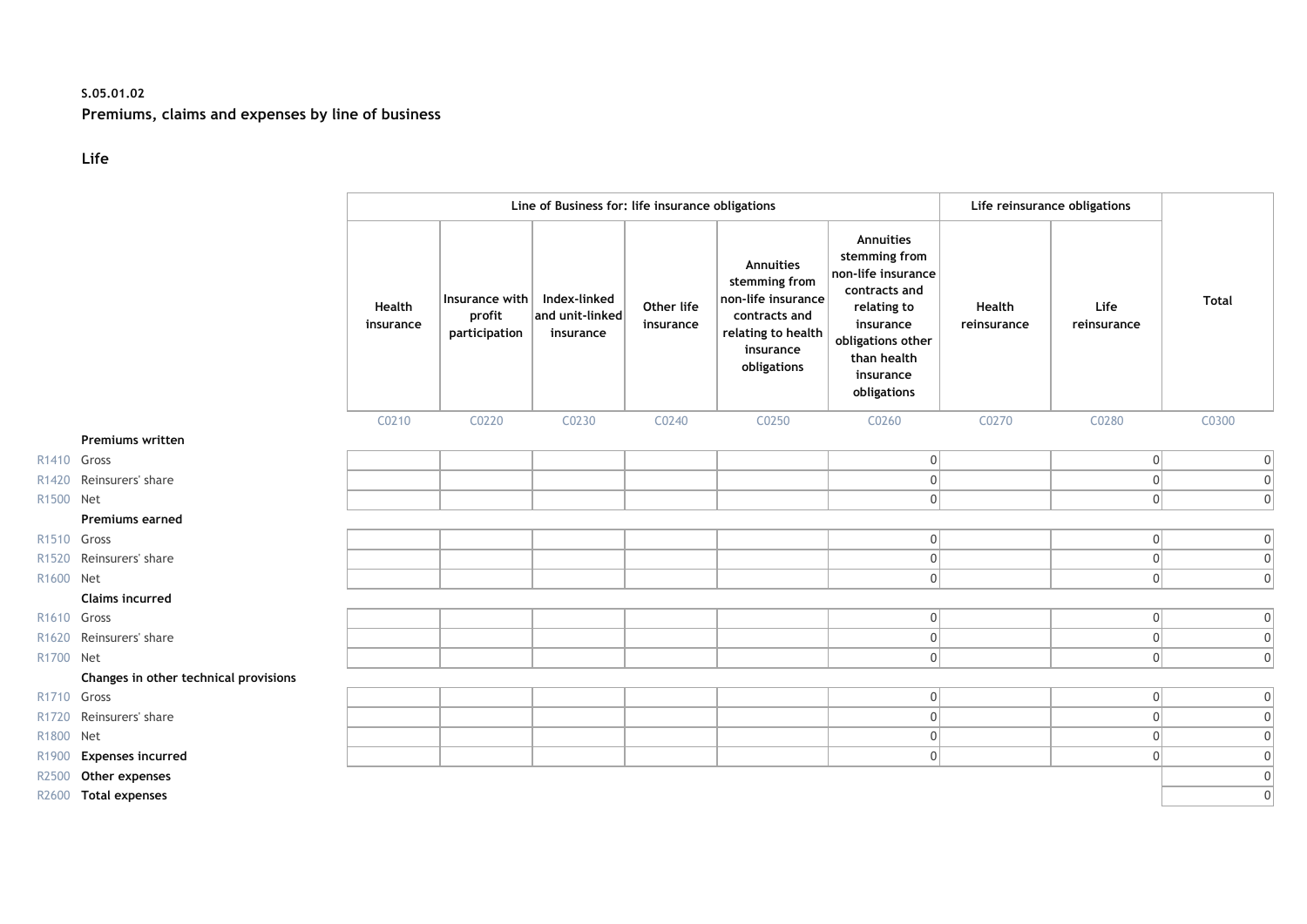#### **S.05.02.01 Premiums, claims and expenses by country**

#### **Non-life**

|                   |                                               | C0010               | C0020 | C0030                                                                           | C0040 | C0050                                                                              | C0060 | C0070                           |
|-------------------|-----------------------------------------------|---------------------|-------|---------------------------------------------------------------------------------|-------|------------------------------------------------------------------------------------|-------|---------------------------------|
|                   |                                               | <b>Home Country</b> |       | Top 5 countries (by amount of gross premiums written) -<br>non-life obligations |       | Top 5 countries (by amount of gross<br>premiums written) - non-life<br>obligations |       | Total Top 5 and<br>home country |
| R0010             |                                               |                     |       |                                                                                 |       |                                                                                    |       |                                 |
|                   |                                               | C0080               | C0090 | C0100                                                                           | C0110 | C0120                                                                              | C0130 | C0140                           |
|                   | <b>Premiums written</b>                       |                     |       |                                                                                 |       |                                                                                    |       |                                 |
|                   | R0110 Gross - Direct Business                 | 68,634              |       |                                                                                 |       |                                                                                    |       | 68,634                          |
| R0120             | Gross - Proportional reinsurance accepted     | $\mathbf{0}$        |       |                                                                                 |       |                                                                                    |       |                                 |
| R0130             | Gross - Non-proportional reinsurance accepted | $\mathbf 0$         |       |                                                                                 |       |                                                                                    |       |                                 |
| R0140             | Reinsurers' share                             | 45,549              |       |                                                                                 |       |                                                                                    |       | 45,549                          |
| R0200 Net         |                                               | 23,085              |       |                                                                                 |       |                                                                                    |       | 23,085                          |
|                   | <b>Premiums earned</b>                        |                     |       |                                                                                 |       |                                                                                    |       |                                 |
|                   | R0210 Gross - Direct Business                 | 71,462              |       |                                                                                 |       |                                                                                    |       | 71,462                          |
| R0220             | Gross - Proportional reinsurance accepted     | $\mathbf 0$         |       |                                                                                 |       |                                                                                    |       |                                 |
| R0230             | Gross - Non-proportional reinsurance accepted | $\mathbf 0$         |       |                                                                                 |       |                                                                                    |       |                                 |
| R0240             | Reinsurers' share                             | 47,743              |       |                                                                                 |       |                                                                                    |       | 47,743                          |
| R0300 Net         |                                               | 23,719              |       |                                                                                 |       |                                                                                    |       | 23,719                          |
|                   | <b>Claims incurred</b>                        |                     |       |                                                                                 |       |                                                                                    |       |                                 |
|                   | R0310 Gross - Direct Business                 | 59,119              |       |                                                                                 |       |                                                                                    |       | 59,119                          |
| R0320             | Gross - Proportional reinsurance accepted     | $\mathbf 0$         |       |                                                                                 |       |                                                                                    |       |                                 |
| R0330             | Gross - Non-proportional reinsurance accepted | $\mathbf 0$         |       |                                                                                 |       |                                                                                    |       |                                 |
| R0340             | Reinsurers' share                             | 41,744              |       |                                                                                 |       |                                                                                    |       | 41,744                          |
| R0400 Net         |                                               | 17,375              |       |                                                                                 |       |                                                                                    |       | 17,375                          |
|                   | Changes in other technical provisions         |                     |       |                                                                                 |       |                                                                                    |       |                                 |
|                   | R0410 Gross - Direct Business                 | $\mathbf 0$         |       |                                                                                 |       |                                                                                    |       |                                 |
| R0420             | Gross - Proportional reinsurance accepted     | $\mathbf 0$         |       |                                                                                 |       |                                                                                    |       |                                 |
| R0430             | Gross - Non-proportional reinsurance accepted | $\mathbf{0}$        |       |                                                                                 |       |                                                                                    |       |                                 |
| R0440             | Reinsurers' share                             | $\mathbf 0$         |       |                                                                                 |       |                                                                                    |       |                                 |
| R0500 Net         |                                               | $\mathbf 0$         |       |                                                                                 |       |                                                                                    |       | $\Omega$                        |
| R0550             | <b>Expenses incurred</b>                      | 11,312              |       |                                                                                 |       |                                                                                    |       | 11,312                          |
| R <sub>1200</sub> | Other expenses                                |                     |       |                                                                                 |       |                                                                                    |       | $-8,226$                        |
| R1300             | <b>Total expenses</b>                         |                     |       |                                                                                 |       |                                                                                    |       | 3,086                           |
|                   |                                               |                     |       |                                                                                 |       |                                                                                    |       |                                 |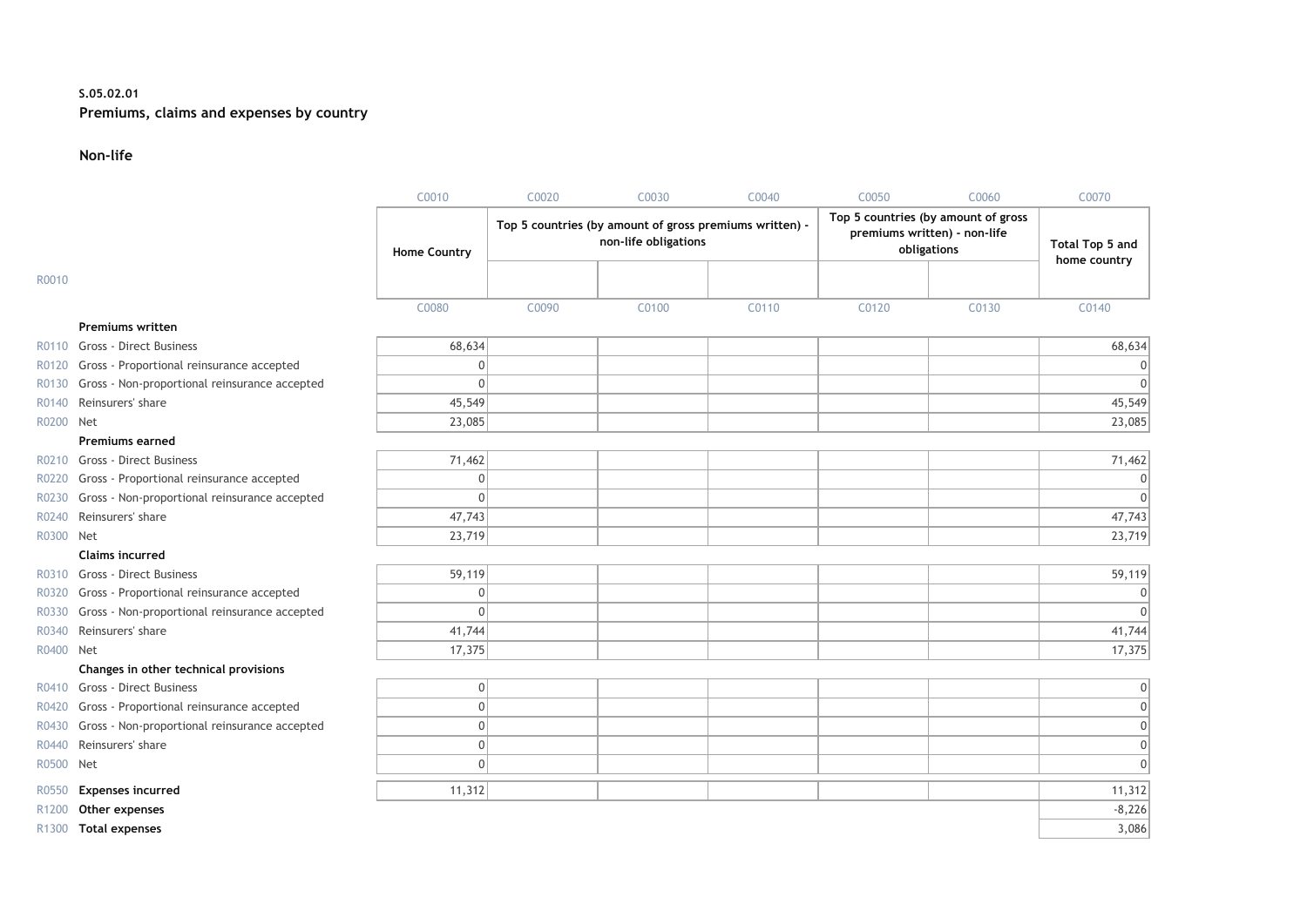### **S.05.02.01 Premiums, claims and expenses by country**

#### **Life**

|                         |                                       | C0150               | C0160                                               | C0170 | C0180                                                        | C0190                               | C0200 | C0210           |
|-------------------------|---------------------------------------|---------------------|-----------------------------------------------------|-------|--------------------------------------------------------------|-------------------------------------|-------|-----------------|
|                         |                                       |                     |                                                     |       | Top 5 countries (by amount of gross premiums written) - life | Top 5 countries (by amount of gross |       |                 |
|                         |                                       | <b>Home Country</b> | obligations<br>premiums written) - life obligations |       |                                                              |                                     |       | Total Top 5 and |
| R1400                   |                                       |                     |                                                     |       |                                                              |                                     |       | home country    |
|                         |                                       | C0220               |                                                     |       |                                                              |                                     |       |                 |
|                         | Premiums written                      |                     | C0230                                               | C0240 | C0250                                                        | C0260                               | C0270 | C0280           |
| R1410 Gross             |                                       | 0                   |                                                     |       |                                                              |                                     |       | $\vert 0 \vert$ |
| R1420                   | Reinsurers' share                     | O                   |                                                     |       |                                                              |                                     |       | 0               |
| R <sub>1500</sub>       | <b>Net</b>                            | 0                   |                                                     |       |                                                              |                                     |       |                 |
|                         |                                       |                     |                                                     |       |                                                              |                                     |       | 0               |
|                         | <b>Premiums earned</b>                |                     |                                                     |       |                                                              |                                     |       |                 |
| R1510 Gross             |                                       | 0                   |                                                     |       |                                                              |                                     |       | 0               |
| R <sub>1520</sub>       | Reinsurers' share                     | 0                   |                                                     |       |                                                              |                                     |       | 0               |
| R1600 Net               |                                       | 0                   |                                                     |       |                                                              |                                     |       | $\overline{0}$  |
|                         | <b>Claims incurred</b>                |                     |                                                     |       |                                                              |                                     |       |                 |
| R <sub>1610</sub> Gross |                                       | 0                   |                                                     |       |                                                              |                                     |       | 0               |
| R <sub>1620</sub>       | Reinsurers' share                     | 0                   |                                                     |       |                                                              |                                     |       | 0               |
| R1700 Net               |                                       | 0                   |                                                     |       |                                                              |                                     |       | $\Omega$        |
|                         | Changes in other technical provisions |                     |                                                     |       |                                                              |                                     |       |                 |
| R1710 Gross             |                                       | 0                   |                                                     |       |                                                              |                                     |       | 0               |
| R <sub>1720</sub>       | Reinsurers' share                     | 0                   |                                                     |       |                                                              |                                     |       | 0               |
| R1800 Net               |                                       | 0                   |                                                     |       |                                                              |                                     |       | $\overline{0}$  |
| R1900                   | <b>Expenses incurred</b>              | 0                   |                                                     |       |                                                              |                                     |       | 0               |
| R2500                   | Other expenses                        |                     |                                                     |       |                                                              |                                     |       |                 |
|                         | R2600 Total expenses                  |                     |                                                     |       |                                                              |                                     |       | 0               |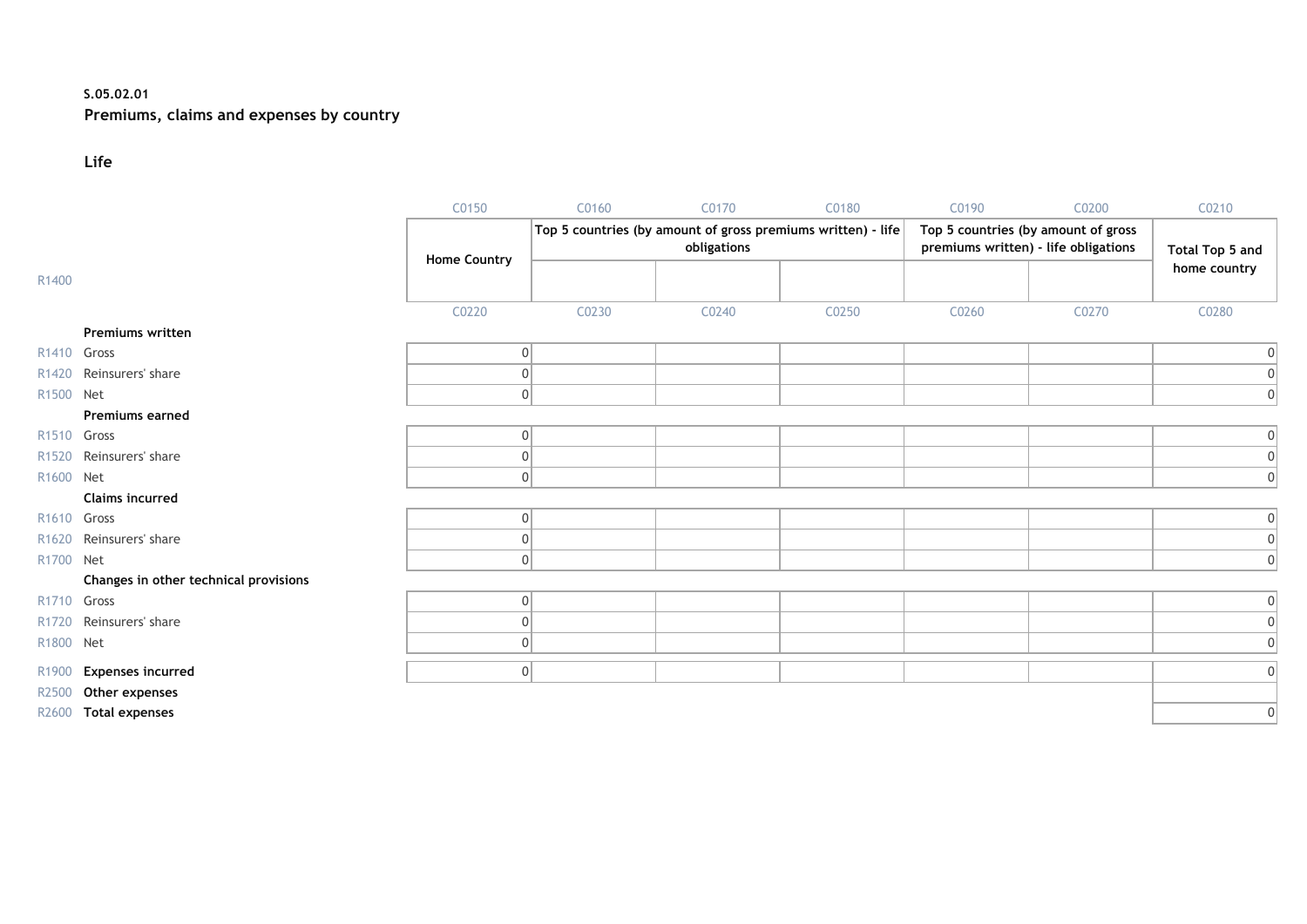#### **S.23.01.22 Own Funds**

|       | Basic own funds before deduction for participations in other financial sector                                                                                               | <b>Total</b> | Tier 1<br>unrestricted | Tier 1<br>restricted | Tier 2      | Tier 3   |
|-------|-----------------------------------------------------------------------------------------------------------------------------------------------------------------------------|--------------|------------------------|----------------------|-------------|----------|
|       |                                                                                                                                                                             | C0010        | C0020                  | C0030                | C0040       | C0050    |
|       | R0010 Ordinary share capital (gross of own shares)                                                                                                                          | 12,139       | 12,139                 |                      |             |          |
| R0020 | Non-available called but not paid in ordinary share capital at group level                                                                                                  | $\Omega$     |                        |                      |             |          |
|       | R0030 Share premium account related to ordinary share capital                                                                                                               | 10,080       | 10,080                 |                      |             |          |
|       | R0040 Initial funds, members' contributions or the equivalent basic own-fund item for mutual and mutual-type undertakings                                                   |              |                        |                      | $\Omega$    |          |
|       | R0050 Subordinated mutual member accounts                                                                                                                                   |              |                        |                      | $\Omega$    |          |
| R0060 | Non-available subordinated mutual member accounts at group level                                                                                                            |              |                        |                      | 0           |          |
|       | R0070 Surplus funds                                                                                                                                                         |              |                        |                      |             |          |
| R0080 | Non-available surplus funds at group level                                                                                                                                  |              |                        |                      |             |          |
|       | R0090 Preference shares                                                                                                                                                     |              |                        | $\Omega$             | $\mathbf 0$ |          |
| R0100 | Non-available preference shares at group level                                                                                                                              |              |                        |                      | $\Omega$    |          |
|       | R0110 Share premium account related to preference shares                                                                                                                    |              |                        |                      | $\Omega$    |          |
| R0120 | Non-available share premium account related to preference shares at group level                                                                                             |              |                        |                      | $\Omega$    |          |
| R0130 | Reconciliation reserve                                                                                                                                                      | $-10,691$    | $-10,691$              |                      |             |          |
|       | R0140 Subordinated liabilities                                                                                                                                              | 5,000        |                        |                      | 5,000       | $\Omega$ |
| R0150 | Non-available subordinated liabilities at group level                                                                                                                       |              |                        |                      | $\Omega$    |          |
|       | R0160 An amount equal to the value of net deferred tax assets                                                                                                               | 2,315        |                        |                      |             | 2,315    |
| R0170 | The amount equal to the value of net deferred tax assets not available at the group level                                                                                   |              |                        |                      |             |          |
|       | R0180 Other items approved by supervisory authority as basic own funds not specified above                                                                                  |              | $\Omega$               | $\Omega$             | $\Omega$    | $\Omega$ |
| R0190 | Non available own funds related to other own funds items approved by supervisory authority                                                                                  |              |                        |                      | $\Omega$    |          |
| R0200 | Minority interests (if not reported as part of a specific own fund item)                                                                                                    | $\Omega$     |                        |                      | $\Omega$    | $\Omega$ |
| R0210 | Non-available minority interests at group level                                                                                                                             | $\Omega$     |                        |                      | $\Omega$    |          |
| R0220 | Own funds from the financial statements that should not be represented by the reconciliation reserve and do not meet the criteria to be classified as Solvency II own funds | $\Omega$     |                        |                      |             |          |
| R0230 | Deductions for participations in other financial undertakings, including non-regulated undertakings carrying out financial activities                                       | $\Omega$     |                        |                      | $\Omega$    |          |
| R0240 | whereof deducted according to art 228 of the Directive 2009/138/EC                                                                                                          | $\Omega$     | $\Omega$               | $\Omega$             | $\Omega$    |          |
| R0250 | Deductions for participations where there is non-availability of information (Article 229)                                                                                  |              |                        |                      | $\Omega$    | $\Omega$ |
|       | R0260 Deduction for participations included by using D&A when a combination of methods is used                                                                              |              |                        |                      | $\Omega$    |          |
|       | R0270 Total of non-available own fund items                                                                                                                                 |              |                        |                      | $\Omega$    | $\Omega$ |
|       | R0280 Total deductions                                                                                                                                                      |              |                        |                      | $\Omega$    |          |
|       | R0290 Total basic own funds after deductions                                                                                                                                | 18,843       | 11,528                 | $\Omega$             | 5,000       | 2,315    |
|       | Ancillary own funds                                                                                                                                                         |              |                        |                      |             |          |

- R0300 Unpaid and uncalled ordinary share capital callable on demand and and only a property of the capital callable on demand on the capital callable on demand on the capital callable on demand on the capital callable on d
- R0310 Unpaid and uncalled initial funds, members' contributions or the equivalent basic own fund item for mutual and mutual type undertakings, callable on demand 0 0
- R0320 Unpaid and uncalled preference shares callable on demand 0 0 0
- 
- R0340 Letters of credit and guarantees under Article 96(2) of the Directive 2009/138/EC 0 0
- 
- R0360 Supplementary members calls under first subparagraph of Article 96(3) of the Directive 2009/138/EC 0 0
- R0370 Supplementary members calls other than under first subparagraph of Article 96(3) of the Directive 2009/138/EC 0 0 0
- 
- 
- 

#### **Own funds of other financial sectors**

- R0410 Credit Institutions, investment firms, financial institutions, alternative investment fund managers, UCITS management companies
- R0420 Institutions for occupational retirement provision
- R0430 Non regulated entities carrying out financial activities
- R0440 **Total own funds of other financial sectors**

R0330 A legally binding commitment to subscribe and pay for subordinated liabilities on demand 0 0 0 R0350 Letters of credit and guarantees other than under Article 96(2) of the Directive 2009/138/EC 0 0 0 R0380 Non available ancillary own funds at group level 0 0 0 R0390 Other ancillary own funds 0 0 0 R0400 **Total ancillary own funds** 0 0 0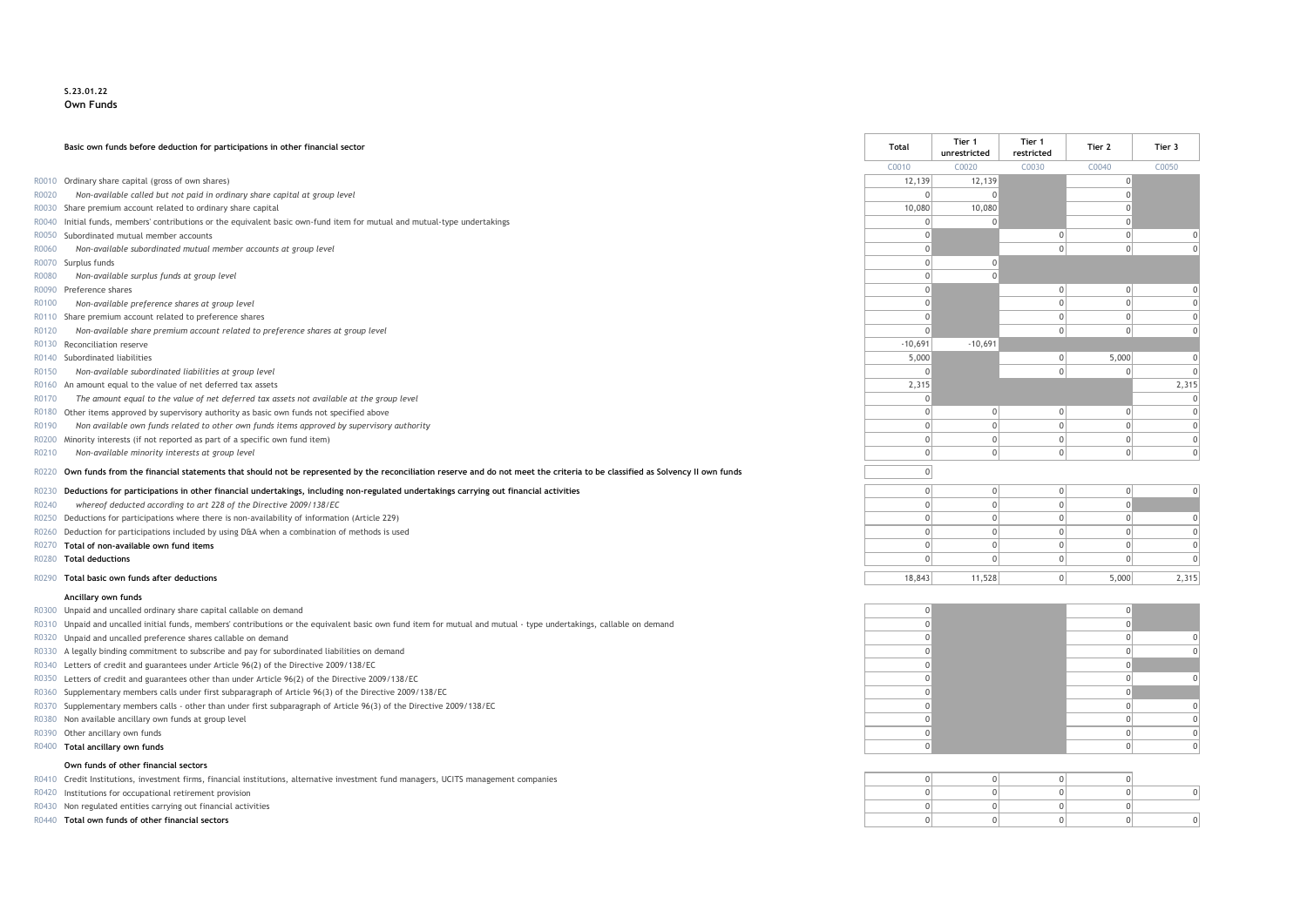#### **S.23.01.22 Own Funds**

Basic own funds before deduction for participations in other financial sector

#### **Own funds when using the D&A, exclusively or in combination of method 1**

- R0450 Own funds aggregated when using the D&A and combination of method
- R0460 Own funds aggregated when using the D&A and combination of method net of IGT
- R0520 Total available own funds to meet the consolidated group SCR (excluding own funds from other financial sector and from the undertakings included via D&A)
- R0530 Total available own funds to meet the minimum consolidated group SCR
- R0560 Total eligible own funds to meet the consolidated group SCR (excluding own funds from other financial sector and from the undertakings included via D&A )
- R0570 Total eligible own funds to meet the minimum consolidated group SCR (group)

#### R0610 Minimum consolidated Group SCR

- **R0650 Ratio of Eligible own funds to Minimum Consolidated Group SCR**
- R0660 Total eligible own funds to meet the group SCR (including own funds from other financial sector and from the undertakings included via D&A) R0680 **Group SCR** 15,260
- R0690 **Ratio of Eligible own funds to group SCR including other financial sectors and the undertakings included via D&A** 123.30%

#### **Reconcilliation reserve** C0060

- R0700 Excess of assets over liabilities
- R0710 Own shares (held directly and indirectly)
- R0720 Forseeable dividends, distributions and charges
- R0730 Other basic own fund items
- R0740 Adjustment for restricted own fund items in respect of matching adjustment portfolios and ring fenced funds
- R0750 Other non available own funds
- **R0760 Reconciliation reserve**

#### **Expected profits**

- R0770 Expected profits included in future premiums (EPIFP) Life business
- R0780 Expected profits included in future premiums (EPIFP) Non- life business
- R0790 **Total Expected profits included in future premiums (EPIFP)**

| <b>Total</b> | Tier 1       | Tier 1      | Tier 2   | Tier 3      |
|--------------|--------------|-------------|----------|-------------|
|              | unrestricted | restricted  |          |             |
| C0010        | C0020        | C0030       | C0040    | C0050       |
| $\mathbf{0}$ | $\mathbf{0}$ | $\mathbf 0$ | $\Omega$ | 0           |
| 0            | $\Omega$     | $\Omega$    | 0        | $\mathbf 0$ |
| 18,843       | 11,528       | 0           | 5,000    | 2,315       |
| 16,528       | 11,528       | $\mathbf 0$ | 5,000    |             |
| 18,817       | 11,528       | $\mathbf 0$ | 5,000    | 2,289       |
| 12,291       | 11,528       | $\mathbf 0$ | 763      |             |
| 3,815        |              |             |          |             |
| 322.16%      |              |             |          |             |
| 18,817       | 11,528       | $\mathbf 0$ | 5,000    | 2,289       |
| 15,260       |              |             |          |             |
|              |              |             |          |             |

| C0060 |           |  |  |  |  |  |  |
|-------|-----------|--|--|--|--|--|--|
|       | 13,843    |  |  |  |  |  |  |
|       | Π         |  |  |  |  |  |  |
|       | Π         |  |  |  |  |  |  |
|       | 24,534    |  |  |  |  |  |  |
|       | Π         |  |  |  |  |  |  |
|       | ı         |  |  |  |  |  |  |
|       | $-10,691$ |  |  |  |  |  |  |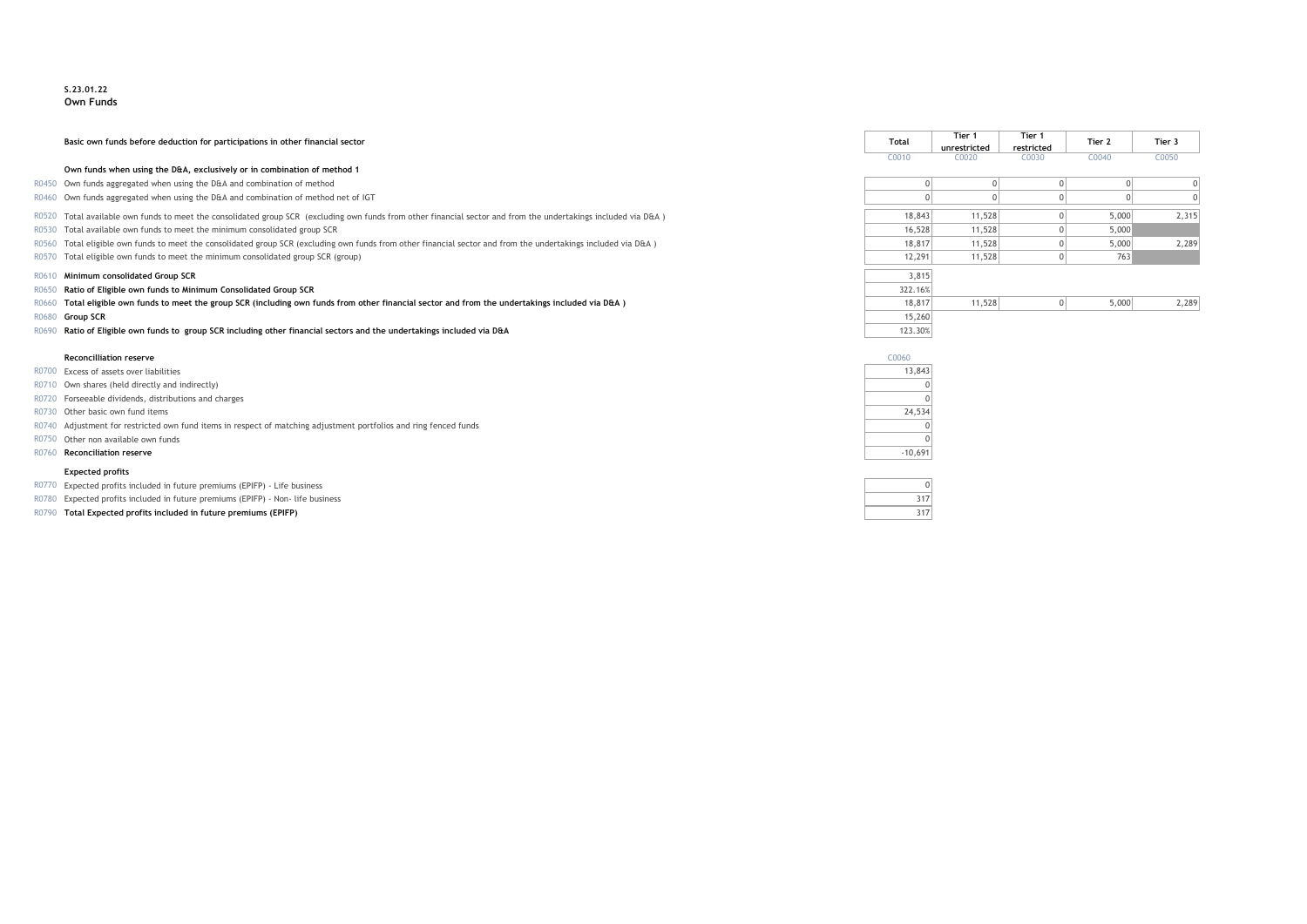#### **S.25.01.22 Solvency Capital Requirement - for groups on Standard Formula**

|                                                    |                                                                                                                                                                                                                                                                                                                                                               | Gross solvency<br>capital<br>requirement     | <b>USP</b>                                                                                                                                          | <b>Simplifications</b>                                                                                                                                              |
|----------------------------------------------------|---------------------------------------------------------------------------------------------------------------------------------------------------------------------------------------------------------------------------------------------------------------------------------------------------------------------------------------------------------------|----------------------------------------------|-----------------------------------------------------------------------------------------------------------------------------------------------------|---------------------------------------------------------------------------------------------------------------------------------------------------------------------|
|                                                    |                                                                                                                                                                                                                                                                                                                                                               | C0110                                        | C0090                                                                                                                                               | C0120                                                                                                                                                               |
| R0010                                              | Market risk                                                                                                                                                                                                                                                                                                                                                   | 298                                          |                                                                                                                                                     |                                                                                                                                                                     |
| R0020                                              | Counterparty default risk                                                                                                                                                                                                                                                                                                                                     | 3,526                                        |                                                                                                                                                     |                                                                                                                                                                     |
| R0030                                              | Life underwriting risk                                                                                                                                                                                                                                                                                                                                        | 0                                            |                                                                                                                                                     |                                                                                                                                                                     |
| R0040                                              | Health underwriting risk                                                                                                                                                                                                                                                                                                                                      | $\overline{0}$                               |                                                                                                                                                     |                                                                                                                                                                     |
| R0050                                              | Non-life underwriting risk                                                                                                                                                                                                                                                                                                                                    | 9,669                                        |                                                                                                                                                     |                                                                                                                                                                     |
| R0060                                              | Diversification                                                                                                                                                                                                                                                                                                                                               | $-1,574$                                     |                                                                                                                                                     |                                                                                                                                                                     |
|                                                    |                                                                                                                                                                                                                                                                                                                                                               |                                              | <b>USP Kev</b>                                                                                                                                      |                                                                                                                                                                     |
| R0070                                              | Intangible asset risk                                                                                                                                                                                                                                                                                                                                         | 0                                            | For life underwriting risk:                                                                                                                         |                                                                                                                                                                     |
|                                                    |                                                                                                                                                                                                                                                                                                                                                               |                                              | benefits                                                                                                                                            | 1 - Increase in the amount of annuity                                                                                                                               |
| R0100                                              | <b>Basic Solvency Capital Requirement</b>                                                                                                                                                                                                                                                                                                                     | 11,920                                       | 9 - None                                                                                                                                            |                                                                                                                                                                     |
| R0130<br>R0140<br>R0150<br>R0160<br>R0200<br>R0210 | <b>Calculation of Solvency Capital Requirement</b><br>Operational risk<br>Loss-absorbing capacity of technical provisions<br>Loss-absorbing capacity of deferred taxes<br>Capital requirement for business operated in accordance with Art. 4 of Directive 2003/41/EC<br>Solvency Capital Requirement excluding capital add-on<br>Capital add-ons already set | C0100<br>3,341<br>0<br>0<br>U<br>15,260<br>O | For health underwriting risk;<br>henefits<br>premium risk<br>gross<br>premium risk<br>4 - Adjustment factor for non-<br>proportional<br>reinsurance | 1 - Increase in the amount of annuity<br>2 - Standard deviation for NSLT health<br>3 - Standard deviation for NSLT health<br>5 - Standard deviation for NSLT health |
| R0220                                              | Solvency capital requirement for undertakings under consolidated method                                                                                                                                                                                                                                                                                       | 15,260                                       | reserve risk                                                                                                                                        |                                                                                                                                                                     |
|                                                    | Other information on SCR                                                                                                                                                                                                                                                                                                                                      |                                              | 9 - None<br>4 - Adjustment factor for non-                                                                                                          | For non-life underwriting risk:                                                                                                                                     |
| R0400                                              | Capital requirement for duration-based equity risk sub-module                                                                                                                                                                                                                                                                                                 | 0                                            | proportional<br>reinsurance                                                                                                                         |                                                                                                                                                                     |
| R0410                                              | Total amount of Notional Solvency Capital Requirements for remaining part                                                                                                                                                                                                                                                                                     | 0                                            |                                                                                                                                                     | 6 - Standard deviation for non-life                                                                                                                                 |
| R0420                                              | Total amount of Notional Solvency Capital Requirements for ring fenced funds                                                                                                                                                                                                                                                                                  | 0                                            | premium risk                                                                                                                                        | 7 - Standard deviation for non-life gross                                                                                                                           |
| R0430                                              | Total amount of Notional Solvency Capital Requirements for matching adjustment portfolios                                                                                                                                                                                                                                                                     | 0                                            | premium risk                                                                                                                                        |                                                                                                                                                                     |
| R0440                                              | Diversification effects due to RFF nSCR aggregation for article 304                                                                                                                                                                                                                                                                                           | $\Omega$                                     | reserve risk                                                                                                                                        | 8 - Standard deviation for non-life                                                                                                                                 |
| R0470                                              | Minimum consolidated group solvency capital requirement                                                                                                                                                                                                                                                                                                       | 3,815                                        | 9 - None                                                                                                                                            |                                                                                                                                                                     |

#### **Information on other entities**

| R0500 Capital requirement for other financial sectors (Non-insurance capital requirements) |  |
|--------------------------------------------------------------------------------------------|--|
|--------------------------------------------------------------------------------------------|--|

- R0510 *Credit institutions, investment firms and financial institutions, alternative investment funds*   $m$ anagers, UCITS management companies
- R0520 *Institutions for occupational retirement provisions* 0
- R0530 *Capital requirement for non- regulated entities carrying out financial activities* 0
- R0540 Capital requirement for non-controlled participation requirements
- R0550 Capital requirement for residual undertakings 0

#### **Overall SCR**

- R0560 SCR for undertakings included via D&A 0
- R0570 **Solvency capital requirement** 15,260

| $\mathbf 0$    |
|----------------|
| 0              |
| $\overline{0}$ |
| $\overline{0}$ |
| $\overline{0}$ |
|                |

| For health underwriting risk:          |
|----------------------------------------|
| 1 - Increase in the amount of annuity  |
| benefits                               |
| 2 - Standard deviation for NSLT health |

- 
- tor for non-
- .<br>Thealth ion for NSLT health

#### **For non-life underwriting risk:**

- 4 Adjustment factor for non-
- 
- ion for non-life
- ion for non-life gross
- ion for non-life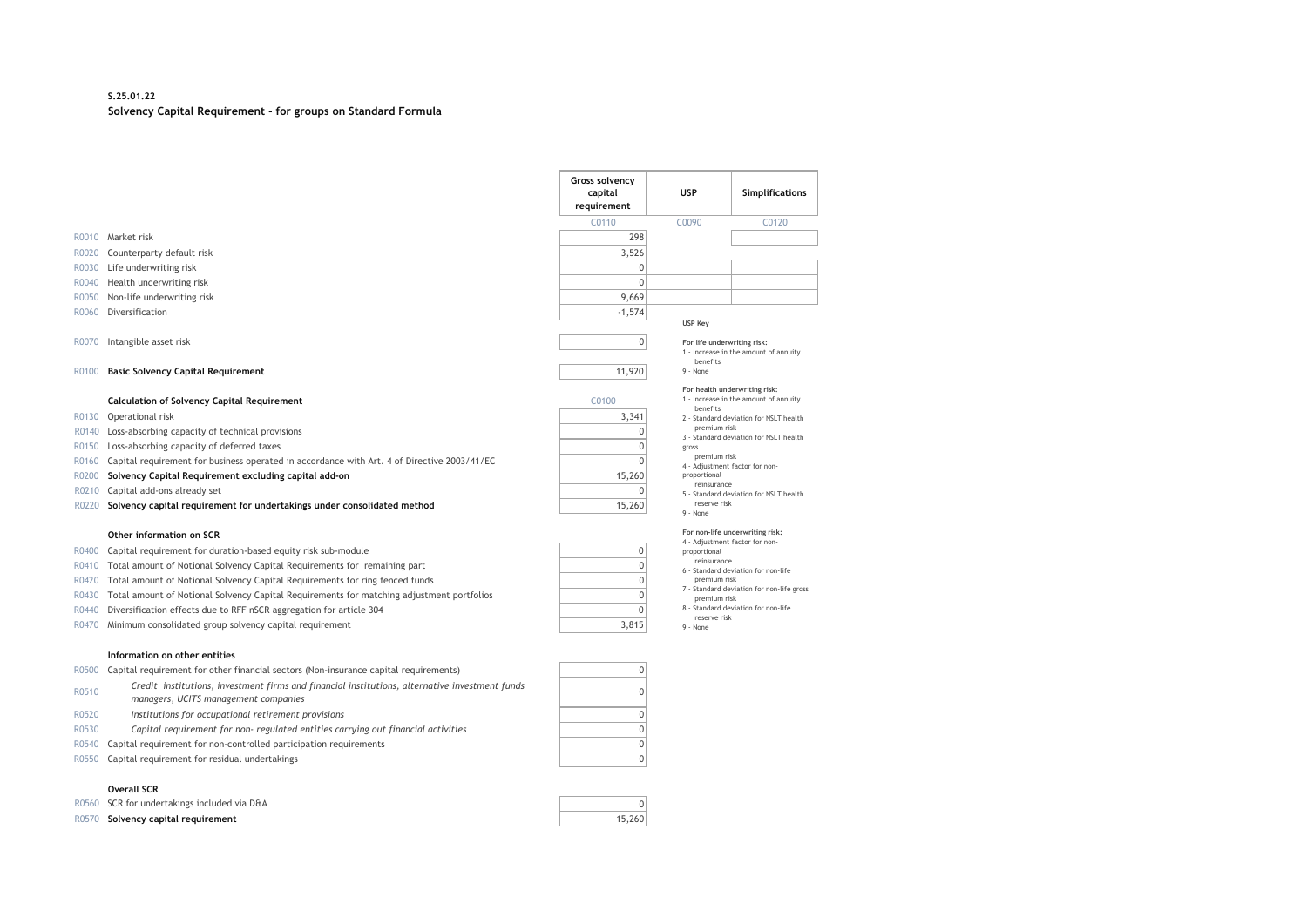#### **S.32.01.22**

#### **Undertakings in the scope of the group**

|     | Country | <b>Identification code</b><br>of the undertaking | Type of code of<br>the ID<br>of the<br>undertaking | Legal Name of the undertaking     | Type of undertaking                                                                    | Category<br>(mutual/<br>Legal form<br>non<br>mutual) |                 | <b>Supervisory Authority</b>               |  |
|-----|---------|--------------------------------------------------|----------------------------------------------------|-----------------------------------|----------------------------------------------------------------------------------------|------------------------------------------------------|-----------------|--------------------------------------------|--|
| Row | C0010   | C0020                                            | C0030                                              | C0040                             | C0050                                                                                  | C0060                                                | C0070           | C0080                                      |  |
|     |         | 21380092HRNZ2H8HOH96                             | LEI                                                | Tradex Insurance Company Limited  | Non life insurance undertaking                                                         | Private Limited Company                              |                 | Non-mutual Prudential Regulation Authority |  |
|     |         | 213800MGZ5VFRET41F45                             | LEI                                                | Tradex Insurance Holdings Limited | Insurance holding company as defined in Article 212(1) (f) of<br>Directive 2009/138/EC | Private Limited Company                              | Non-mutual None |                                            |  |